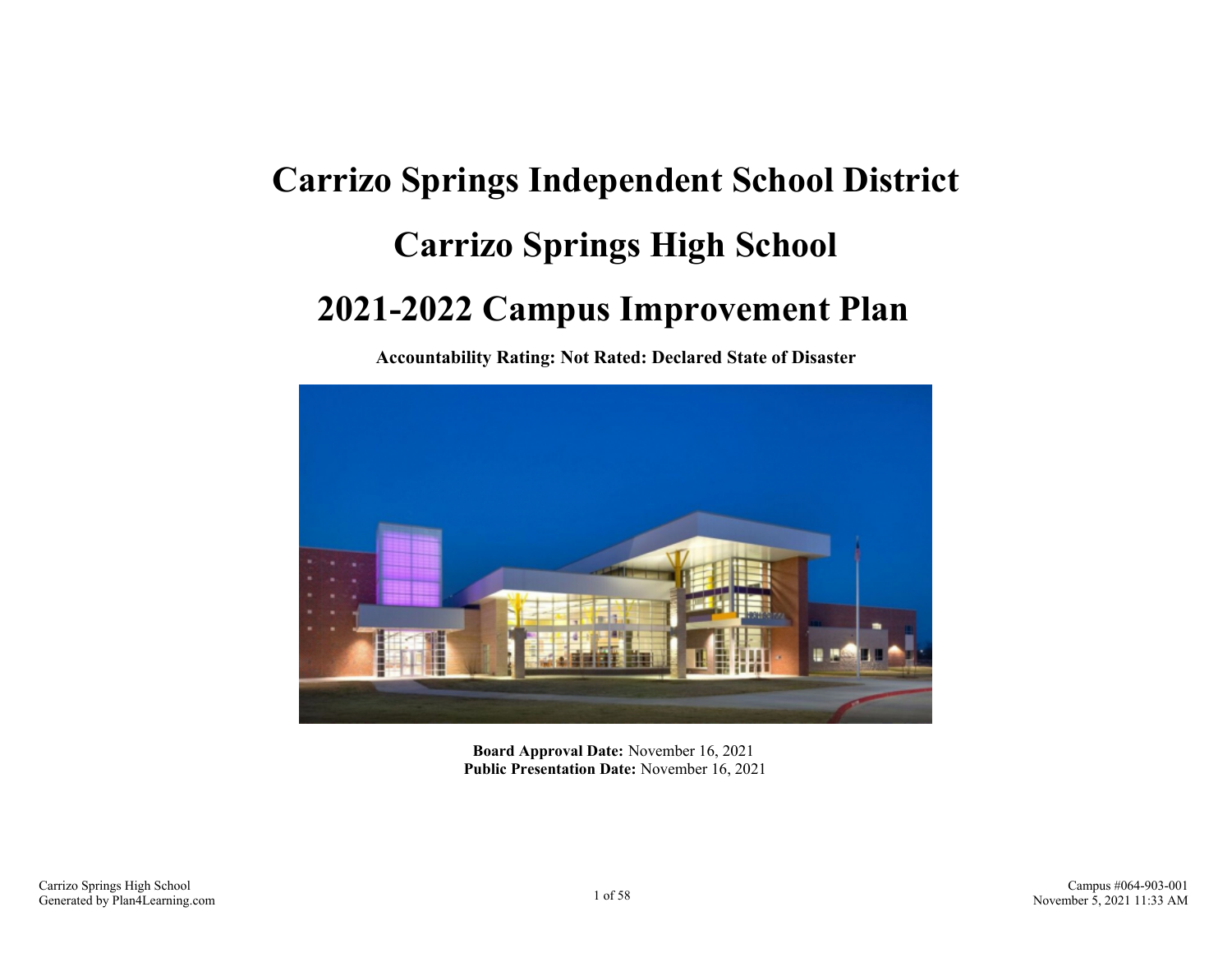## **Mission Statement**

District Mission Statement: "Provide every child a quality education in a safe environment."

Campus Mission Statement:

Students will be inspired to contribute to an ever-changing world with the education and skills instilled in a safe, friendly, and challenging educational environment created by a passionate and caring staff.

*Motto:* "Kids are first at CSCISD

## **Vision**

District Vision Statement: *"Inspiring lifelong learners."*

Campus Vision Statement

CSHS will provide an inviting environment where students and teachers will be inspired to contribute, are appreciated and driven by high expectations.

## **Value Statement**

"*The CSCISD community believes that all children are unique and can learn through positive reinforcement."*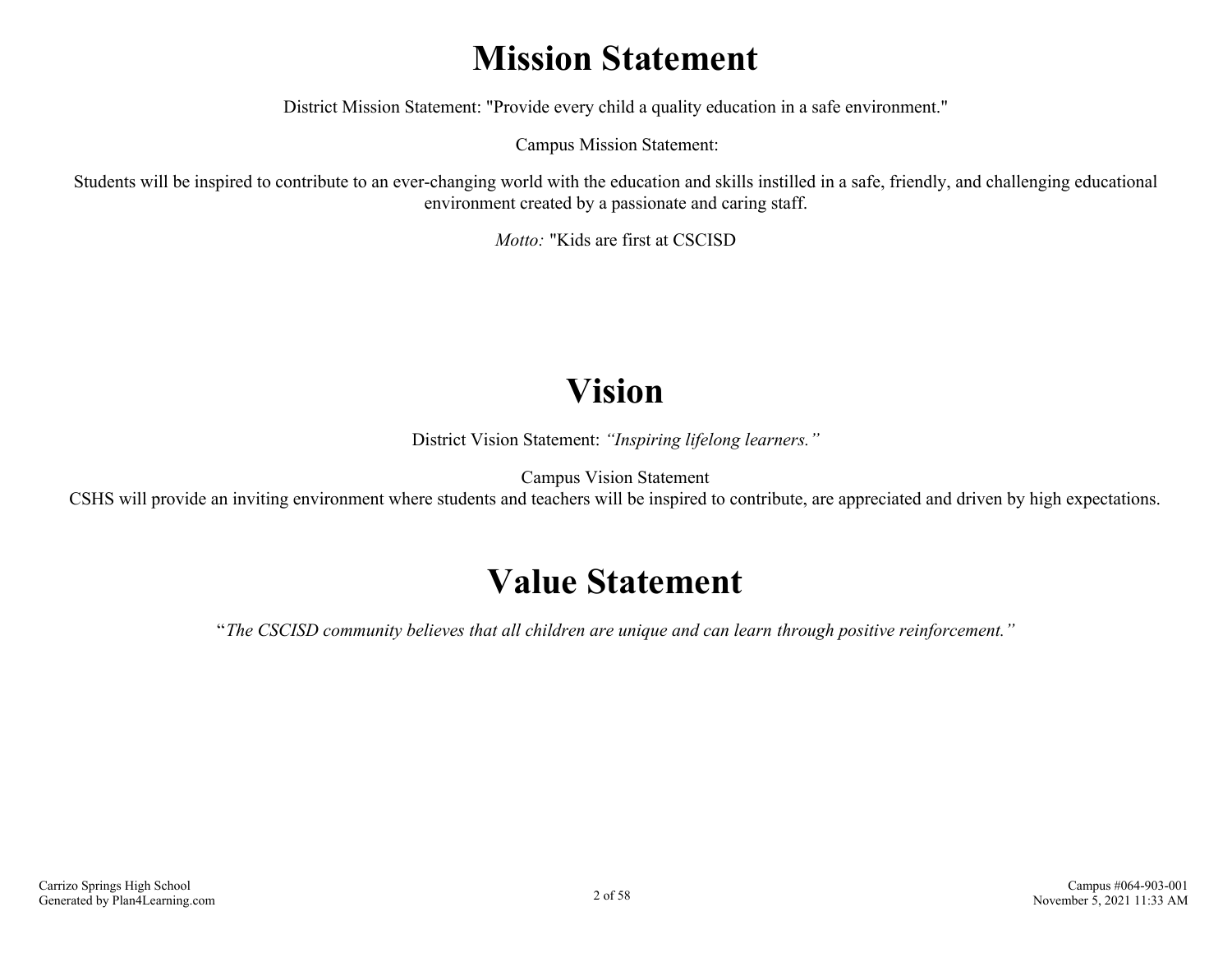## **Table of Contents**

| Comprehensive Needs Assessment                                                                                                                                        |    |
|-----------------------------------------------------------------------------------------------------------------------------------------------------------------------|----|
| Demographics                                                                                                                                                          |    |
| <b>Student Achievement</b>                                                                                                                                            |    |
| School Culture and Climate                                                                                                                                            |    |
| Staff Quality, Recruitment, and Retention                                                                                                                             | 10 |
| Curriculum, Instruction, and Assessment                                                                                                                               | 12 |
| Parent and Community Engagement                                                                                                                                       | 14 |
| School Context and Organization                                                                                                                                       | 20 |
| Technology                                                                                                                                                            | 22 |
| <b>Priority Problem Statements</b>                                                                                                                                    | 24 |
| Comprehensive Needs Assessment Data Documentation                                                                                                                     | 26 |
| Goals                                                                                                                                                                 | 28 |
| Goal 1: CSCISD by 2022, will have all campuses rated as a B on state accountability.                                                                                  | 29 |
| Goal 2: CSCISD by 2022, will leverage financial resources to close the performance gaps by achieving a scale score of 80 on Domain 3 in State Accountabilily          | 41 |
| Goal 3: CSCISD by 2022, will develop and implement a systematic Social Emotional Learning (SEL) process to contribute student academic and personal success through a |    |
| framework based on the five CASEL competencies.                                                                                                                       | 46 |
| <b>State Compensatory</b>                                                                                                                                             | 50 |
| Budget for Carrizo Springs High School                                                                                                                                | 51 |
| Personnel for Carrizo Springs High School                                                                                                                             | 51 |
| Title I Personnel                                                                                                                                                     | 51 |
| <b>Campus Funding Summary</b>                                                                                                                                         | 52 |
| Addendums                                                                                                                                                             | 57 |
|                                                                                                                                                                       |    |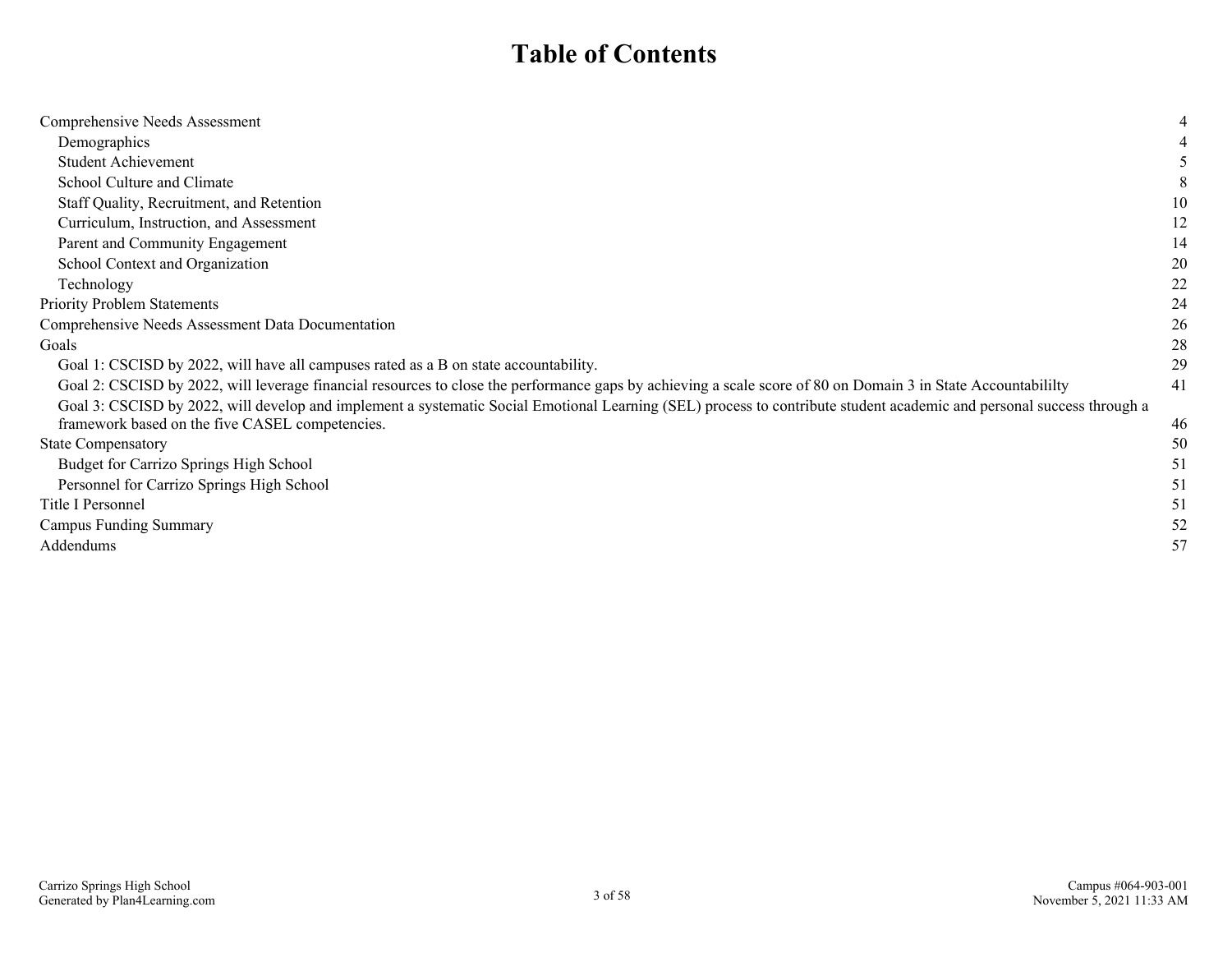## **Comprehensive Needs Assessment**

### <span id="page-3-0"></span>**Demographics**

#### **Demographics Summary**

Carrizo Springs High School (CSHS) is a public high school located in Carrizo Springs, Texas and is classified as a 4A school by the University Interscholastic League (UIL). It is part of the Carrizo Springs Independent School District (CSCISD) that serves grade levels 9-12 for 624 students from Dimmit County for the 2020-21. CSHS is the only high school campus in the District. The student population has decreased from its highest enrollment of 661 students in the 2014-15 school year, to 623 for the 2018-2019 school year, to 612 for the 2019-2020 school year. As of 2020-21 PEIMS Snapshot, CSHS serves the following ethnicities: White 6.0%, Hispanic 93.%; African American 0.48%; Pacific Islander 0.0%; Asian 0.32% and two or more Races 0.2%. The various Student Groups served at CSHS are as follows: At Risk 402=64.4%; Military connected 4 = 0.64%; in foster care 2=0.32%; economically disadvantaged 509=81.6%; ESL 21=3.4%; Special Education 50=8.1%; CTE 605=97.1%; GT 64=10.3%; Title I 624= 100%; Migrant 22=3.5%; transferred between district 13=2.09%; McKinney Vento (Homeless) 23= 3.7%.

The following table indicates attendance rate data for CSHS:

| $2014-2015$ 2015-2016 2016-2017 2017-2018 2018-2019 2019-2020 2020-2021 |           |           |           |           |           |              |
|-------------------------------------------------------------------------|-----------|-----------|-----------|-----------|-----------|--------------|
| $191.9\%$                                                               | $191.8\%$ | $192.3\%$ | $191.5\%$ | $191.5\%$ | $92.6\%*$ | $ 90.9\%** $ |

\*When Texas schools were ordered to close in March 2020, due to COVID-19 pandemic, our average yearly attendance rate was 92.6%

\*\*Remote learning school year

The following table indicates Graduation and Dropout Rate data for CSHS:

|                    | $ 2014 - 2015   2015 - 2016 $ |       | $\vert$ 2016-2017 $\vert$ 2017-2018 2018-2019 2019-2020 |         |       |       |
|--------------------|-------------------------------|-------|---------------------------------------------------------|---------|-------|-------|
| Graduation<br>Rate | 88.6%                         | 88.0% | 86.9%                                                   | 91.9%   | 92.7% | 93.8% |
| Dropout<br>Rate    | 4.6%                          | 2.5%  | $2.7\%$                                                 | $2.7\%$ | 1.8%  | 0.8%  |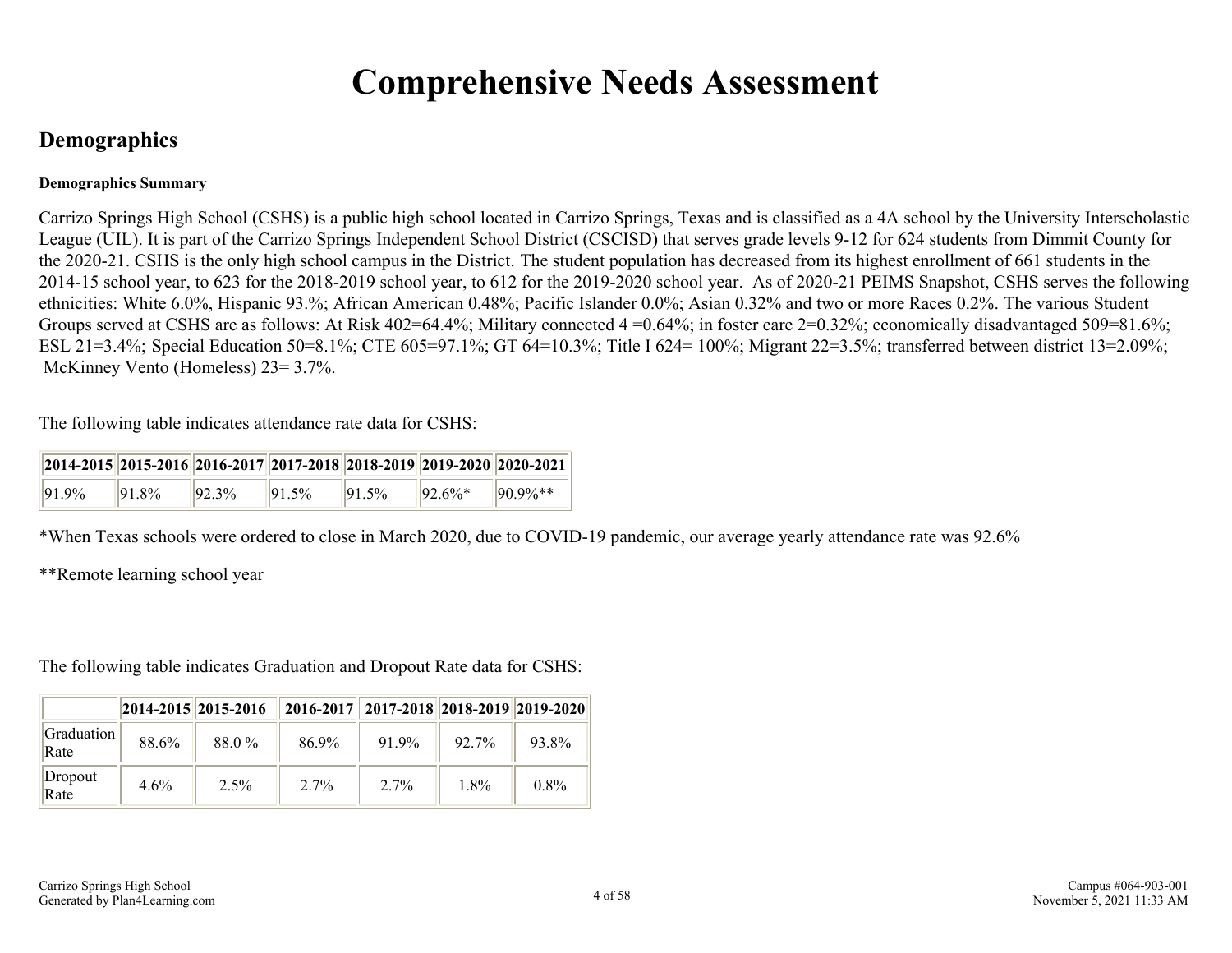#### **Demographics Strengths**

The campus has made it priority to ensure that all students are in a coherent sequence of CTE courses as indicated by our high CTE population. This will help students graduate with certifications and skills needed to be successful after graduation. Data indicates that Migrant students return for the school year before October. CSCISD provides clothing, shelter resouces, hygiene products, counseling, tutorial opportunities, technology (devices), and dual credit vouchers for McKinney-Vento students. Graduation Rates continue on an upward trend the past three years, with the current 2020 rate the highest it has been in six years. The Dropout Rate has decreased to a rate less than 1% for the first time in six years. A contributor to this increase is the state law allowing students to graduate by passing at least three of five STAAR EOC Exams, completing the Individual Graduation Plan projects for those EOCs not passed and fulfilling all other graduation curriculum requirements.

#### **Problem Statements Identifying Demographics Needs**

**Problem Statement 1 (Prioritized):** 100% of the sub-populations have not met the academic achievement for the meets level in closing the gaps. **Root Cause:** Progress monitoring and response to intervention need to be more specific to student need. Interventions must be timely and more prescriptive.

**Problem Statement 2:** Graduation rates for Special Education students continue below 90%. **Root Cause:** Progress monitoring and intervention need to be more specific to student need. Interventions must be timely and more prescriptive.

**Problem Statement 3 (Prioritized):** CSHS has not leveraged diverse stake holders to review current SEL practices. **Root Cause:** Lack of proactive approach toward SE student needs.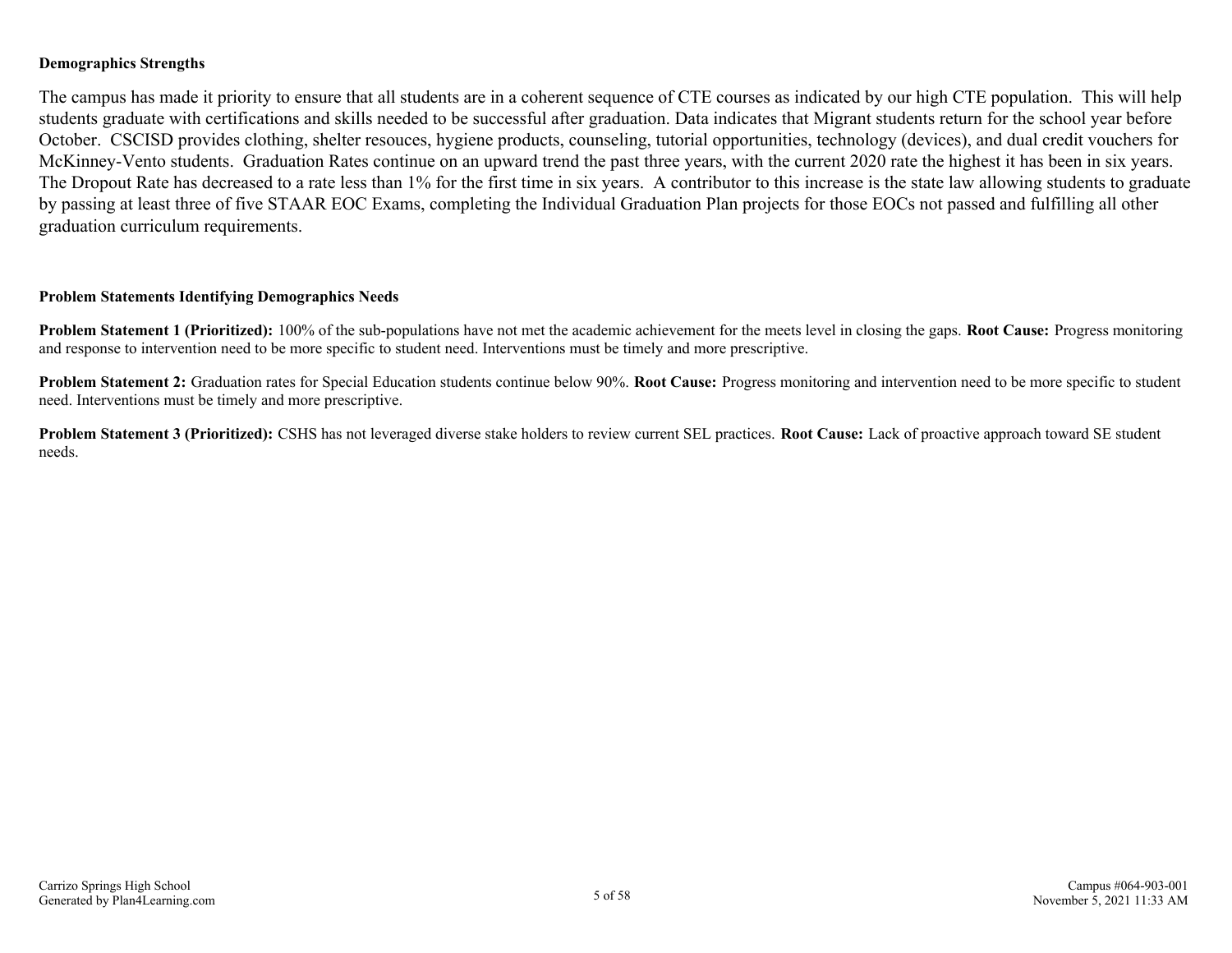### <span id="page-5-0"></span>**Student Achievement**

#### **Student Achievement Summary**

In 2021, districts and campuses receive a Not Rated: Declared State of Disaster label overall and in each domain. The STAAR Performance Report from TEA for CSHS is attached to this plan as an addendum. As a result of the learning disruptions caused by the COVID-19 pandemic, the number of students not meeting grade level increased from 2019 across all subject areas. As a subject area, mathematics (Algebra I) reflects the largest decline in proficiency across all subject areas.

The following chart shows the comparison from 2021 to 2019, the last year of STAAR testing.

| <b>Carrizo Springs High School</b>                            |                                |                                |                  |         |
|---------------------------------------------------------------|--------------------------------|--------------------------------|------------------|---------|
| <b>STAAR EOC Performance</b>                                  |                                |                                |                  |         |
|                                                               | All<br><b>Students</b><br>2019 | All<br><b>Students</b><br>2021 | <b>Variation</b> |         |
|                                                               | <b>All Subjects</b>            |                                |                  |         |
| At Approaches GL Standard or<br>Above                         | 73%                            | 58%                            | $-15%$           |         |
| At Meets GL Standard or Above<br>At Masters GL Standard       | 45%<br>9%                      | 32%<br>8%                      | $-13%$<br>$-1\%$ |         |
|                                                               |                                |                                |                  |         |
| At Approaches GL Standard or<br>Above                         | 648                            | 478                            |                  |         |
| At Meets GL Standard or Above                                 | 401                            | 263                            |                  |         |
| At Masters GL Standard                                        | 82                             | 54                             |                  |         |
| <b>Total Tests</b>                                            | 884                            | 778                            |                  |         |
| ELAR (English I & II combined)                                |                                |                                |                  |         |
| At Approaches GL Standard or<br>Above                         | 61%                            | 54%                            | $-7\%$           |         |
| At Meets GL Standard or Above                                 | 39%                            | 38%                            | $-1\%$           |         |
| At Masters GL Standard                                        | 3%                             | $4\%$                          | $+1\%$           |         |
| At Approaches GL Standard or<br>Above                         | 265                            | 170                            |                  |         |
| At Meets GL Standard or Above                                 | 167                            | 118                            |                  |         |
| At Masters GL Standard                                        | 14                             | 12                             |                  |         |
| <b>Total Tests</b>                                            | 431                            | 314                            |                  |         |
| <b>Mathematics (Algebra I)</b>                                |                                |                                |                  |         |
| At Approaches GL Standard or<br>Above                         | 74%                            | 41%                            | $-33%$           |         |
| Carrizo Springs High School<br>Generated by Plan4Learning.com |                                |                                |                  | 6 of 58 |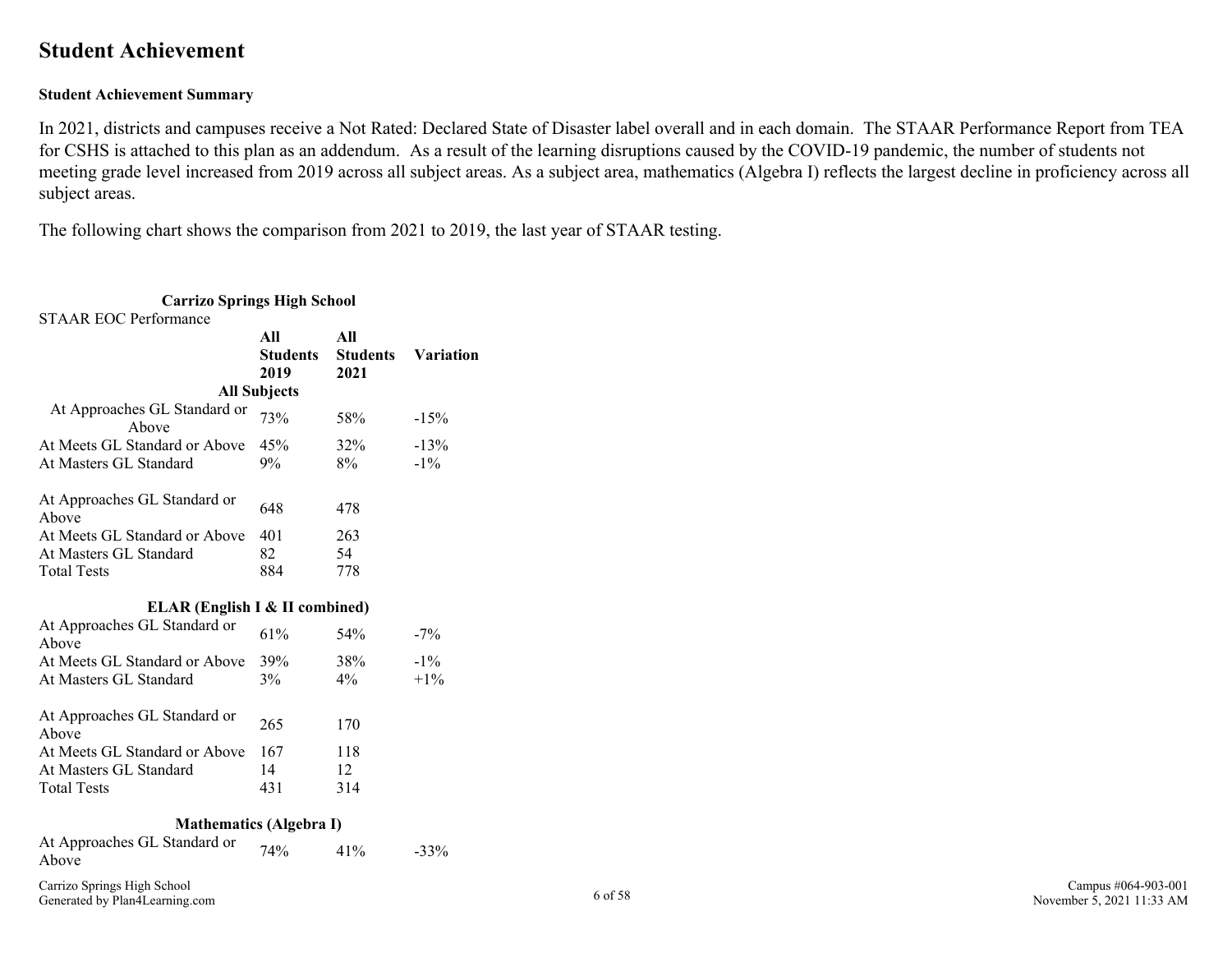| <b>Carrizo Springs High School</b>    |                          |       |         |
|---------------------------------------|--------------------------|-------|---------|
| At Meets GL Standard or Above         | 40%                      | 15%   | $-25%$  |
| At Masters GL Standard                | 15%                      | $1\%$ | $-14%$  |
| At Approaches GL Standard or<br>Above | 92                       | 46    |         |
| At Meets GL Standard or Above         | 50                       | 17    |         |
| At Masters GL Standard                | 18                       | 1     |         |
| <b>Total Tests</b>                    | 124                      | 112   |         |
|                                       | <b>Science (Biology)</b> |       |         |
| At Approaches GL Standard or<br>Above | 87%                      | 54%   | $-33\%$ |
| At Meets GL Standard or Above         | 53%                      | 15%   | $-38%$  |
| At Masters GL Standard                | 7%                       | 3%    | $-4\%$  |
| At Approaches GL Standard or<br>Above | 156                      | 126   |         |
| At Meets GL Standard or Above         | 95                       | 34    |         |
| At Masters GL Standard                | 12                       | 6     |         |
| <b>Total Tests</b>                    | 179                      | 233   |         |
| <b>Social Studies (U.S. History)</b>  |                          |       |         |
| At Approaches GL Standard or<br>Above | 90%                      | 81%   | $-9\%$  |
| At Meets GL Standard or Above         | 59%                      | 56%   | $-3%$   |
| At Masters GL Standard                | 25%                      | 26%   | $+1\%$  |
| At Approaches GL Standard or<br>Above | 135                      | 136   |         |
| At Meets GL Standard or Above         | 89                       | 94    |         |
| At Masters GL Standard                | 38                       | 44    |         |
| <b>Total Tests</b>                    | 150                      | 167   |         |

#### **Student Achievement Strengths**

In the summer 2021, CSHS provided accelerated face-to-face instruction for students who did not meet standards on STAAR EOC in the spring 2021. This intense remediation proved to be most successful for the Algebra I with 31 of 51 (61%) students passing and Biology with 50 of 78 students (64%) passing with at least a score of Approaches grade level. Additional passing rates were as follows; English I- 12 of 65 (19%); English II-17 of 44 (39%); and US History 20 of 35 (57%). These results further support the fact that students learning face-to-face with highly effective teachers perform much better than with remote learning.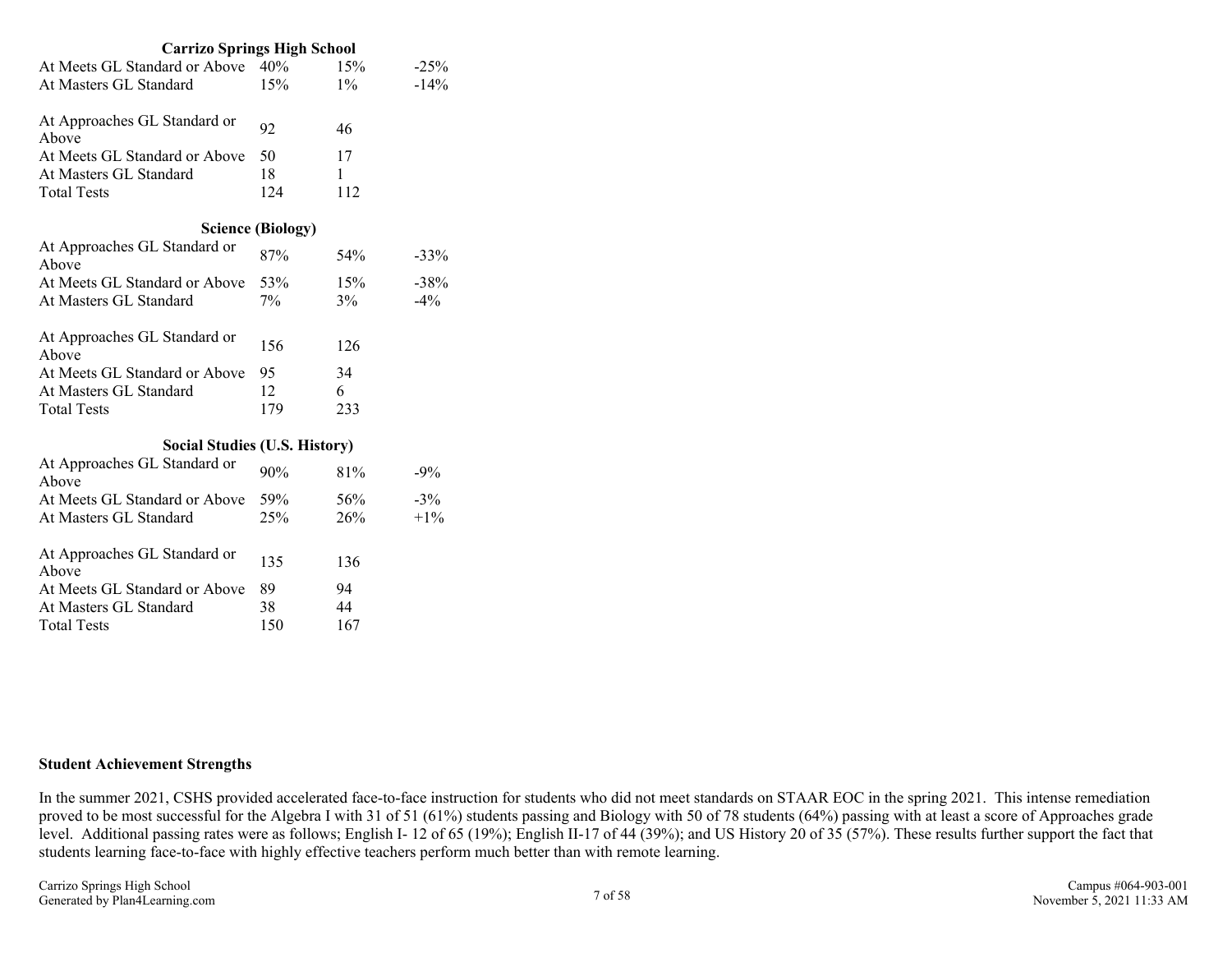Upon further review of the summer 2021 EOC data the following strengthsi can be noted:

- Algebra I- 100% of the ESL and McKinney-Vento students who tested passed
- Biology 7 of 10 (70%) Special Education students who tested passed
- Biology 4 of 6 (67%) ESL students who tested passed
- Biology- 100% of McKinney Vento students who tested passed
- English II- 3 of 4 (75%) Migrant students testing passed
- US History 2 students who did not pass in the spring, scored Masters grade level in the summer

The data for summer 2021 is attached as an addendum to this plan.

#### **Problem Statements Identifying Student Achievement Needs**

**Problem Statement 1:** CSHS STAAR EOC scores are below the state average for all students in ELAR and Math **Root Cause:** Students lack foundational skills in writing (effective use of language  $\&$  conventions) and math computation (writing  $\&$  solving equations)

**Problem Statement 2:** CSHS will increase the avenues of communication about parent and family engagement events. **Root Cause:** CSHS parents feel they do not receive enough communication about parent and family engagement events.

**Problem Statement 3:** CSHS STAAR EOC scores in spring 2021 were low in comparison to the last year of STAAR EOC data 2019 **Root Cause:** The majority of students (81%) for the 2020-2021 school year participated in remote asynchronous instruction instead of in-person instruction.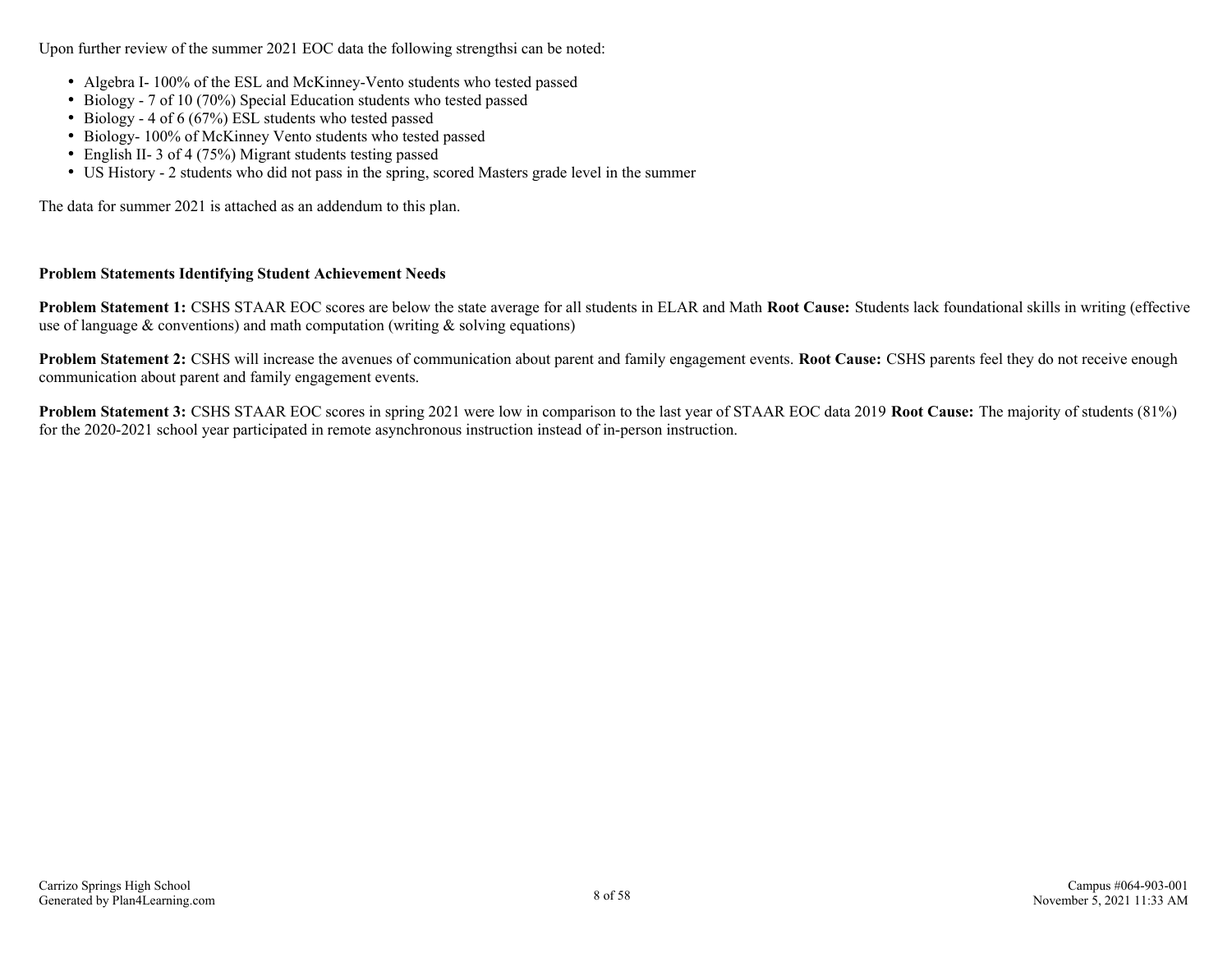### <span id="page-8-0"></span>**School Culture and Climate**

#### **School Culture and Climate Summary**

Data from School Climate Survey indicate:

69.9% of students at CSHS say they are learning in a positive school environment. Teachers and students are aligned with their opinions on school climate.

Teachers overall feel respected as educators at CSHS; the majority of teachers responded to each question with a 4 on a scale of 1 (Strongly Disagree) to 5 (Strongly Agree).

According to parent surveys, when asked how often do you feel welcomed at CSHS, 34.7 % stated a tremendous amount of the time and 40% stated quite a bit of time. 92.6% of students say they respect the cultural differences of other students, their families, and the CSHS staff. Parents stated that the most effective way to communicate information to them was through Remind and/or text messages (87.7%), with parent conferences and meetings close behind at (86.6%). An interesting conclusion was that 33% of parents surveyed stating Social Media was not an effective mode of communication.

COVID-19 has placed an emphasis on the need to provide Social Emotional Learning supports for students. Student survey results reveal that 48% believe that being provided support in dealing with stress is very important to them. Additionally, survey results indicate that 49% of students listed they worrying making and keeping friends and that they worry about death and dying as a result of COVID-19 pandemic.

Procedures are in place to promote safety; however, more practice needs to take place to decrease staff and student confusion. Based on an increase in attendance and positive responses on the school climate survey, the majority of students feel safe at CSHS. Evacuation drills are done monthly. Debriefing reports are sent to staff to improve overall effectiveness. District Chief Security officer plans for drills at both campus and district level. Every campus has at least one officer; CSHS has two. Our district and safety audits reveal that there is a need to improve exit plans and meeting points. The campus security committee has developed a red backpack safety kit for all teachers to bring and utilize in the event of an emergency evacuation.

Campus activities (pep-rallies, Red Ribbon Week presentations, iLit/Renaissance reading motivation campaign, college and career fairs, etc.) are inclusive. Active participation from students is about 65%.

In accordance with Texas Education Code (TEC), §28.0256, beginning with students enrolled in 12th grade during the 2021-2022 school year, each student must do one of the following in order to graduate:

- Complete and submit a Free Application for Federal Student Aid (FAFSA);
- Complete and submit a Texas Application for State Financial Aid (TASFA); or
- Submit a signed opt-out form.

CSHS will develop a College Cafe an area with office hours where students can come to explore careers, colleges, military branches, cost of attending college, requirements for each career choice. 12th grade students will be given to complete their milestones for post secondary readiness. We will create a place where students can come in, complete a task and have a snack on the way out. We will provide college trips to students interested in attending particular colleges or who have applied to specific colleges already.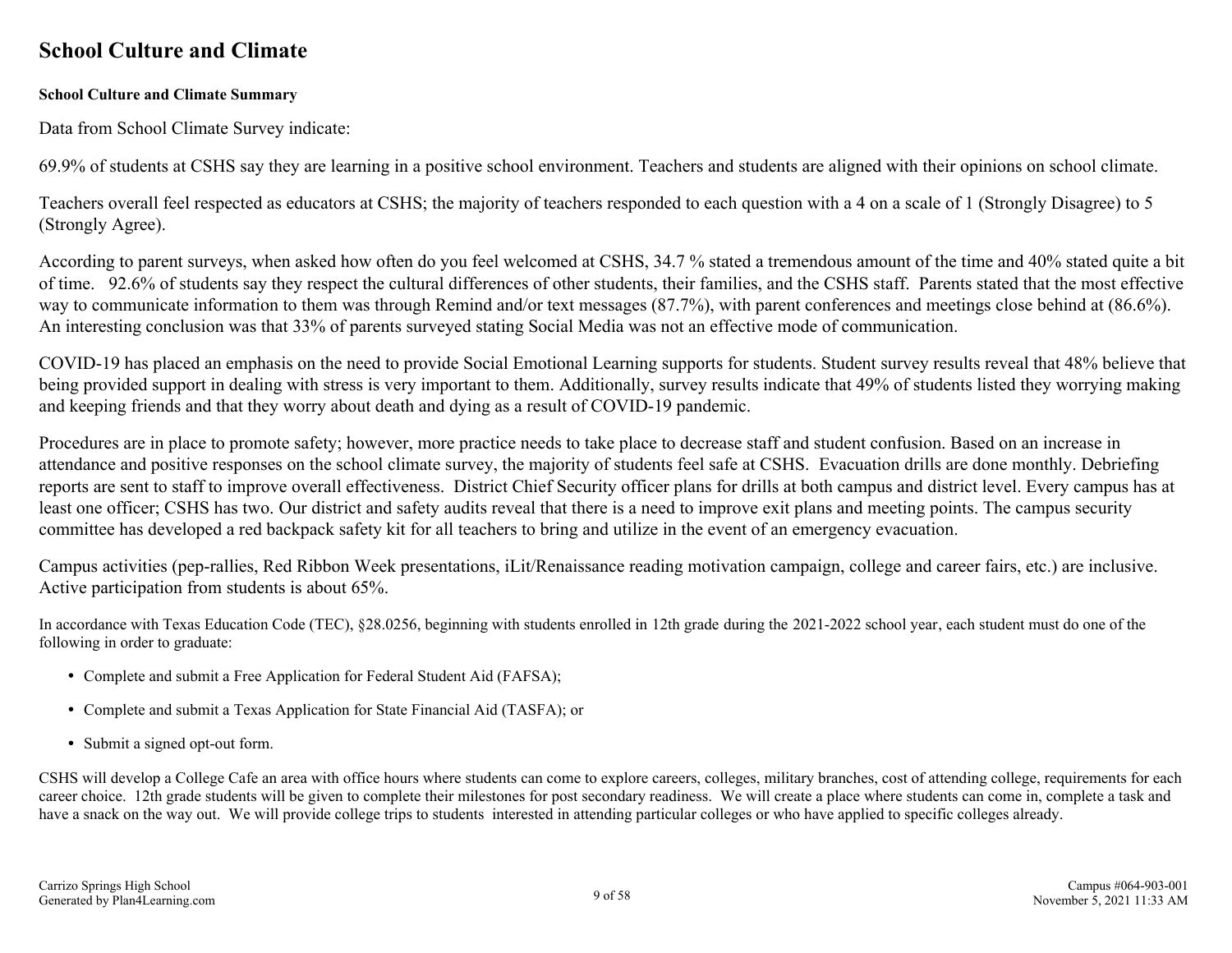#### **School Culture and Climate Strengths**

Grade level meetings are held to review CSCISD Student Code of Conduct at the beginning of the school year.

Identification cards (IDs) are provide for teachers, staff and students.

The campus monitors all visitors with new ID scan system and all visitors must report to the front office where they sign in and are issued an official visitor pass.

Regularly scheduled, unannounced K-9 searches of the CSHS campus, including parking lot, School of Choice (SOC) and the Disciplinary Alternative Education Program (DAEP) buildings, are conducted.

Student developed Wildcat School Spirit/Pep Club is active throughout the year to promote positive activities that involve all students.

Updated dress code to include blue jeans, any solid color polo and Wildcat School Spirit shirts have improved student and staff morale.

Teachers and staff being allowed to wear CSHS School spirit shirt on Fridays and appropriate jeans throughout the work week has improved staff morale.

District and campus have made "Customer Service" a priority. Parents and visitors are greeted warmly and a snack and water are available and offered.

Each teacher has a red backpack safety kit, equipped with items needed in the event of an emergency or evacuation.

Our counseling department has developed a "Zen Room" for students needing emotional support throughout the day.

Counselors are providing SEL lessons to all students in Social Studies classrooms for 9th and 10th graders and English classrooms for 11th and 12th graders.

#### **Problem Statements Identifying School Culture and Climate Needs**

**Problem Statement 1 (Prioritized):** The campus has not leveraged diverse stakeholders to review current Social Emotional Learning (SEL) practices. **Root Cause:** Lack of proactive approach toward SEL student needs.

**Problem Statement 2 (Prioritized):** Students have been significantly impacted by the COVID pandemic and faced losses in social and emotional areas. **Root Cause:** Students are struggling as a result of virtual instruction for six months and minimal social interactions for eight months in the 20-21 school year. In addition, students are coping with the emotions that came along with the pandemic and from losses experienced.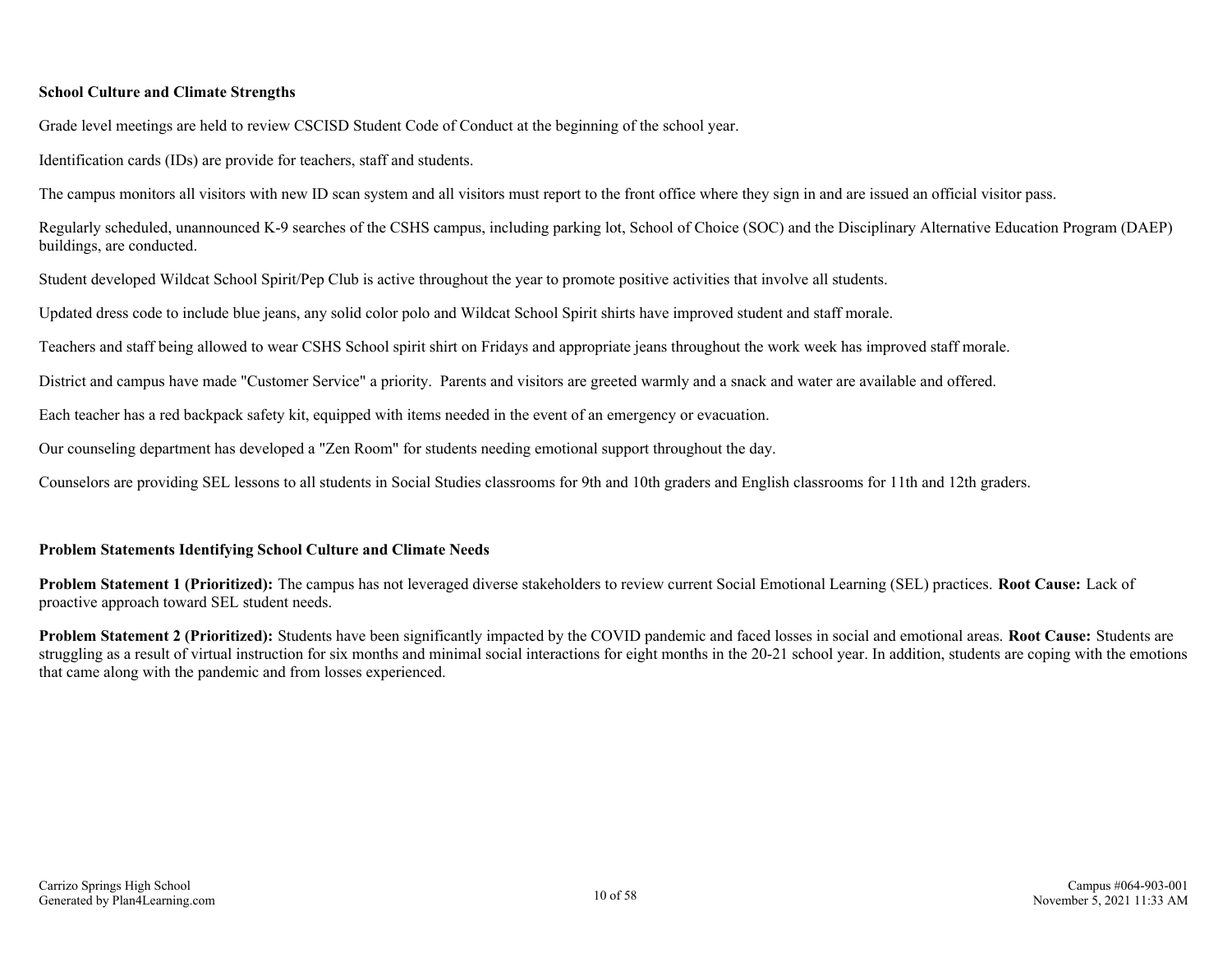### <span id="page-10-0"></span>**Staff Quality, Recruitment, and Retention**

#### **Staff Quality, Recruitment, and Retention Summary**

An average teacher's salary at CSCISD was \$52,112, which is \$4,979 less than the state average.

CSHS has a total teacher staff enrollment of 43.4 FTE's, 34.9 % Hispanic, and 5.4% white. Teacher degrees held: 2% have no degree, 38.8% Bachelors, 2.1% Masters and no Doctorate. The average teacher experience is 13.4 years. For the 2019-20 school year - the total number of students per teacher was 14.4. The average class size is 18.5. Class size does vary between subjects depending on the number of teachers per subject.

A variety of PD is available (content area PD, technology PD, mental health PD, school climate PD, TEKS Resource PD, teaching practices PD) Professional development is mostly offered in a face-to-face setting. Follow-up support is available on campus through a representative for a variety of PD. PLCs, faculty meetings, lesson plans, and usage reports are in place to ensure that teachers are implementing PD.

Campus administrators and Instructional Officer collaborate to assist those teachers in need of support and reinforcement whose performance is below district and/or state standards. As per the District Equity Plan, new teachers, permanent substitutes, and alt cert. teachers are required to participate in the district's Mentor Program. Campus administrators utilize online tools to assist with teacher observations, walk-throughs, and formative appraisals to bring consistency to the district.

Best practices for discussion and review of the most effective teachers are shared through PLCs.

CSHS has both supplemental ELAR, Biology, Math, and Credit Recovery staff that are funded with federal and state compensatory allotments that are evaluated yearly through the SCE Evaluation and CIP formative and summative evaluations. CSHS also funds a teacher at School of Choice to assist with drop-out recovery, which is also evaluated annually. CSHS funds a DAEP administrator, para-professional, and teacher due to the number of students.

#### **Staff Quality, Recruitment, and Retention Strengths**

All Core Area and CTE teachers are designated highly effective. Instructors not highly effective are all degreed in their content area and/or enrolled in Alternative Teacher Certification programs.

All instructional aides have Bachelor's and/or Associate degrees.

CSCISD Mentoring Program for 1st and 2nd year teachers has been very effective in orienting new staff to the District and Teaching profession.

CSCISD offers stipends for highly effective, certified Math, Science, CTE, ESL and Special Education teachers, as well as a stipend for teachers with a Master's Degree or Doctoral Degree.

The district offers sign-on bonuses with a two-year agreement, for fully certified teachers in Math, Science, ESL, Special Education and CTE.

#### **Problem Statements Identifying Staff Quality, Recruitment, and Retention Needs**

**Problem Statement 1 (Prioritized):** Campus does not have 100% highly effective (HE) teaching staff. **Root Cause:** Human Resources and Campus Administrators express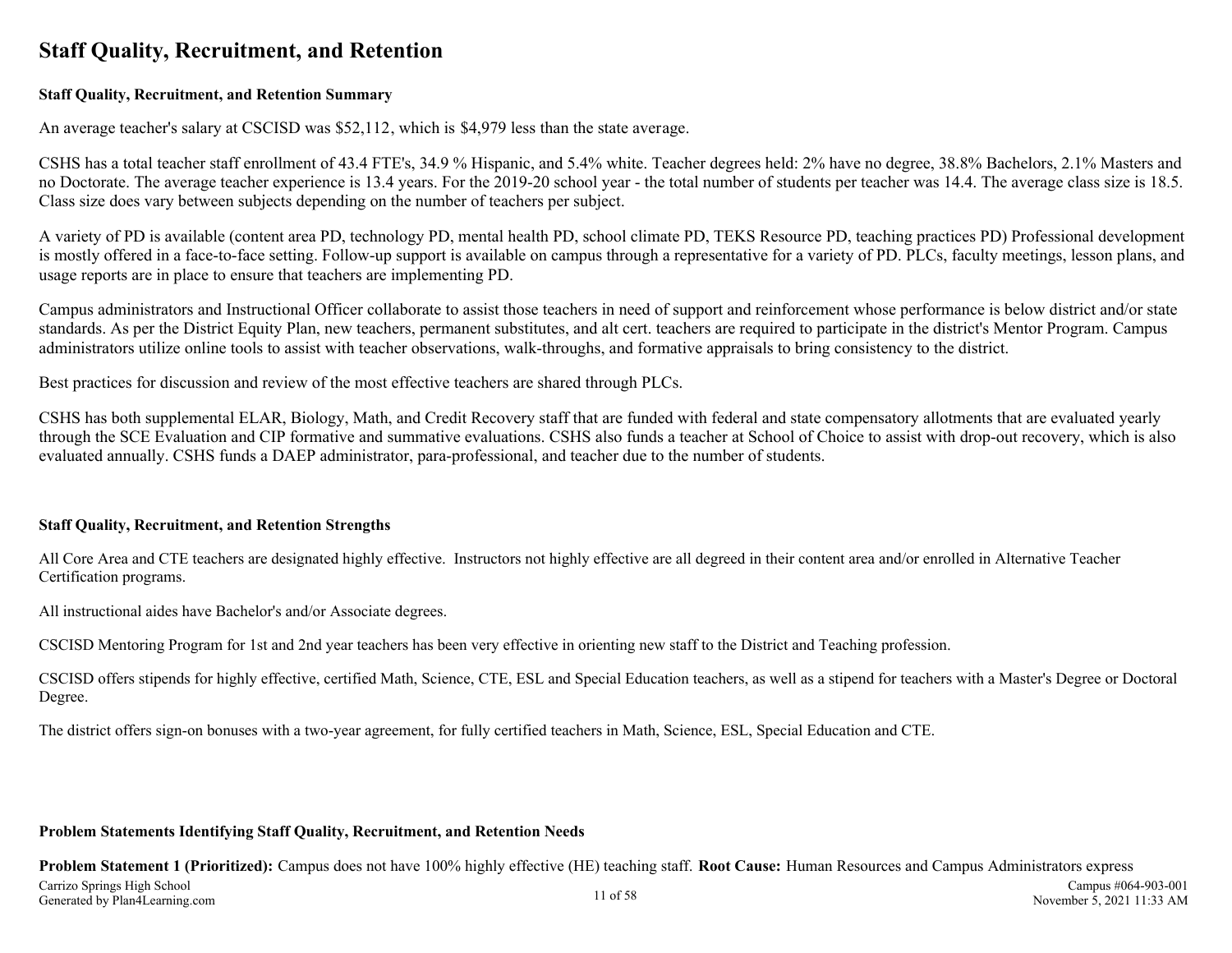challenges in recruiting HE teachers to the area due to remote location, limited affordable housing and lack of amenities.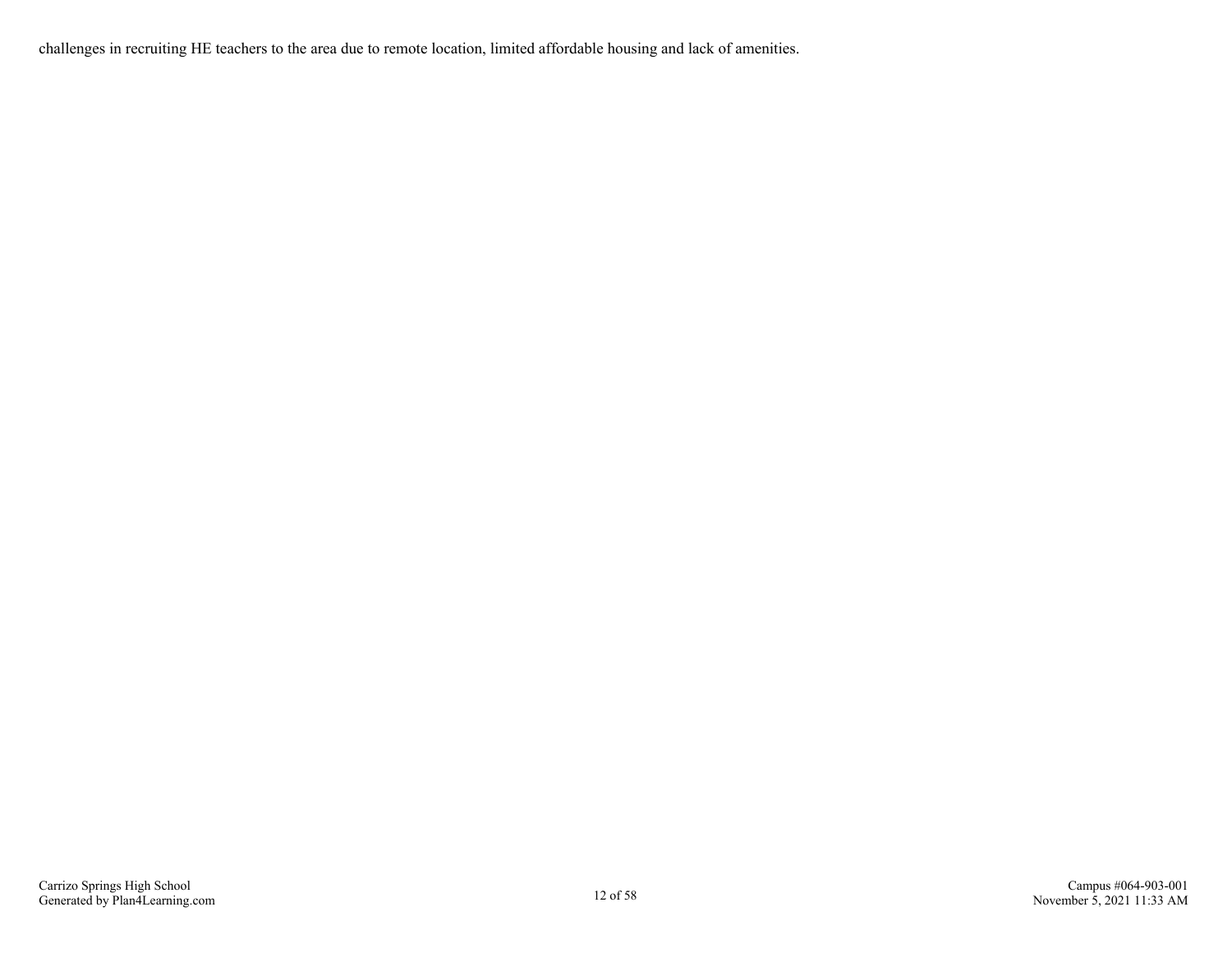### <span id="page-12-0"></span>**Curriculum, Instruction, and Assessment**

#### **Curriculum, Instruction, and Assessment Summary**

In the 2020-21 school year, CSHS addressed and improved instruction in science, technology, engineering, art, and mathematics (STEAM) by offering math (statistics) , dual credit computer science and biology, and a complete health science CTE program of study. Additionally, high school has initiated the Arts, Audio Visual Technology Communication program of study. As a result of phasing in AAVTC and closing Information Tech., we had 82 students eligible for the Adobe Certified Associate (ACA) certification in spring 2021. The AAVTC teacher was able to continue preparing students for testing and had 42 students gain certification in the spring and summer of 2021.

To improve and address the quality of learning time, Student Progress and Review Committee (SPARC) meetings are held at least four times a year to discuss grades, attendance, intervention strategies, tutorials, and academic goals of at-risk students. These meetings will be called Problem Solving Team (PST) meetings for the 2021-22 SY

The campus boasts a robust offering of Dual Credit courses for students, with six teachers on staff providing face-to-face instruction, as well as other online and distance learning opportunities through SWTJC. The counseling staff, including the College, Career, Readiness Coordinator provides guidance for students to plan post-secondary education and/or determine a career path. The campus has coordinated with Southwest Texas Junior College (SWTJC) to offer Dual Credit courses in Welding, where students can earn a Level 2 Welder Certificate and an A.A.S. degree; and in Patient Care Technician (PCT), where students can earn a Certified Nursing Assistant (CNA) and PCT certifications, along with the A.A.S degree. Both are two-year programs, with thirty-three (46) students in the DC Welding program and thirty-seven (37) students in the DC PCT program for 2020-2021. These programs are aligned with our CTE programs of Manufacturing: Welding and Health Science: Nursing Science. CSHS has had Law Enforcement for 8 years, but only one student was previously certified. CSHS criminal justice improved from one student to 6 for the current school year. Supplies for criminal justice classes are in need of fingerprinting kits, handcuffs, and other instructional supplies in order for students to complete certifications.

CSHS hosts a TACROA College Day annually and provides opportunities for college visits throughout the year. An annual Career Exploration Fair is held on campus where at least twenty-five business and industry partners participate. Students at CSHS are administered PSAT 9, PSAT 10, and PSAT/NMSQT in 9th, 10th & 11th grades, respectively. Score reports are reviewed and all students then create Khan Academy accounts that provide personalized online practice based on their scores. CSHS is an approved TSIA2 testing site and students have the convenience of testing locally instead of traveling out of town. According to 2019-20 TAPR data, SAT/ACT scores at or above criterion for CSHS lag behind the state score averages by 11.3% (37.9 % State vs. 26.6% CSHS). Therefore, for the 2021-22 school year, we will utilize Princeton Review to aid in improving SAT/ACT exam scores for our students.

A career and technical student organization (CTSO) is an extracurricular group for students enrolled in CTE programs of study. Students will further their knowledge and skills by participating in activities, events, and competitions throughout the school year. Carrizo Springs High School currently has 6 active CTSO's. Skills USA (Carpentry and Manufacturing), Law Enforcement, TAFE, FFA, and HOSA. While each organization caters to different career clusters ultimately they all accomplish the same thing: CTSOs give all CTE students additional opportunities outside of the classroom to grow and develop skills they will need within their chosen career paths. These opportunities range from after-school activities and programs to competitive events where students demonstrate their skills. Also, CTSOs give students ways to network with other students and industry partners to start building professional relationships.

Other programs and partnerships that have an impact on student performance are Healthy Futures of Texas providing sex education teacher training and curriculum, Camino Real mental health services, as well as JROTC, UIL Band, Athletics, Academics programs and many extra-curricular programs have all played a positive role on student performance.

Staff on campus participate in decision-making through weekly PLC meetings, department head/ leadership meetings, campus advisory team (CAT), district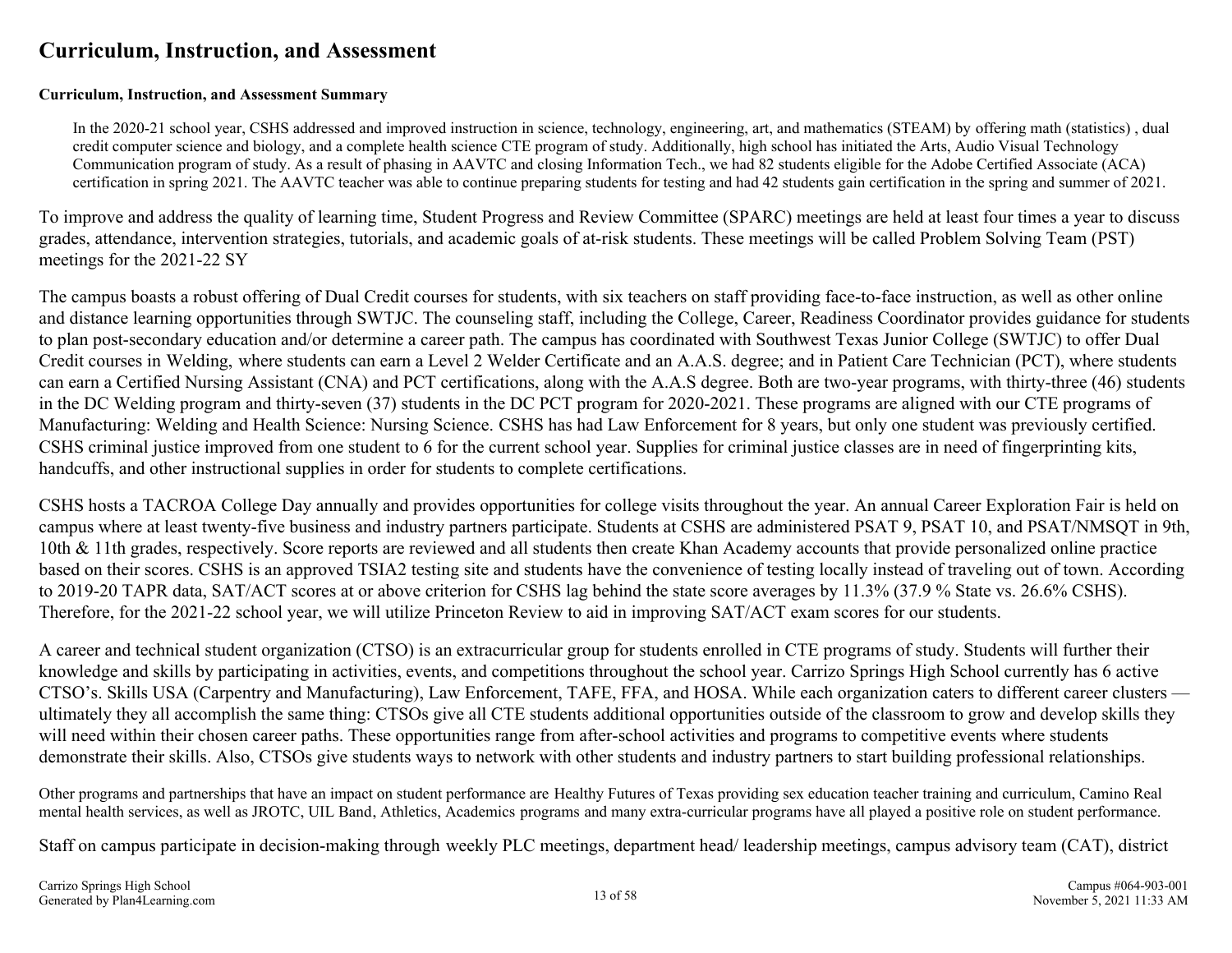advisory team (DAT), cabinet meetings, parental involvement committee, attendance committee, school health advisory council (SHAC), and CTE Advisory Council.

The performance of economically disadvantaged students continues to impact the accountability of CSHS. While showing slight gains in student achievement overall and in ELAR, math performance dropped by 5%. CSHS will concentrate on closing the achievement gap between our Economic Disadvantaged students and All Students. The campus has shown improvement in this category, however, EOC results indicate that Eco Dis. continues to be an area of concern because targets met were at minimum achievement.

CSHS state accountability rating score improved from 78 in 2018 (C campus) to 81 in 2019 (B Campus). However, the All Students Math performance decreased from 80% in 2018 to 74% in 2019. Additionally, the slight improvement in All Students ELAR performance from 57% to 61% is still lower than the state average of 67% (2018). This indicates the continued need to address math and ELAR performance at CSHS and provide intervention and research-based programs for these subject areas. Furthermore, to meet the needs of at-risk students, they are assigned to courses that will prepare them for the current year STAAR test in accordance with the student's individual graduation plan. All Math and English teachers are either certified or have Bachelor's degrees in their respective content areas and are working toward earning their credentials through alternative certification programs. CSHS continues to implement professional development to improve the effectiveness and rigor of instruction.

#### **Curriculum, Instruction, and Assessment Strengths**

CTE has expanded its programs of study to include Health Science and Business Management.

CTE increased the number of industry-based certifications (IBCs) from 2019-20 to 2020-2021 by 50%.

CSHS had twenty students graduate from SWTJC with an Associates Degree in July 2021.

CSHS is an approved SAT and ACT testing site; students do not have to travel out of town to test and students are provided two fee waivers for SAT and ACT testing.

Partnership with SWTJC for Dual Credit and Associate's Degree opportunities for our students in Welding and Patient Care Technician (PCT)

CSCISD has three instructional officers who are former highly effective and experienced teachers at CSCISD, specializing in Math and English Language Arts. All IOs support the all teachers at CSHS as needed.

#### **Problem Statements Identifying Curriculum, Instruction, and Assessment Needs**

**Problem Statement 1 (Prioritized):** CSHS has 95% of its students enrolled in a CTE program of study which have capstone courses requiring certification exams. **Root Cause:** Post secondary readiness indicator in State Accountability requires students are provided programs of study that give opportunities to earn Industry-Based Certifications (IBCs).

**Problem Statement 2:** CSHS has to increase spending on materials and supplies for CTE Programs of Study by 50% **Root Cause:** There has been a 35% increase in the number of students taking Dual Credit Technical courses, therefore requiring the need for more consumable materials.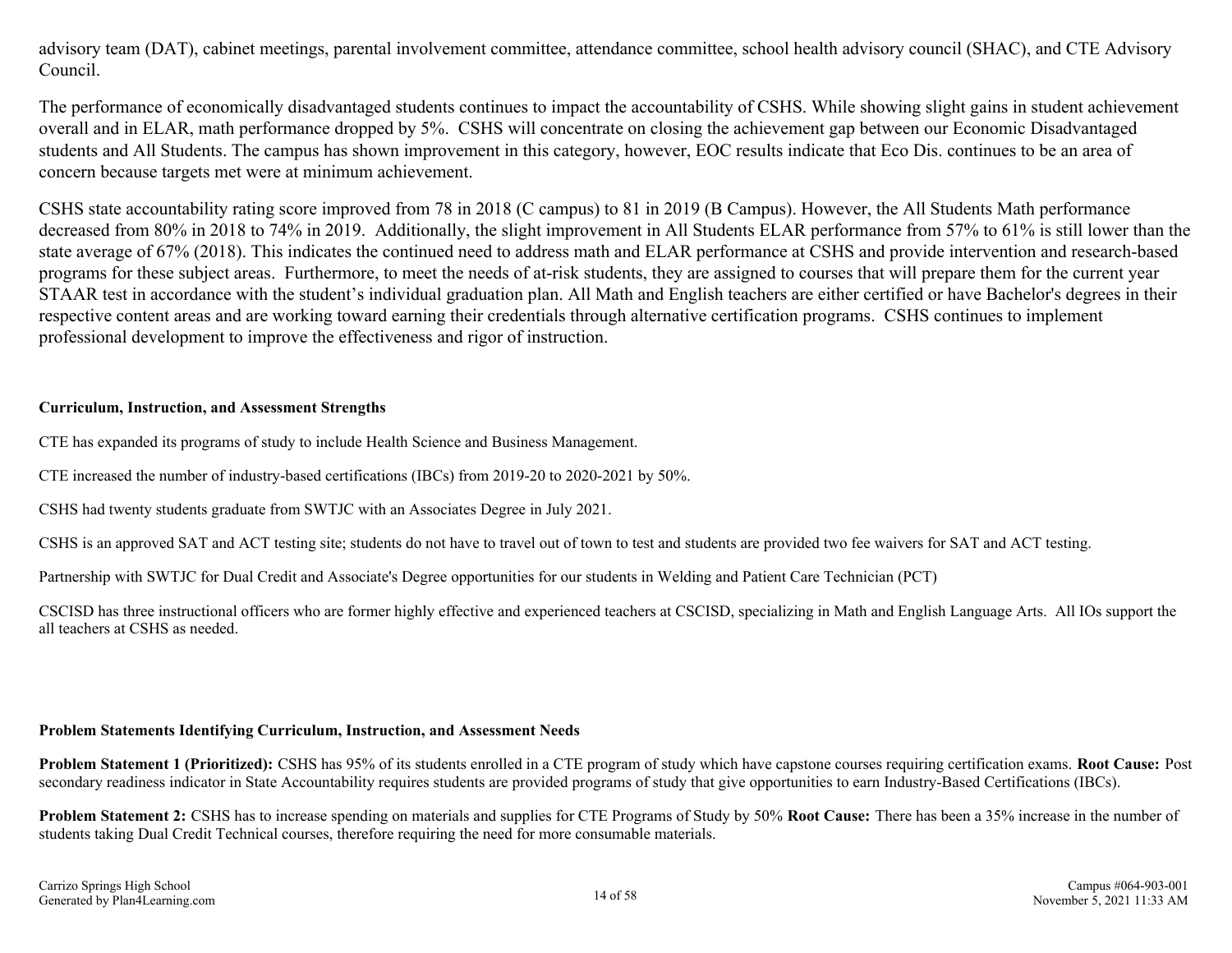### <span id="page-14-0"></span>**Parent and Community Engagement**

#### **Parent and Community Engagement Summary**

CSHS had a goal of 187 parents/families that were to come up to the school and attend Parent and Family Engagement Events/Night for the 19-20 school year. They had a total of 510 parents attend parent and family engagement events for the 19-20 school year. This was double the amount of families needed to meet their 10% increase goal.

According to the End of Year (EOY) Parental Involvement Evaluation Survey that was administered at the end of May of 2020 for all campuses we assessed how welcome parent/families feel at each campus:

CSHS 150 parents responded to the survey. 74.7% of the parents responded that they feel quite a bit or extremely welcomed. 4% of parents out of 150 stated that they do not feel welcomed.

CSCISD has a district-level Parent Advisory Council that is made up of parents, teachers/staff from each campus, surrounding business representatives, and various community members. For example, we have HEB, Wal-Mart, Winter garden's Women's Shelter, the Carrizo Springs Housing Authority. This committee meets at least four times a year. The District Advisory Parent and Family Engagement Committee reviews federal funding expenditures and the coordination of Title I, Title II, Title IV and Title V. These members are invited to present their company/business at one parent and Family Engagement throughout the year at the different campuses. Each campus also has a Campus Advisory Team that meets 4 times a year to discuss campus-based decisions.

For example, CSJH was having a report card pick-up night and the truancy department was present offering information on truancy and how many days are allowed and when students are considered as being at risk of not getting full credit for classes or needing to make up hours.

Carrizo Springs Parent and Family Engagement program is supported by the community. For example, we had SM Energy provide dinner to all of the CSJH students and families that attended the CSJH Meet the Teacher Parent and Family Engagement Event in August of 2019. We also had HEB sponsor a Parent and Family Engagement event for CSE on a different occasion. We also had over 30 people/community members' sign-up for the CSE Trunk a Treat Family Night. The local ambulance business fed all of the families for a parent and family engagement event. We have high levels of community support for Parent and Family Engagement events.

 According to the End of Year (EOY) Parental Involvement Evaluation Survey that was administered at the end of April of 2019 for all campuses we assessed how effective communication was at each campus and which method parents prefer:

CSHS 87% of parents agreed that Remind text messages were the way they would prefer to receive communications, and 86% of parents agreed that automated calls were the wat they would prefer to receive communications from the school.

According to all of the CSCISD Campus Parent and Family Engagement policies:

In carrying out the Title I, Part A, parental requirements, to the extent practicable, the school district and its schools will provide full opportunities for the participation of parents with limited English proficiency, parents with disabilities, and parents of migratory children, including providing information and school reports required under section 1112 of the ESSA in an understandable and uniform format and, including, alternative formats upon request, and, to the extent practicable, in a language parents understand.

- Translate notes going home for parents into English & Spanish.
- Newspaper articles will also be published in Spanish.

According to the End of Year (EOY) Parental Involvement Evaluation Survey that was administered at the end of May of 2020 for all campuses we assessed what were the greatest barriers for not attending parent and family engagement events: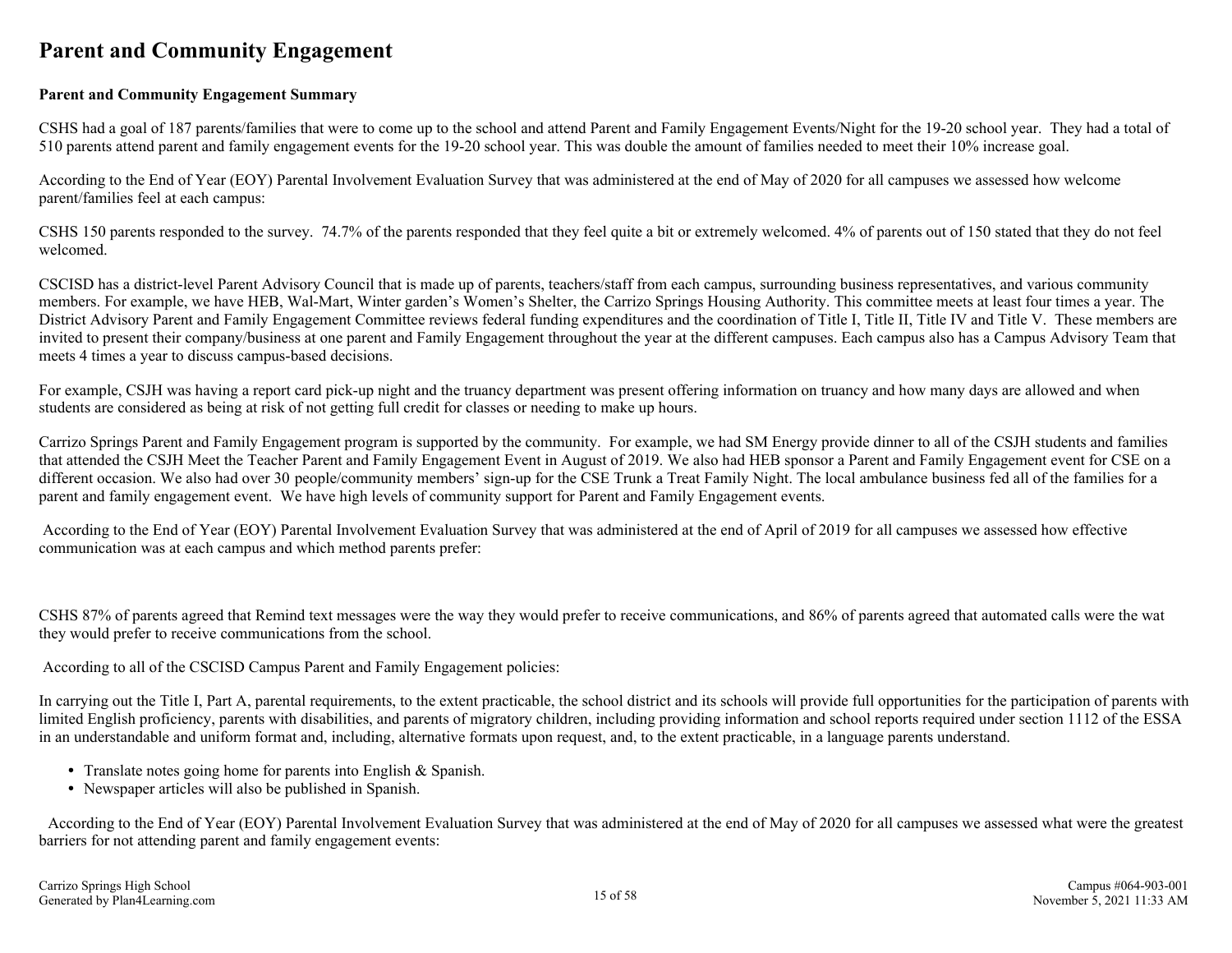CSHS 49.3% of parents had conflicts with time of events & 46.7% of parents stated they had conflicting family schedules.

 Each campus offers ALL students' parents and guardians the opportunity to serve on the site-based decision-making committee. We also announce it on social media and send out Remind messages inviting all interested parents to be part of our committee. If the response is low, we select parents based on their availability to attend meetings. Their participation is necessary to give input from the parents' perspective.

All campuses have aligned their campus goals (TEKS) to the parent and family engagement goals that are in the school-parent compact.

Due to the COVID-19 pandemic students and families can not come to the school to attend Parent and Family Engagement sessions. Each campus will be offering virtual Parent and Family engagement events throughout the 2020-2021 school year.

 According to the End of Year (EOY) Parental Involvement Evaluation Survey that was administered at the end of May of 2020 for all campuses we assessed the where parent/families would like to see the funds used at each campus:

These were the top responses for each school.

Question #5 68.7% CSHS would like to see the parental involvement funds used on technology resources for parents and families.

2020-2021 CSHS Parent and Family Engagement Questions to Consider

1.Who are the major employers in the community? How do we interact with them? Do parents commute or work locally?

We have one community partner at each Parent and Family Engagement event throughout the school year. They either host an informational booth and share their companies resources through an outreach or host the dinner meal provided to all the families that attend the event.

Parents work locally with the exception of the Border Patrol, Police officers, and Hair salons.

2. What are parents' and the community's expectations for students after graduation? Go to work? Attend college? Join the military? Other?

All of the above. We hope that the majority of the students will go to college.

Based on the trend from the National Student Clearinghouse from 2012-2019 Carrizo Springs High School has an average of 59% of students attend college. Less than 1% of students join the military. 40% of students join the workforce/vocational trade. Carrizo Springs High School Generated by Plan4Learning.com 16 of 58 Campus #064-903-001 November 5, 2021 11:33 AM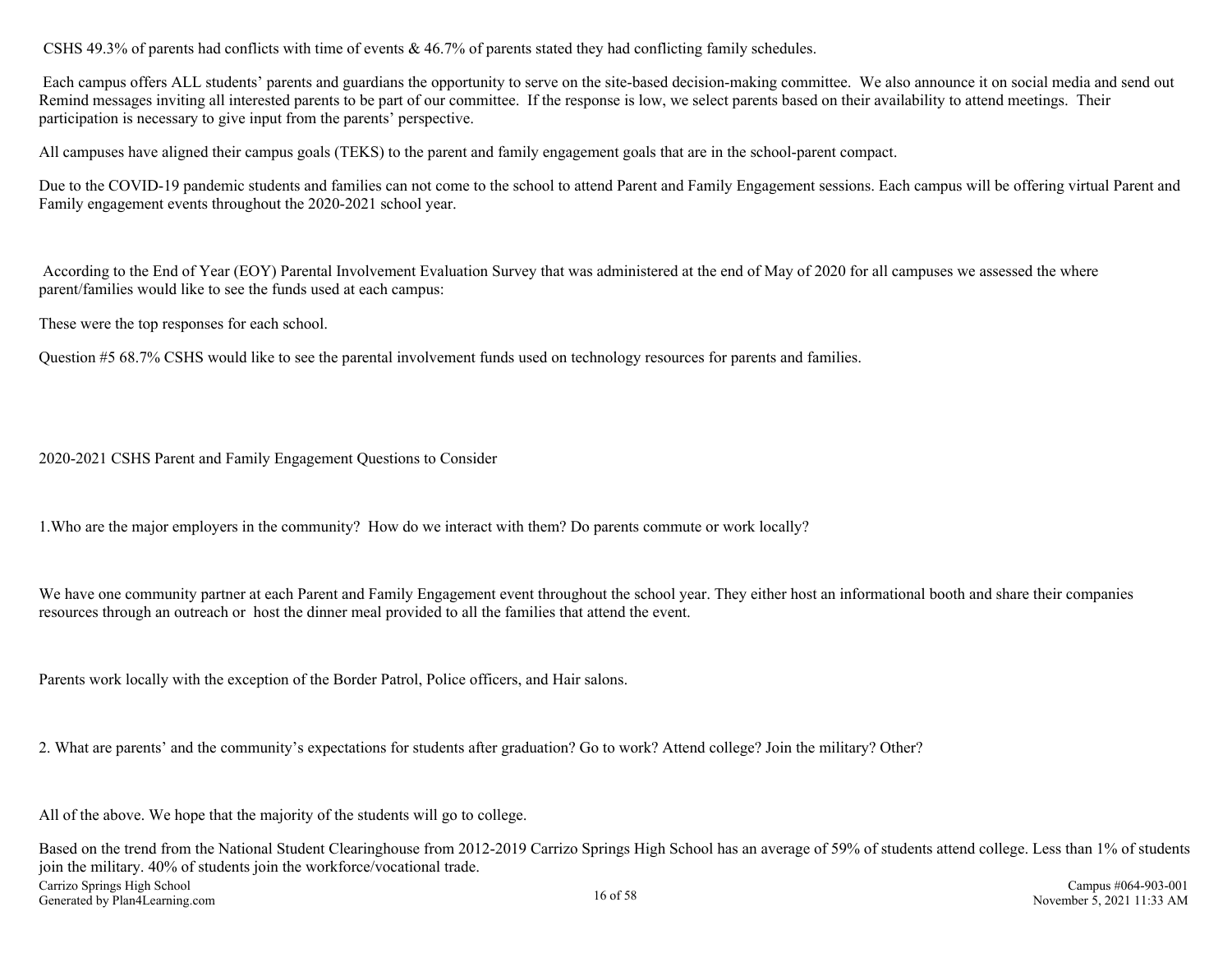3. What is the level of engagement and support for our schools? What is the percentage of public schools vs. charter schools and private schools? How do the other schools impact us?

Through the past 3 years the Parent and Family Engagement Program has increased in the level of engagement from parents. In the 2017-2018 school we had 154 parents/family members attend family engagement events. In 2018-2019 that number increased to 508 parents/ family members attending Parent and Family Engagement events and finally in 2019-2020 we had 510 parents and family members attend Family Engagement Events.

We have one private school located about 12 miles away from our district. At this time we do not feel that this school affects the majority of our public schools at Carrizo Springs CISD.

4.What does community crime data reveal? Is the community viewed as a safe place to live and raise children?

Currently, the Dimmit County area has little to no incidents dealing with crime. The area is considered to be 18% safer than other parts of the country. This is data from the Dimmit County Sheriff's department.

Is the community considered as a safe place? Yes.

5. Is there a prison or juvenile detention center nearby? Does this create needs for our students?

Currently, Carrizo Springs CISD is not in need of a juvenile detention center. We have one located in Jourdanton, Texas about 89 miles away from us. Throughout the 2019-2020 school year we had 27 students placed in DAEP, and 17 students placed in I.S.S.

6. What adult education courses/services are available?

Education Service Center Region 20 office, Middle Rio Grande Development Council

Texas AgriLife - Health and Nutrition classes; Department of Assistive Rehabilitative Services (DARS) - Eagle Pass;, Anderson House - pregnancy and parenting classes; Baptist Health Service-Charlotte Slack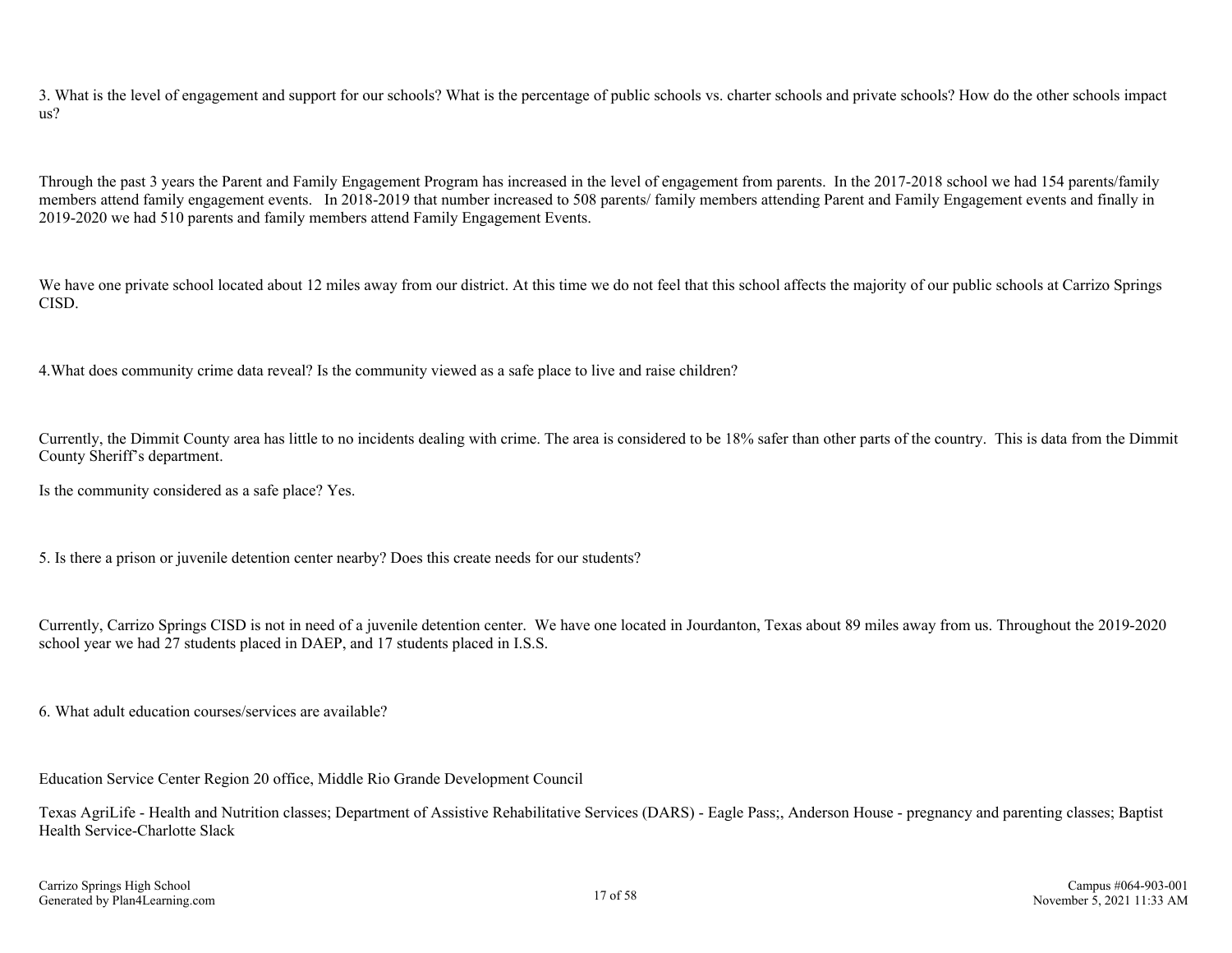7.Are there universities and/or community colleges in our community? How do we interact with them?

We currently have one community college that is located about 12 miles away that offers a small variety of courses. Their main branch is located about 45 miles away from Dimmit County.

Carrizo Springs High School had 13 seniors graduate from SWTJC with an Associates of Arts degree in May of 2020. Carrizo Springs High School has 139 students that are taking Dual Credit Class through SWTJC while also being a Carrizo Springs High School student.

8.How do parents participate in the education of their child? Explain how participation rates are measured and the current data findings?

Parents can participate in a variety of ways:

- Attending Family Engagement Events at school
- Joining and communicating with teachers via Remind.
- Attending Report Card Pick-up nights
- Joining the CSHS Facebook page

Carrizo Springs High School had 13 seniors graduate from SWTJC with an Associates of Arts degree in May of 2020. Carrizo Springs High School has 139 students that are taking Dual Credit Class through SWTJC while also being a Carrizo Springs High School student.

9.What are parents' perceptions of the school's effectiveness? Do they feel welcome? How do we know?

According to the End of Year (EOY) Parental Involvement Evaluation Survey that was administered at the end of May of 2020 for all campuses we assessed how welcome parent/families feel at each campus:

CSHS 145 parents responded to the survey. 75.2% of the parents responded that they feel quite a bit or extremely welcomed. 2.8% of parents out of 145 stated that they do not feel welcomed.

.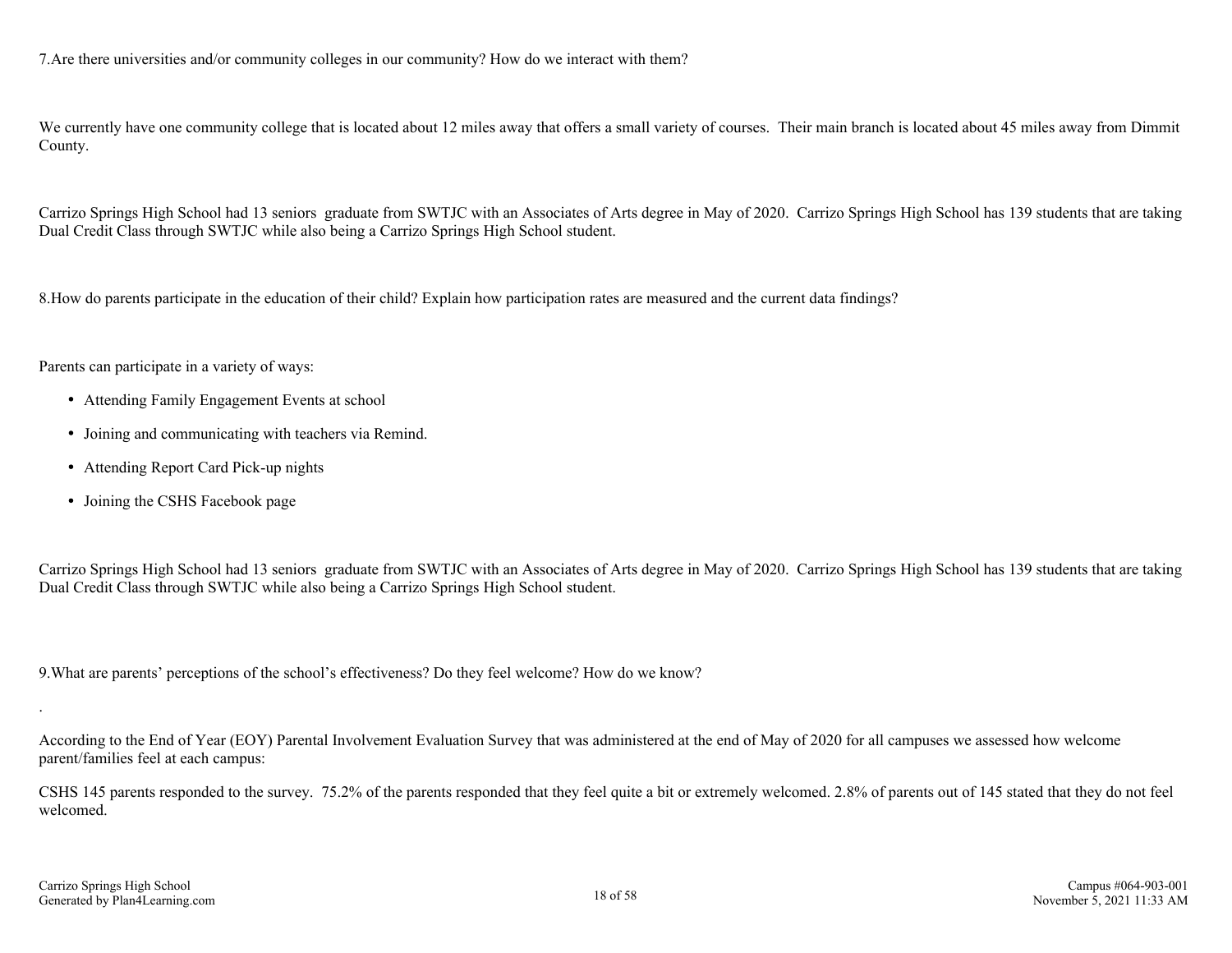10.How effective are communications such as the schools' website, mobile app, letters, newspaper articles, etc.? How do we know?

According to the End of Year (EOY) Parental Involvement Evaluation Survey that was administered at the end of May of 2020 for all campuses we assessed the communication preferences for the parent/families at each campus:

145 responses

- 87% effective using Remind text messages
- 71% effective for flyers / letters, etc sent home with the student
- 85% effective for Messenger callouts
- 71% effective using the CSHS School social media Facebook page
- 76% effective is the CSCISD Resource page for Parent and Family Engagement

11.Are communications translated into languages other than English when needed?

In carrying out the Title I, Part A, parental requirements, to the extent practicable, the school district and its schools will provide full opportunities for the participation of parents with limited English proficiency, parents with disabilities, and parents of migratory children, including providing information and school reports required under section 1112 of the ESSA in an understandable and uniform format and, including, alternative formats upon request, and, to the extent practicable, in a language parents understand.

- Translate notes/materials going home for parents into English & Spanish.
- Newspaper articles will also be published in Spanish.
- Demographics based on our English / Spanish speakers

12.Do parents and community members participate in the site-based planning committee? How are they selected? Do they feel their participation is necessary and important? How do we know?

Each campus has a Campus Advisory Team (CAT) that meets 4 times a year to discuss campus-based decisions. The team is made up of parents, teachers, administration, and the CSCISD Federal Programs Service Coordinator. The parents that are part of the CAT team represent one of the following subgroups:

- Gifted and Talented
- Special Education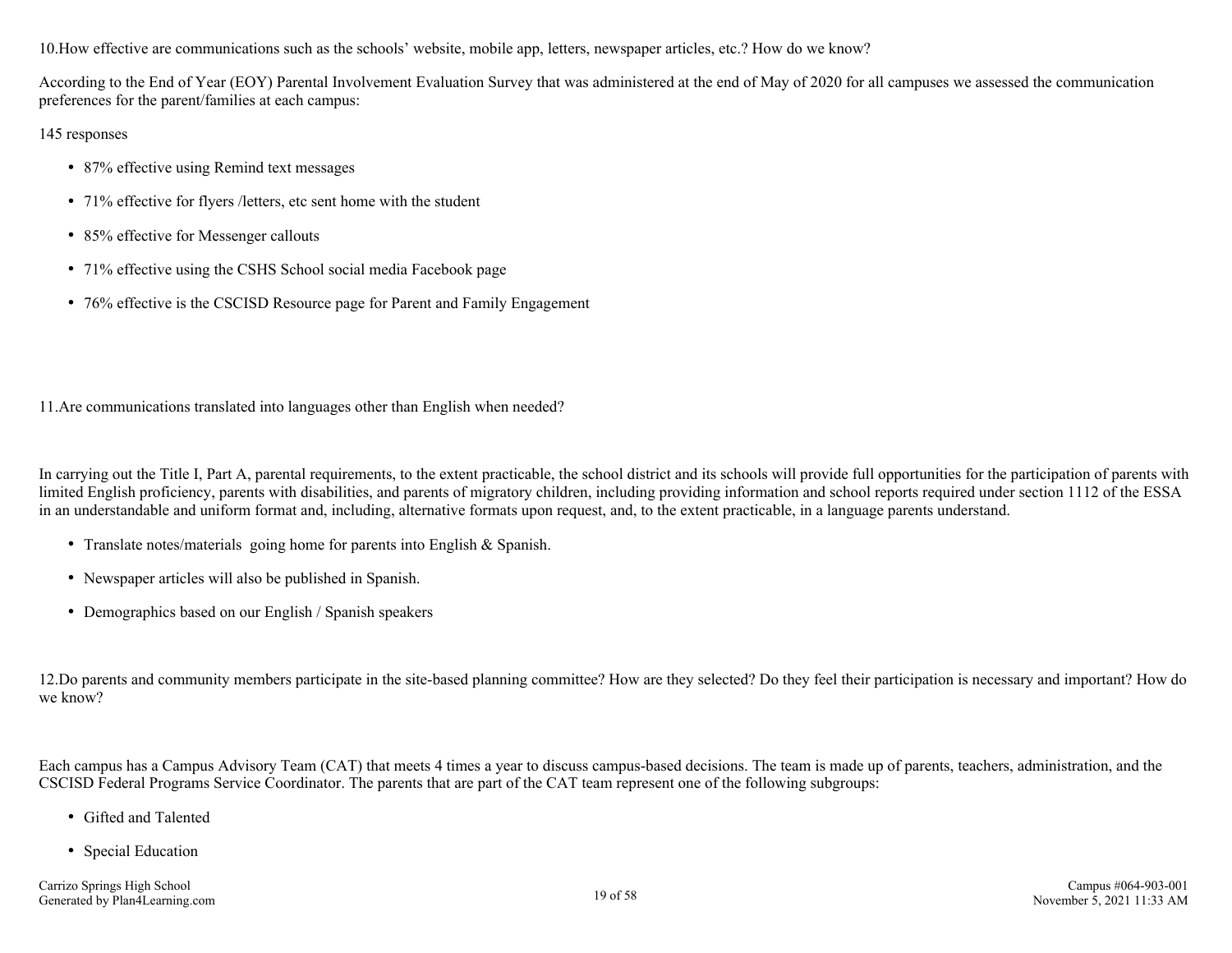- Migrant
- At-Risk
- Bilingual
- Title 1

All of the parents are invited to attend at the beginning of the year through a flyer and phone calls. If the participation comes back low, we start asking parents from each subgroup to be part of the committee. Throughout the meeting, we are constantly asking for parent input and feedback. Parent participation is high. We take their participation as they feeling they are important in the decision making of the school.

#### **Parent and Community Engagement Strengths**

CSHS had a goal of 187 parents/families that were to come up to the school and attend Parent and Family Engagement Events/Night for the 19-20 school year. They had a total of 510 parents attend parent and family engagement events for the 19-20 school year. This was double the amount of families needed to meet their 10% increase goal.

According to the End of Year (EOY) Parental Involvement Evaluation Survey that was administered at the end of May of 2020 for all campuses we assessed how welcome parent/families feel at each campus:

CSHS 150 parents responded to the survey. 74.7% of the parents responded that they feel quite a bit or extremely welcomed. 4% of parents out of 150 stated that they do not feel welcomed.

#### **Problem Statements Identifying Parent and Community Engagement Needs**

**Problem Statement 1 (Prioritized):** COVID-19 has caused all campuses to come up with various (virtual) methods of offering Parent and Family Engagement. **Root Cause:** Parent and Family Engagement events can not be offered in person like in previous years.

**Problem Statement 2 (Prioritized):** 100% of the campus sub-populations have not met the academic achievement for the meets level in closing the gaps. **Root Cause:** Lack of the campus and district's coordination to provide prescriptive interventions.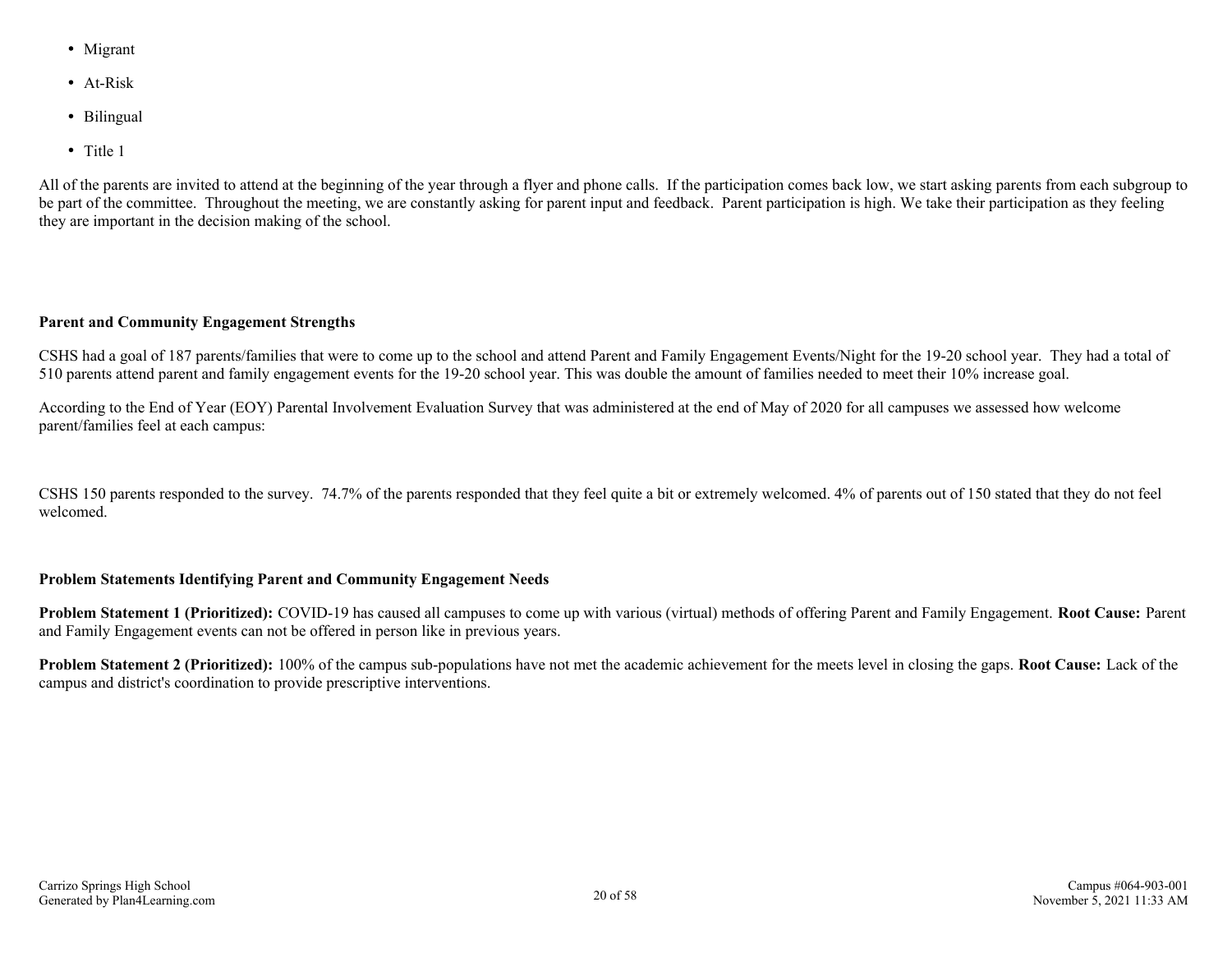### <span id="page-20-0"></span>**School Context and Organization**

#### **School Context and Organization Summary**

Campus administrators have directed office staff to minimize interuptions to protect instructional time. The Master Schedule at CSHS is developed to address the students in highest need first. Highly organized and monitored in class support is provided to Special Education students to maximize inclusion. Dyslexia students are provided services through a scheduled time in the Master Schedule. Tested area teachers have common planning periods; PLCs are held on a weekly basis; tutorials are offered before and after school and on designated Saturdays; summer school is held for STAAR EOC retesters, dual credit, and credit recovery.

Fish Camp is offered to all incoming freshmen and new students to CSHS in the summer. An annual 8th grade CTE Expo is also held during the school year to introduce incoming freshmen to high school offerings. Counseling staff holds registration for incoming freshman during the fall of 8th grade year, providing students and parents information on HS programs of study and personal graduation plans. Additionally, a campus visit specifically for special needs students was coordinated by counseling staff to ease anxiety about coming to the high school.

CSHS follows the CSCISD policies, procedures, programs, practices, and monitoring systems in place which are intended to improve student behavior and address student misbehavior in a way that minimizes classroom removals. The Discipline Management Plan and Student Code of Conduct provide a range of discipline outcomes, most of which do not remove students from instruction. For last regular school year 2019-2020, we had 178 discipline referrals for the first semester and 39 counselor referrlas, currently for 21-22 there has been a 10% increase in both discipline and counselor referrals.

CSHS follows the multiple policies the District has in place which prohibit bullying, including cyberbullying, as defined by state law. Procedures are in place for campus reporting, including anonymous reporting of bullying. Campus administrators conduct an investigation based on the allegations of the report and takes appropriate action. Parents of the victim and student accused of bullying are both notified of the results of the investigation and subsequent actions which will prevent future bullying.

CSHS conducts regular safety drills, where all staff and students participate throughout the school year. Information specific to unwanted physical or verbal aggression, sexual harassment, dating violence, sexual abuse, sex trafficking, and child abuse is delivered to students and staff at the campus through annual compliance training for staff and through guest speaker presentations, administrators, counselors and nurses office.

The campus goal is to have 50% of students at a "Met" standard for 2021-2022 school year. The target areas are in English I, English II, and Algebra I. Benchmark results will be used to monitor progress. The "50% by 2022" goal will be communicated by posting a tracking board in the school's entrance.

The Campus Needs Assessment process (CNA) is conducted annually, with the improvement plan being addressed as indicated on the evaluation dates. Needs are prioritized based on the indicators showing most in need of improvement. There is a focus on academic improvement with a sense of urgency throughout the campus. Common planning time, weekly PLCs and leadership meetings are regularly scheduled to ensure we are all focused on academic achievement.

The Campus Improvement Plan (CIP) is reviewed periodically throughout the year by department head/leadership committee and campus advisory team (CAT). Department heads, the CAT, district advisory team, parental involvement committee, attendance committee, and district ELAR committee are all examples of formal leadership at CSHS. Informal leadership is evident through a strong teacher-leadership culture. Content area tutorials, UIL, Cheer, Dance, Athletics, National Honor Society, Student Council, Pep Squad, JROTC, Law Enforcement Club, Texas Assn. of Future Educators (TAFE), Health Occupations Students of America (HOSA), Spanish Club, Skills USA, make up hours and credit recovery opportunities are available on campus before and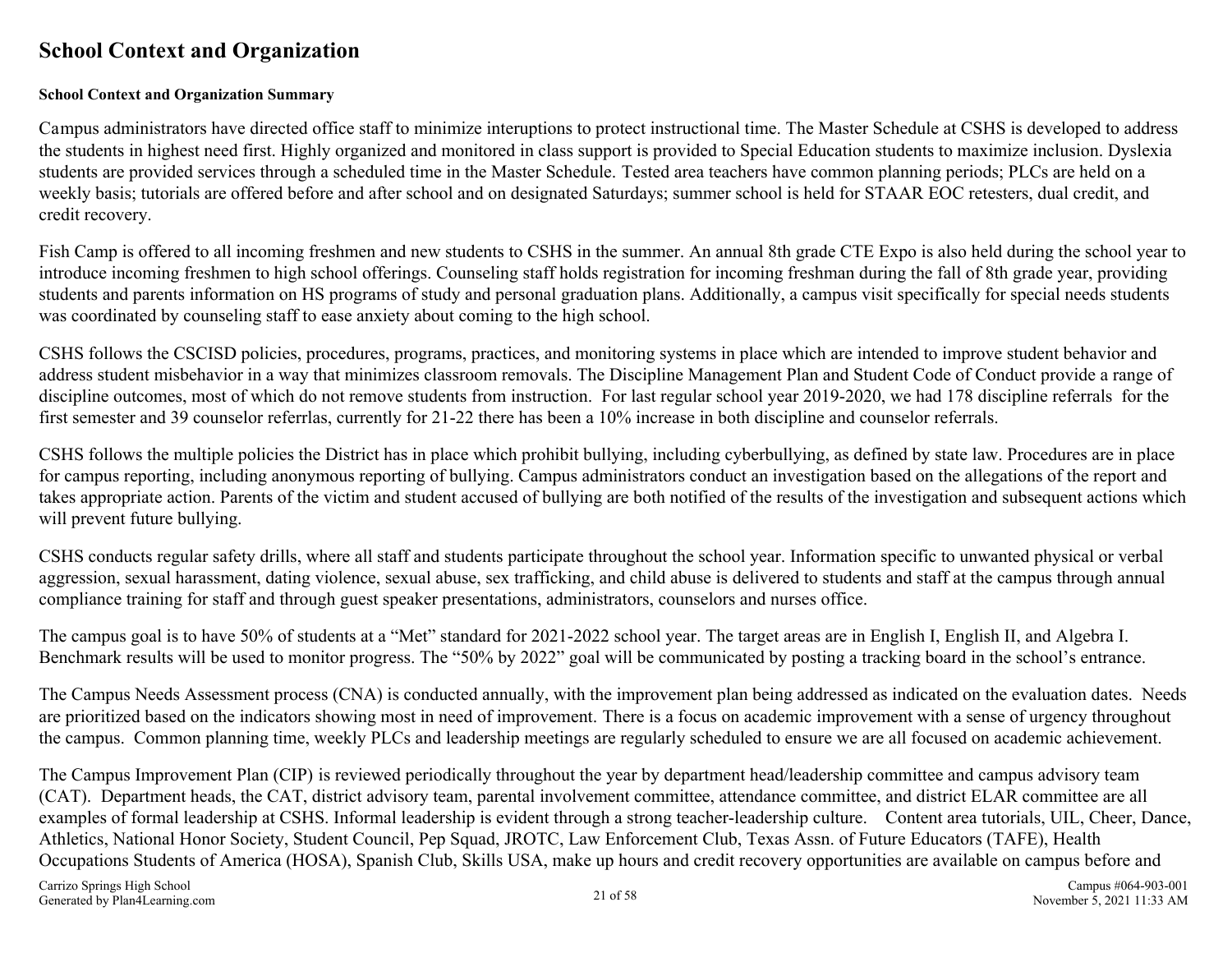after school.

#### **School Context and Organization Strengths**

Student transition from 8th grade to freshman year shows to be effective.

CSHS offers a variety of extra-curricular opportunities to all students.

Students are provided support to postsecondary opportunities through CTE industry-based certification, Dual Credit courses, on site SAT/TSI testing, local scholarship awards, and military recruiter presentations.

#### **Problem Statements Identifying School Context and Organization Needs**

**Problem Statement 1:** CSHS has had an increase in discipline and counselor referrals **Root Cause:** The majority of students (80%) did not attend school face-to-face last school year and many are struggling to acclimate to the rules and structure of the traditional school setting. Many students are academically and socially 1.5 years behind.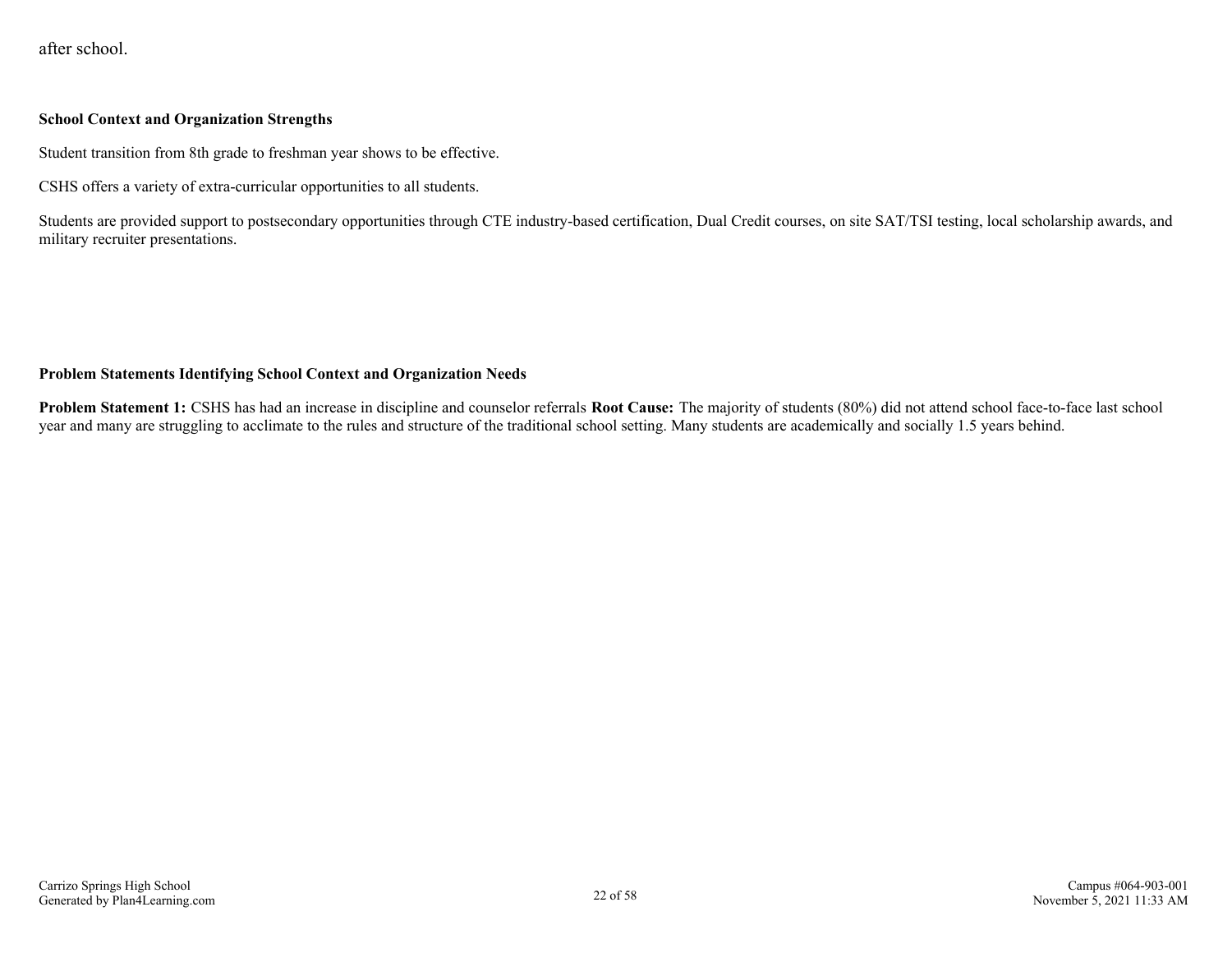### <span id="page-22-0"></span>**Technology**

#### **Technology Summary**

The technology goal for CSHS is to encourage teaching strategies that integrate technology effectively into curriculum and instruction to improve learner academic achievement.

Teachers receive support from ESC Region 20, CSCISD Instructional Officers (IOs), and amongst each other in Google Classroom training. Students have access to dual credit classrooms at the high school level. Students are able to utilize Edgenuity at grades 6th - 12th grade for personalized curriculum. Teachers and students are given the opportunity to attend summer Technology boot camps. Due to COVID 19 - much of this training continues to be virtual through Zoom or Google Meet with ESC Region 20. Technology devices (through a survey) are lacking for student/teacher/campus and district admin are needed to be able to work from home. Students lacking WIFI for virtual instruction will need to provided hot spots. Devices/printers/cameras will need to be provided for students and teachers to be successful.

Due to COVID-19 and the local executive order to close schools as per our local health authority and the CSCISD school board last school year 2020-2021, CSCISD implemented remote learning for all students in PK-12 grades. Electronic devices were identified for each campus in order to provide all students an opportunity to complete online assignments. Additionally wifi hotspots, hardware and software were purchased in order to allow campuses to transition to remote learning seamlessly. Each school identified needed interactive panels, webcams, hovercams and any other technology equipment or service needed to be able to record and upload the lessons for students to view at home. The Chromebooks provided to students last year were returned to the campus and are currently being used throughout the campus for instructional purposes.

CSHS encourages teaching strategies that integrate technology effectively into curriculum and instruction to improve learner academic achievement. CSHS continues to upgrade its old technological equipment. New interactive panels have been provided to all core area teachers to replace outdated projectors. Chromebook carts have been gradually updated with new devices. Every student has access to a Chromebook, every student has a Google account, all teachers have access to Google Classroom. Students are aware of how to navigate GSuite to fit their learning needs. Teachers are required to use Google Classroom and Remind to communicate with students and parents. Teachers will be required to have a Remind account for the 2020-21 school year.

Instructional materials available online are evaluated for appropriateness and accuracy through usage reports available for online programs (example, Renaissance, Remind, and Edgenuity)

Desktops, laptops, iPads, Hovercams, interactive panels, digital marquee, TI nSpire calculators, etc. A variety technology is available to all students and staff.

Low bandwidth is a barrier when it comes to technology. (Plans to update are in progress.) However, while students have the opportunity to check out devices to use at home, many do not have internet access at home to maximize the functionality of these devices.

Due to COVID-19 and all schools being required to provide remote learning and online instruction in the event of a student quarantine, the campus has Chromebooks and wifi hotspots available for students to check out. Because many of the devices available to students are nearing their end of life and almost obsolete, the campus will need to replace Chromebooks with newer technology to effectively serve students.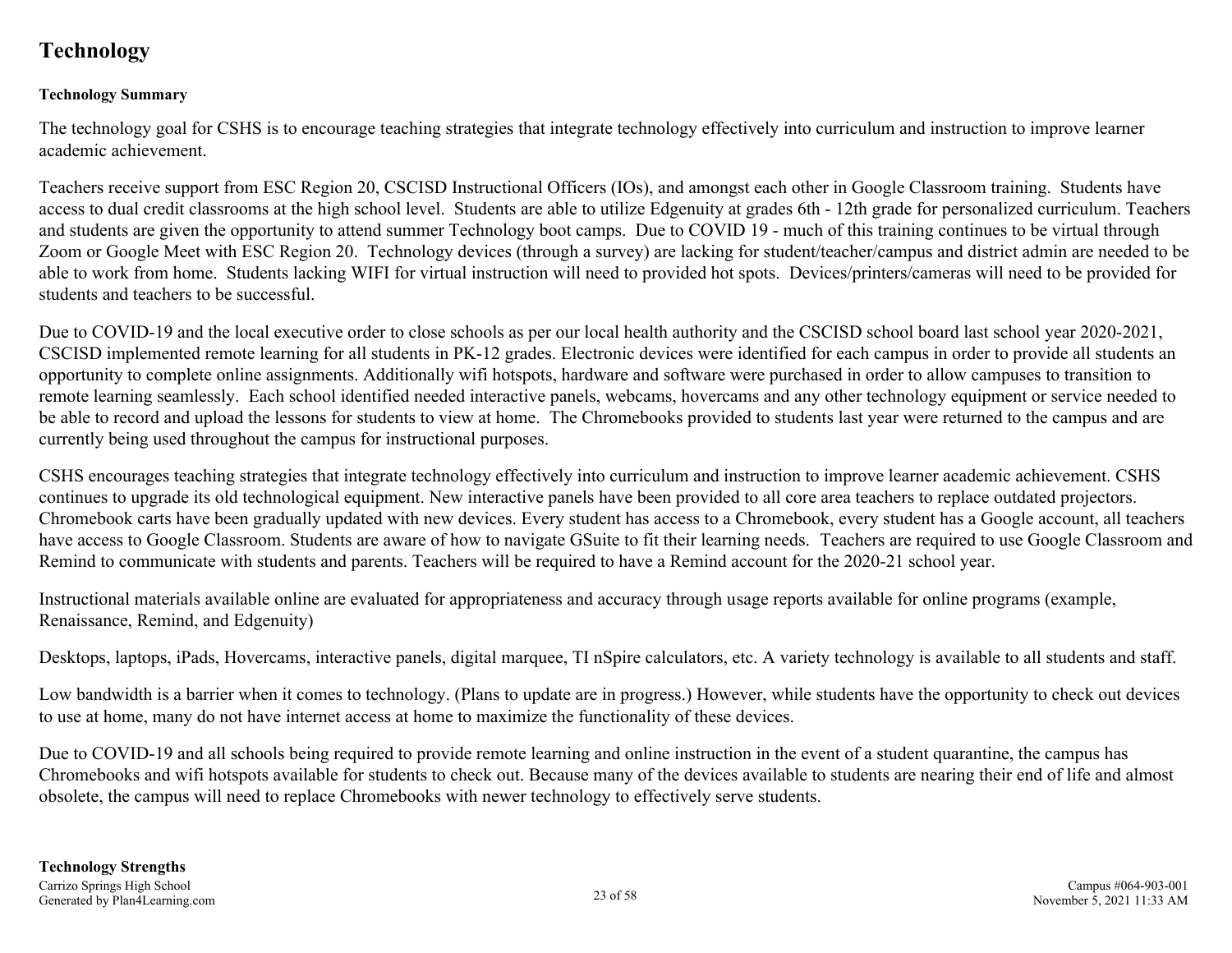CSHS is fortunate to have Chromebook Charging Lockers located in common areas for student check-in/check-out.

The campus has numerous up-to-date devices to access technology in the classroom; 100% of the teachers have access to technology devices and 85% use these devices on a daily basis to enrich their lessons.

#### **Problem Statements Identifying Technology Needs**

**Problem Statement 1 (Prioritized):** CSHS community access to 21st century digital tools is limited due to social economic factors. **Root Cause:** CSHS lacks a program to measure teacher/student/parents skills on 21st learning.

**Problem Statement 2 (Prioritized):** CSHS will need to provide enhanced technology devices to students in order to instruct all students through virtual and remote learning **Root Cause:** CSHS has personal technology devices that are at the "end of life" and will need to be replaced in order to meet the needs of our students.

**Problem Statement 3 (Prioritized):** CSHS will need to provide enhanced technology devices to teachers in order to instruct all students through virtual and remote learning **Root Cause:** CSHS teachers do not have interactive panels and web cams needed to provide remote. virtual and blended instruction to students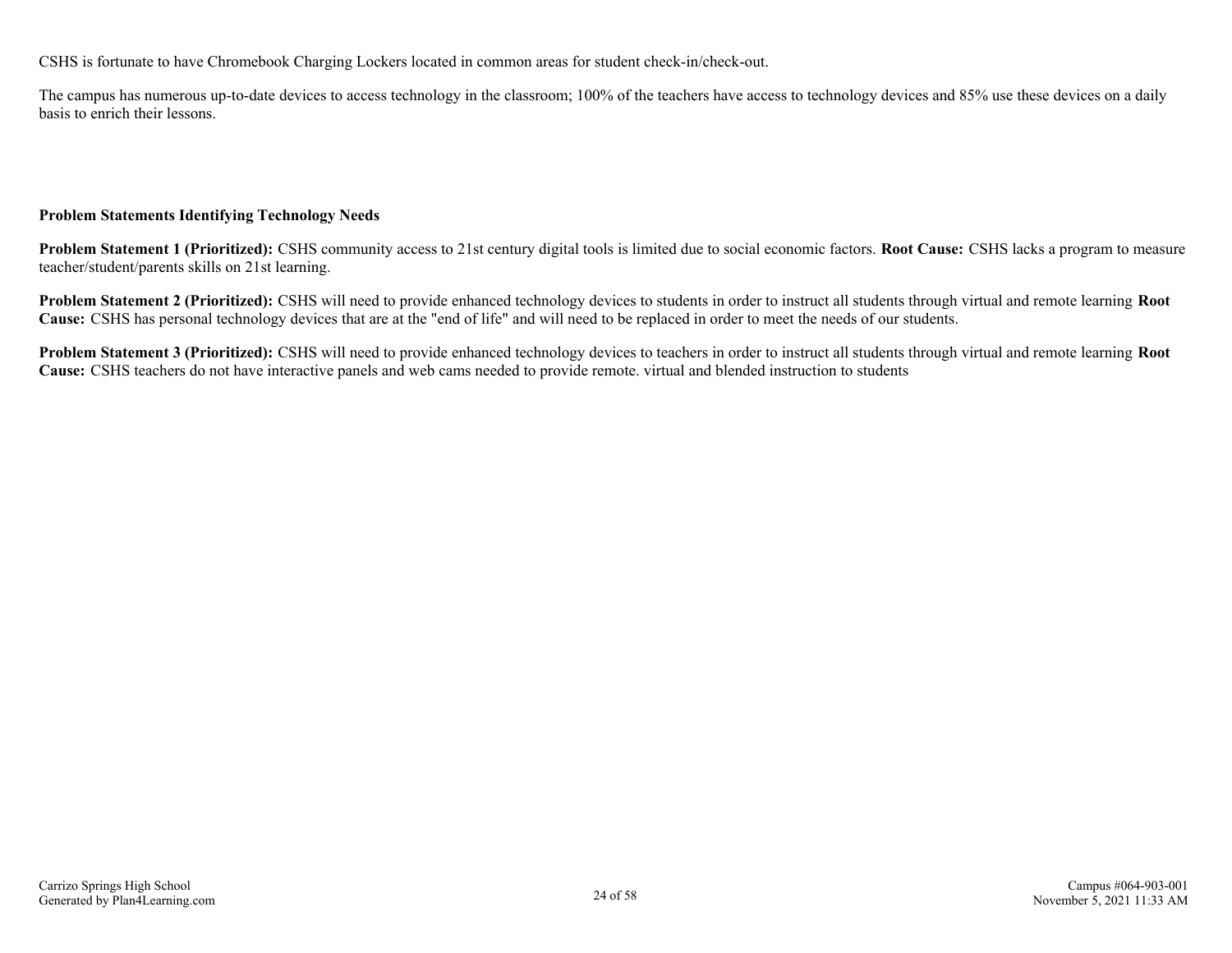## **Priority Problem Statements**

<span id="page-24-0"></span>**Problem Statement 1**: 100% of the sub-populations have not met the academic achievement for the meets level in closing the gaps. **Root Cause 1**: Progress monitoring and response to intervention need to be more specific to student need. Interventions must be timely and more prescriptive. **Problem Statement 1 Areas**: Demographics

**Problem Statement 2**: The campus has not leveraged diverse stakeholders to review current Social Emotional Learning (SEL) practices. **Root Cause 2**: Lack of proactive approach toward SEL student needs. **Problem Statement 2 Areas**: School Culture and Climate

**Problem Statement 5**: Campus does not have 100% highly effective (HE) teaching staff.

**Root Cause 5**: Human Resources and Campus Administrators express challenges in recruiting HE teachers to the area due to remote location, limited affordable housing and lack of amenities.

**Problem Statement 5 Areas**: Staff Quality, Recruitment, and Retention

**Problem Statement 7**: CSHS has 95% of its students enrolled in a CTE program of study which have capstone courses requiring certification exams.

**Root Cause 7:** Post secondary readiness indicator in State Accountability requires students are provided programs of study that give opportunities to earn Industry-Based Certifications (IBCs).

**Problem Statement 7 Areas**: Curriculum, Instruction, and Assessment

**Problem Statement 10**: COVID-19 has caused all campuses to come up with various (virtual) methods of offering Parent and Family Engagement. **Root Cause 10**: Parent and Family Engagement events can not be offered in person like in previous years. **Problem Statement 10 Areas**: Parent and Community Engagement

**Problem Statement 6**: CSHS community access to 21st century digital tools is limited due to social economic factors. **Root Cause 6**: CSHS lacks a program to measure teacher/student/parents skills on 21st learning. **Problem Statement 6 Areas**: Technology

**Problem Statement 11**: Students have been significantly impacted by the COVID pandemic and faced losses in social and emotional areas.

**Root Cause 11**: Students are struggling as a result of virtual instruction for six months and minimal social interactions for eight months in the 20-21 school year. In addition, students are coping with the emotions that came along with the pandemic and from losses experienced.

**Problem Statement 11 Areas**: School Culture and Climate

**Problem Statement 3**: 100% of the campus sub-populations have not met the academic achievement for the meets level in closing the gaps.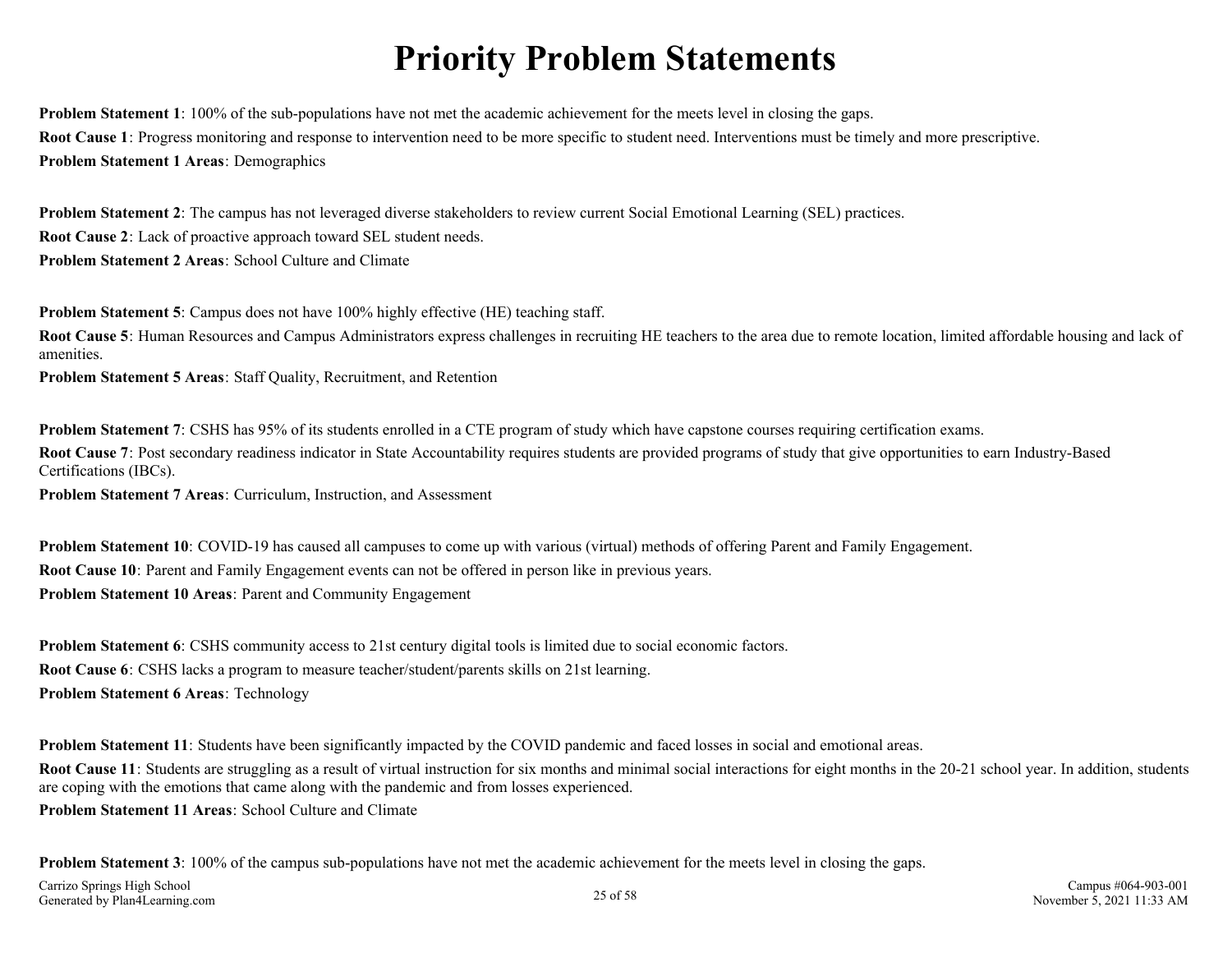**Root Cause 3**: Lack of the campus and district's coordination to provide prescriptive interventions. **Problem Statement 3 Areas**: Parent and Community Engagement

**Problem Statement 8**: CSHS will need to provide enhanced technology devices to students in order to instruct all students through virtual and remote learning **Root Cause 8**: CSHS has personal technology devices that are at the "end of life" and will need to be replaced in order to meet the needs of our students. **Problem Statement 8 Areas**: Technology

**Problem Statement 4**: CSHS has not leveraged diverse stake holders to review current SEL practices. **Root Cause 4**: Lack of proactive approach toward SE student needs. **Problem Statement 4 Areas**: Demographics

**Problem Statement 9**: CSHS will need to provide enhanced technology devices to teachers in order to instruct all students through virtual and remote learning **Root Cause 9**: CSHS teachers do not have interactive panels and web cams needed to provide remote. virtual and blended instruction to students **Problem Statement 9 Areas**: Technology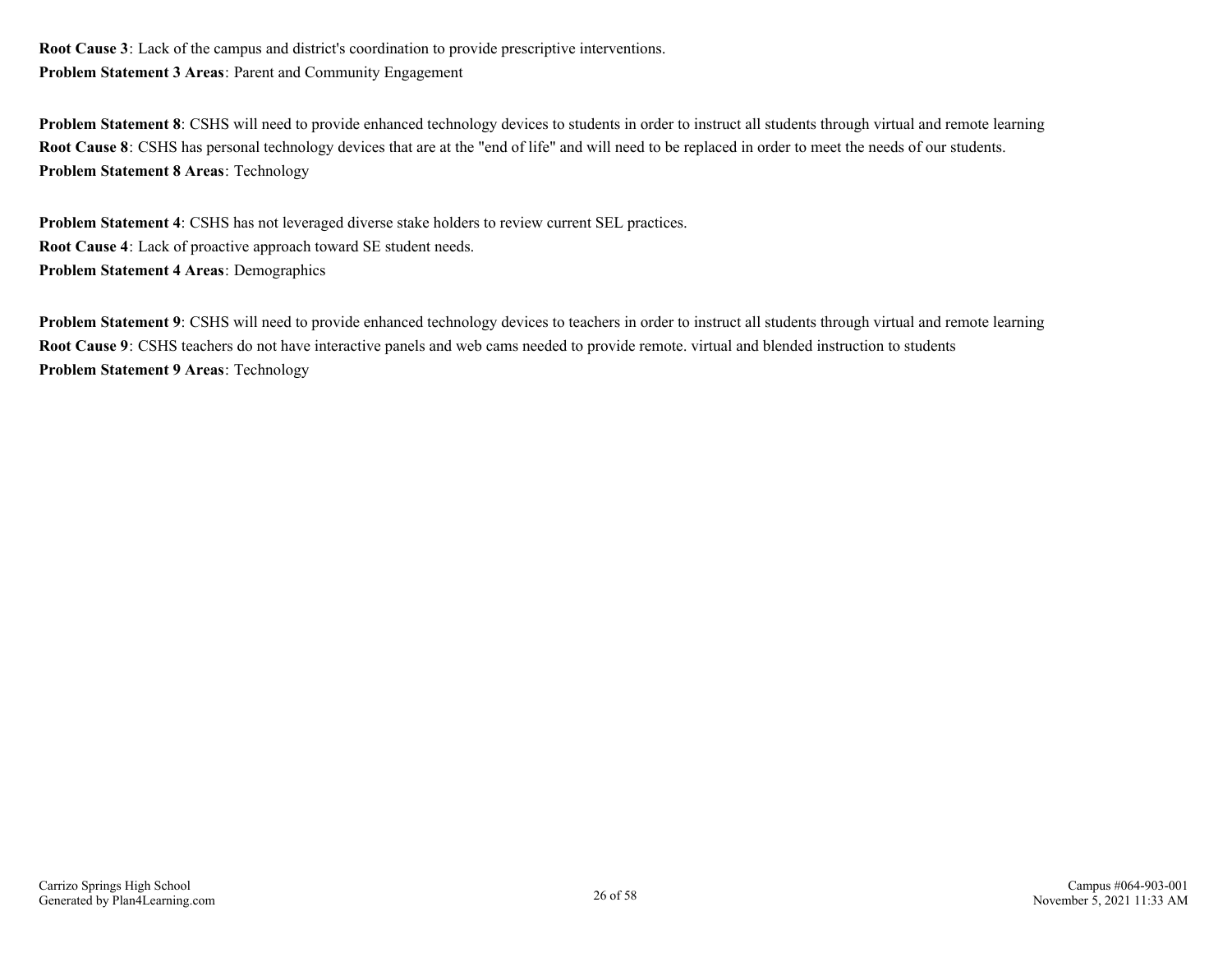## **Comprehensive Needs Assessment Data Documentation**

<span id="page-26-0"></span>The following data were used to verify the comprehensive needs assessment analysis:

#### **Improvement Planning Data**

• District goals

#### **Accountability Data**

- Texas Academic Performance Report (TAPR) data
- Student Achievement Domain
- Student Progress Domain
- Closing the Gaps Domain

#### **Student Data: Assessments**

- State and federally required assessment information
- STAAR End-of-Course current and longitudinal results, including all versions
- Postsecondary college, career or military-ready graduates
- Advanced Placement (AP) and/or International Baccalaureate (IB) assessment data
- SAT and/or ACT assessment data
- Student failure and/or retention rates
- Local benchmark or common assessments data

#### **Student Data: Student Groups**

- Race and ethnicity data, including number of students, academic achievement, discipline, attendance, and progress
- Special programs data, including number of students, academic achievement, discipline, attendance, and progress
- Male / Female performance, progress, and participation data
- Special education/non-special education population including discipline, progress and participation data
- Migrant/non-migrant population including performance, progress, discipline, attendance and mobility data
- At-risk/non-at-risk population including performance, progress, discipline, attendance, and mobility data
- Dyslexia Data
- Response to Intervention (RtI) student achievement data

#### **Student Data: Behavior and Other Indicators**

- Completion rates and/or graduation rates data
- Annual dropout rate data
- Attendance data
- Student surveys and/or other feedback
- Class size averages by grade and subject
- School safety data

#### **Employee Data**

- Staff surveys and/or other feedback
- State certified and high quality staff data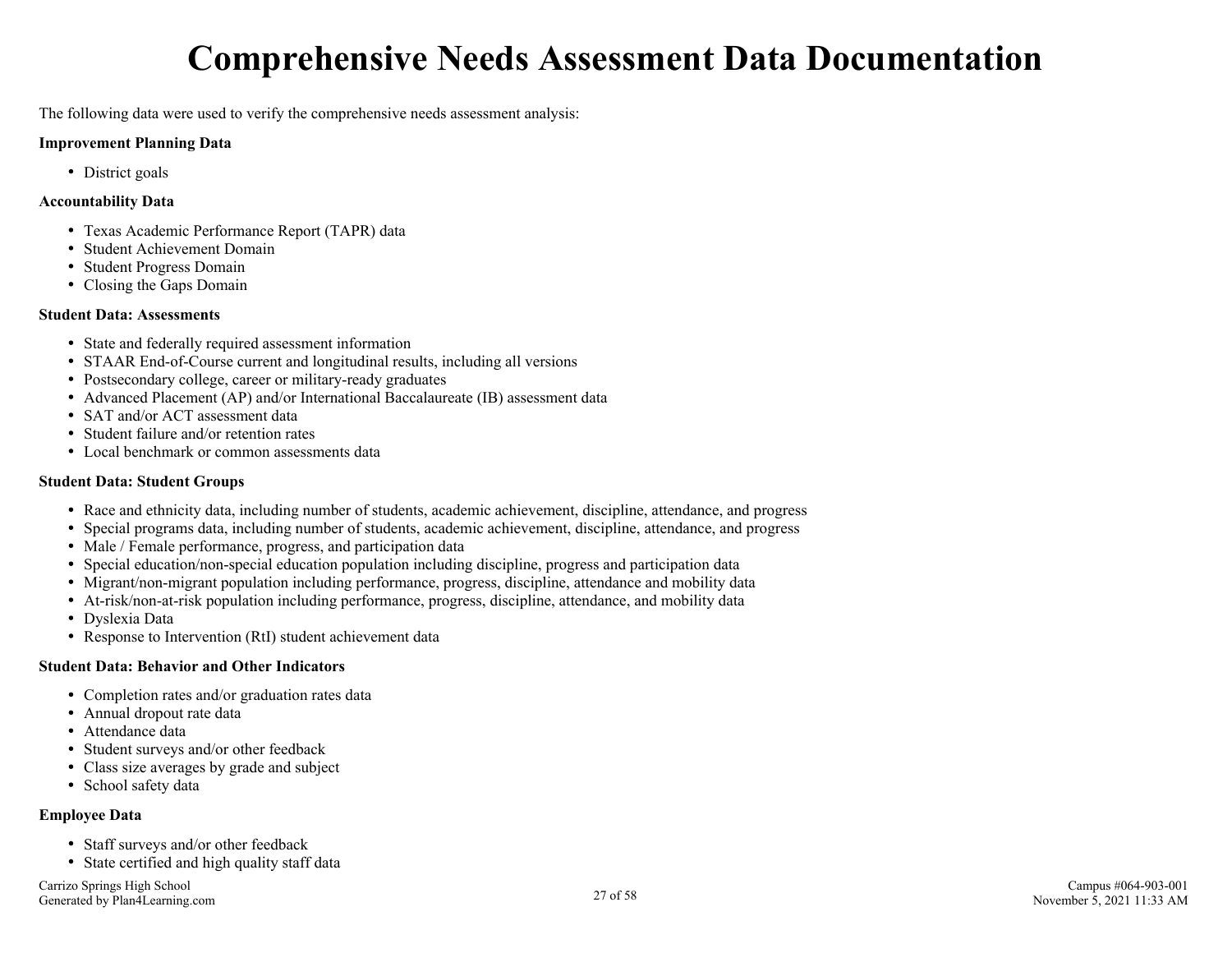- Professional development needs assessment data
- Evaluation(s) of professional development implementation and impact

#### **Parent/Community Data**

• Parent surveys and/or other feedback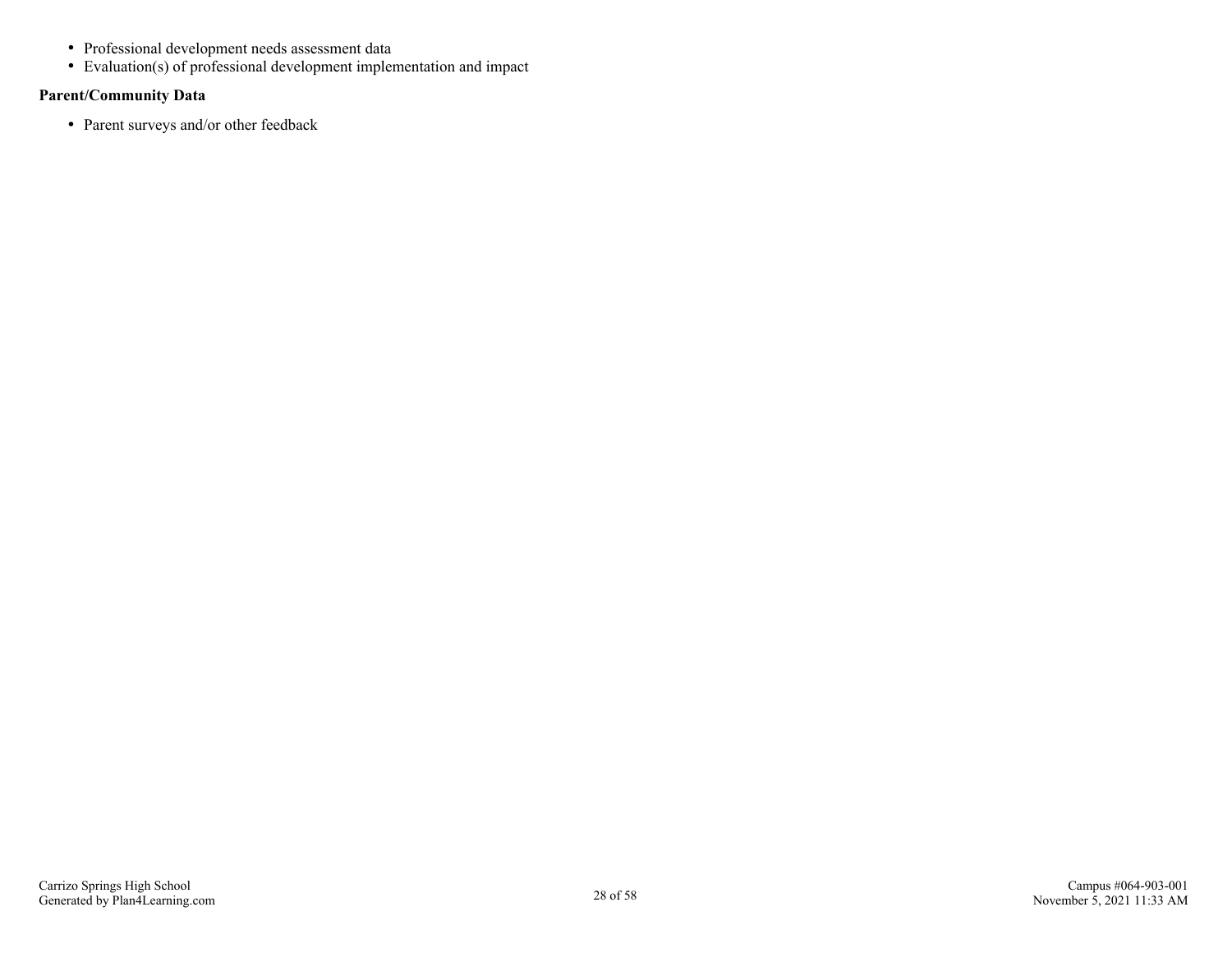## **Goals**

#### **Revised/Approved: November 16, 2021**

<span id="page-28-0"></span>**Goal 1:** CSCISD by 2022, will have all campuses rated as a B on state accountability.

**Performance Objective 1:** CSHS will improve student performance and work to ensure 50% of students are rated "Met Standard" by the STAAR test

#### **Targeted or ESF High Priority**

**Evaluation Data Sources:** CBAs, Benchmarks, PBMAS, TAPR

| <b>Strategy 1 Details</b>                                                                                                                                                                                        | <b>Reviews</b>   |     |     |                  |
|------------------------------------------------------------------------------------------------------------------------------------------------------------------------------------------------------------------|------------------|-----|-----|------------------|
| <b>Strategy 1:</b> Identified freshmen will be enrolled in Creative Writing in addition to English I.                                                                                                            | <b>Formative</b> |     |     | <b>Summative</b> |
| Identified students not meeting standards in English I & II STAAR End of Course will be provided with intervention classes                                                                                       | <b>Nov</b>       | Feb | Apr | June             |
| Both strategies will address closing the achievement gaps for identified students                                                                                                                                |                  |     |     |                  |
| <b>Strategy's Expected Result/Impact: Progress checks</b><br>August 2021 (check student enrollment)                                                                                                              |                  |     |     |                  |
| (when will the strategy be reviewed - based on the information)<br>June 20, 2022 (Summative)                                                                                                                     |                  |     |     |                  |
| <b>Staff Responsible for Monitoring: English Teachers</b>                                                                                                                                                        |                  |     |     |                  |
| Counselors<br>Campus Administrators                                                                                                                                                                              |                  |     |     |                  |
| <b>Title I Schoolwide Elements:</b> 2.4, 2.5, 2.6 - TEA Priorities: Build a foundation of reading and math, Improve<br>low-performing schools - ESF Levers: Lever 4: High-Quality Curriculum                     |                  |     |     |                  |
| <b>Problem Statements: Demographics 1</b>                                                                                                                                                                        |                  |     |     |                  |
| Funding Sources: Travel (TASSP, TCEA) - Title I, Part A Allocations - \$2,600, Intervention teacher - State<br>Compensatory Education - \$47,250, SCE Paraprofessional - State Compensatory Education - \$20,830 |                  |     |     |                  |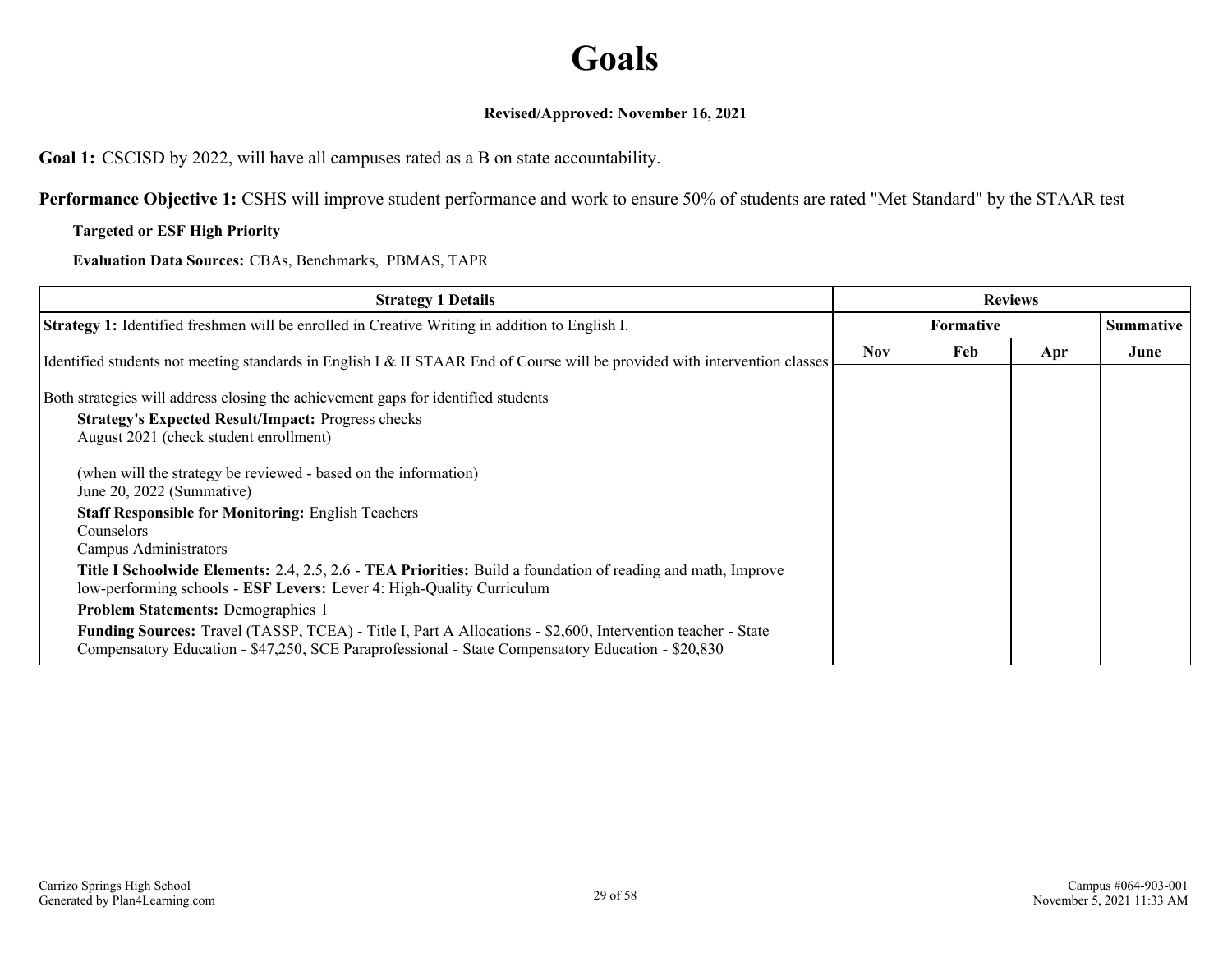| <b>Strategy 2 Details</b>                                                                                                                                                                                                                                                                                                                                                                                                                                                                                                                                                   | <b>Reviews</b> |           |                |                  |
|-----------------------------------------------------------------------------------------------------------------------------------------------------------------------------------------------------------------------------------------------------------------------------------------------------------------------------------------------------------------------------------------------------------------------------------------------------------------------------------------------------------------------------------------------------------------------------|----------------|-----------|----------------|------------------|
| Strategy 2: McKinney-Vento Campus Liaisons will monitor the attendance, grades and college readiness of identified                                                                                                                                                                                                                                                                                                                                                                                                                                                          |                | Formative |                | <b>Summative</b> |
| students<br>(TEXSHIP funds)                                                                                                                                                                                                                                                                                                                                                                                                                                                                                                                                                 | <b>Nov</b>     | Feb       | Apr            | June             |
| Strategy's Expected Result/Impact: As a result of monitoring, 90% of McKinney-Vento identified students<br>will be on track to graduate with their cohort by June 2022                                                                                                                                                                                                                                                                                                                                                                                                      |                |           |                |                  |
| <b>Staff Responsible for Monitoring: Principal</b><br>McKinney-Vento liaison (Counselors)<br><b>Instructional Officer</b>                                                                                                                                                                                                                                                                                                                                                                                                                                                   |                |           |                |                  |
| Title I Schoolwide Elements: 2.4, 2.5, 2.6 - TEA Priorities: Build a foundation of reading and math, Connect<br>high school to career and college, Improve low-performing schools - ESF Levers: Lever 3: Positive School<br>Culture                                                                                                                                                                                                                                                                                                                                         |                |           |                |                  |
| <b>Problem Statements: Demographics 1</b>                                                                                                                                                                                                                                                                                                                                                                                                                                                                                                                                   |                |           |                |                  |
| Funding Sources: Certificate (Liaison) - Title I, Part A Allocations - \$1,500, Travel (transportation) - Title I,<br>Part A Allocations - \$1,500, Certificate (tutoring) - Title I, Part A Allocations - \$1,000, clothing, hygiene<br>essentials and school supplies - Title I, Part A Allocations - \$1,200, Region 20 travel - Title I, Part A Allocations<br>$-$ \$600                                                                                                                                                                                                |                |           |                |                  |
| <b>Strategy 3 Details</b>                                                                                                                                                                                                                                                                                                                                                                                                                                                                                                                                                   |                |           | <b>Reviews</b> |                  |
| Strategy 3: Staff will receive professional development, obtain resources, and implement best practices to improve                                                                                                                                                                                                                                                                                                                                                                                                                                                          | Formative      |           |                | <b>Summative</b> |
| teaching and learning for student subgroups and address the achievement gap for identified students                                                                                                                                                                                                                                                                                                                                                                                                                                                                         | <b>Nov</b>     | Feb       | Apr            | June             |
| Strategy's Expected Result/Impact: Provide 100% of teachers necessary support to continue to attend<br>professional development and obtain resources that will enhance and sustain a challenging, engaging and<br>rigorous delivery of instruction.<br>There will continue to be a 10% increase in the STAAR performance                                                                                                                                                                                                                                                    |                |           |                |                  |
| <b>Staff Responsible for Monitoring: Campus Administrators</b>                                                                                                                                                                                                                                                                                                                                                                                                                                                                                                              |                |           |                |                  |
| Counselors<br><b>Instructional Officer</b><br>Core Teachers<br>SpEd Teacher<br><b>CTE</b> Teachers<br>GT Teachers                                                                                                                                                                                                                                                                                                                                                                                                                                                           |                |           |                |                  |
| Title I Schoolwide Elements: 2.4, 2.5, 2.6 - TEA Priorities: Recruit, support, retain teachers and principals,<br>Build a foundation of reading and math, Connect high school to career and college, Improve low-performing<br>schools - ESF Levers: Lever 2: Effective, Well-Supported Teachers                                                                                                                                                                                                                                                                            |                |           |                |                  |
| Problem Statements: Demographics 1 - Parent and Community Engagement 2                                                                                                                                                                                                                                                                                                                                                                                                                                                                                                      |                |           |                |                  |
| Funding Sources: GT Co-Op (Books & Supplies) - Local - \$1,400, GT Training (travel) - Local - \$500, GT<br>Personnel (certificate) - Local - \$1,000, CAST (travel) - LCFF - Base - \$2,000, M2 (M Squared) Alg. 1 Training<br>(professional consulting services) - LCFF - Base - \$1,500, MV Liaison conference (certificate) - Title I, Part A<br>Allocations - \$600, ELAR Support (professional consulting services) - Local - \$3,000, CTE Teacher materials<br>and travel - Carl Perkins CTE - \$30,000, CTE Teacher materials and supplies - CTE (Local) - \$20,000 |                |           |                |                  |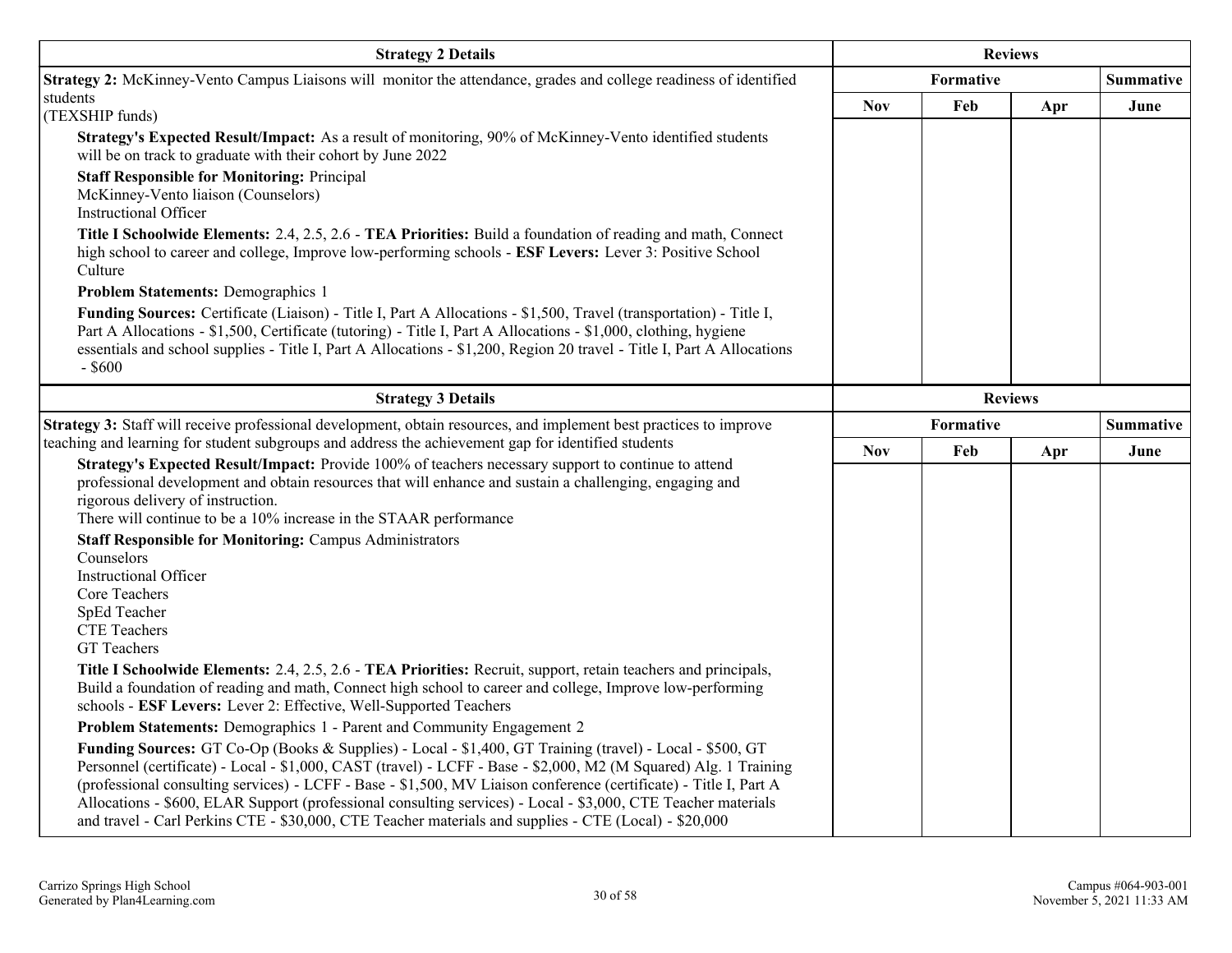| <b>Strategy 4 Details</b>                                                                                                                                                                                                                                                                                                                                       | <b>Reviews</b> |                |     |                  |  |
|-----------------------------------------------------------------------------------------------------------------------------------------------------------------------------------------------------------------------------------------------------------------------------------------------------------------------------------------------------------------|----------------|----------------|-----|------------------|--|
| Strategy 4: The campus administrator will increase leadership capacity by attending professional development conferences.                                                                                                                                                                                                                                       |                | Formative      |     | <b>Summative</b> |  |
| Strategy's Expected Result/Impact: At least one member of the Campus Administration will attend annual<br>professional development to obtain legal updates for educator compliance and technology training to improve<br>leadership skills                                                                                                                      | <b>Nov</b>     | Feb            | Apr | June             |  |
| <b>Staff Responsible for Monitoring: Principal</b><br>Instructional Officer                                                                                                                                                                                                                                                                                     |                |                |     |                  |  |
| Title I Schoolwide Elements: 2.4, 2.5, 2.6, 3.1, 3.2 - TEA Priorities: Recruit, support, retain teachers and<br>principals, Improve low-performing schools - ESF Levers: Lever 1: Strong School Leadership and Planning,<br>Lever 5: Effective Instruction                                                                                                      |                |                |     |                  |  |
| <b>Problem Statements: Demographics 1</b>                                                                                                                                                                                                                                                                                                                       |                |                |     |                  |  |
| Funding Sources: Salaries (certificate) - Title I, Part A Allocations - \$52,258, Teacher (certificate) - Title I, Part<br>A Allocations - \$35,170, interventionist (certificate) - Title I, Part A Allocations - \$25,232, interactive panels<br>(technology) - Title I, Part A Allocations - \$25,000, TCEA (travel) - Title I, Part A Allocations - \$2,000 |                |                |     |                  |  |
| <b>Strategy 5 Details</b>                                                                                                                                                                                                                                                                                                                                       |                | <b>Reviews</b> |     |                  |  |
|                                                                                                                                                                                                                                                                                                                                                                 | Formative      |                |     | <b>Summative</b> |  |
| Strategy 5: The LPAC will analyze data for ELL students and determine levels of proficiency and support in order to close                                                                                                                                                                                                                                       |                |                |     |                  |  |
| achievement gaps.                                                                                                                                                                                                                                                                                                                                               | <b>Nov</b>     | Feb            | Apr | June             |  |
| Strategy's Expected Result/Impact: By August 2023, there will be at least one level of proficiency<br>improvement among all ESL students on TELPAS.                                                                                                                                                                                                             |                |                |     |                  |  |
| <b>Staff Responsible for Monitoring: Assistant Principals</b><br><b>ESL</b> Interventionist                                                                                                                                                                                                                                                                     |                |                |     |                  |  |
| Title I Schoolwide Elements: 2.4, 2.5, 2.6 - TEA Priorities: Recruit, support, retain teachers and principals,<br>Build a foundation of reading and math, Improve low-performing schools - ESF Levers: Lever 5: Effective<br>Instruction                                                                                                                        |                |                |     |                  |  |
| <b>Problem Statements: Demographics 1</b>                                                                                                                                                                                                                                                                                                                       |                |                |     |                  |  |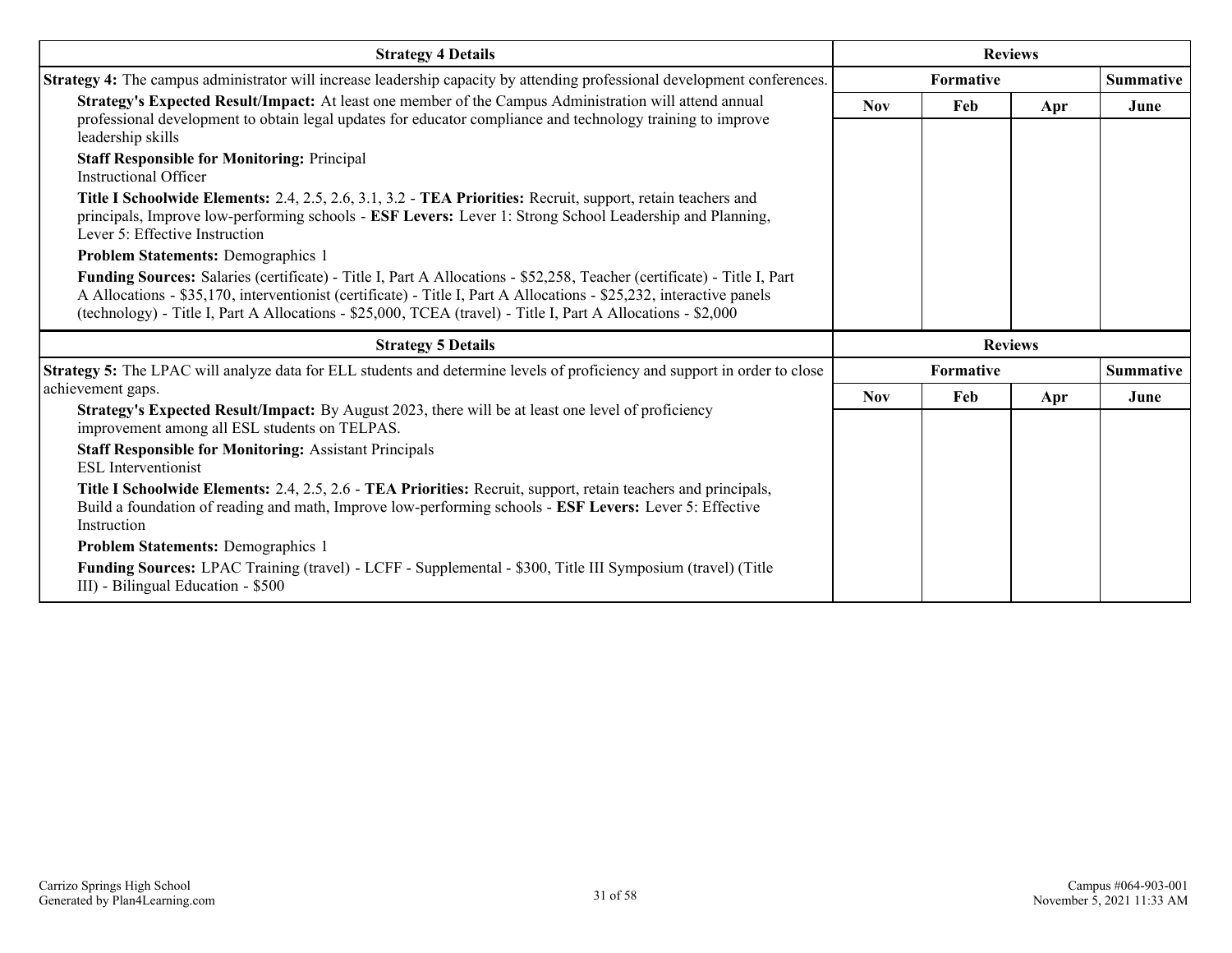| <b>Strategy 6 Details</b>                                                                                                                                                                                                                  |            | <b>Reviews</b>   |                |                  |
|--------------------------------------------------------------------------------------------------------------------------------------------------------------------------------------------------------------------------------------------|------------|------------------|----------------|------------------|
| Strategy 6: Full-time paraprofessional monitor Credit Recovery lab to assist and provide prescriptive learning paths for                                                                                                                   |            | <b>Formative</b> |                | <b>Summative</b> |
| students needing to recover credits and close the achievement gap.                                                                                                                                                                         | <b>Nov</b> | Feb              | Apr            | June             |
| Strategy's Expected Result/Impact: 100% of the students in Credit Recovery will gain credit for at least 75%<br>of the classes provided.                                                                                                   |            |                  |                |                  |
| Staff Responsible for Monitoring: Para-professional Instructional Aide                                                                                                                                                                     |            |                  |                |                  |
| Principal                                                                                                                                                                                                                                  |            |                  |                |                  |
| <b>Assistant Principals</b><br><b>Instructional Officer</b>                                                                                                                                                                                |            |                  |                |                  |
| Counselors                                                                                                                                                                                                                                 |            |                  |                |                  |
| Federal Programs Director                                                                                                                                                                                                                  |            |                  |                |                  |
| Title I Schoolwide Elements: 2.4, 2.5 - TEA Priorities: Recruit, support, retain teachers and principals,<br>Improve low-performing schools - ESF Levers: Lever 2: Effective, Well-Supported Teachers, Lever 5: Effective<br>Instruction   |            |                  |                |                  |
| <b>Problem Statements: Demographics 1</b>                                                                                                                                                                                                  |            |                  |                |                  |
| Funding Sources: Salary - State Compensatory Education - \$36,137, Program (Books and Supples) - State<br>Compensatory Education - \$5,000                                                                                                 |            |                  |                |                  |
| <b>Strategy 7 Details</b>                                                                                                                                                                                                                  |            |                  | <b>Reviews</b> |                  |
| Strategy 7: Algebra I and Math Lab (2 class periods) are required for identified Freshmen.                                                                                                                                                 |            | Formative        |                | <b>Summative</b> |
| Strategy's Expected Result/Impact: By May 2023, 50% of identified Freshman students in Algebra I/ Math lab<br>classes will achieve meets grade-level scores on STAAR EOC after the first administration                                    | <b>Nov</b> | Feb              | Apr            | June             |
| <b>Staff Responsible for Monitoring: Algebra I Teachers</b>                                                                                                                                                                                |            |                  |                |                  |
| Counselors                                                                                                                                                                                                                                 |            |                  |                |                  |
| Principal                                                                                                                                                                                                                                  |            |                  |                |                  |
| Title I Schoolwide Elements: 2.4, 2.5, 2.6 - TEA Priorities: Recruit, support, retain teachers and principals,<br>Build a foundation of reading and math, Improve low-performing schools - ESF Levers: Lever 4: High-Quality<br>Curriculum |            |                  |                |                  |
| <b>Problem Statements: Demographics 1</b>                                                                                                                                                                                                  |            |                  |                |                  |
| <b>Funding Sources:</b> Lab Interventionist (certified teacher) - Title I, Part A Allocations - \$48,150                                                                                                                                   |            |                  |                |                  |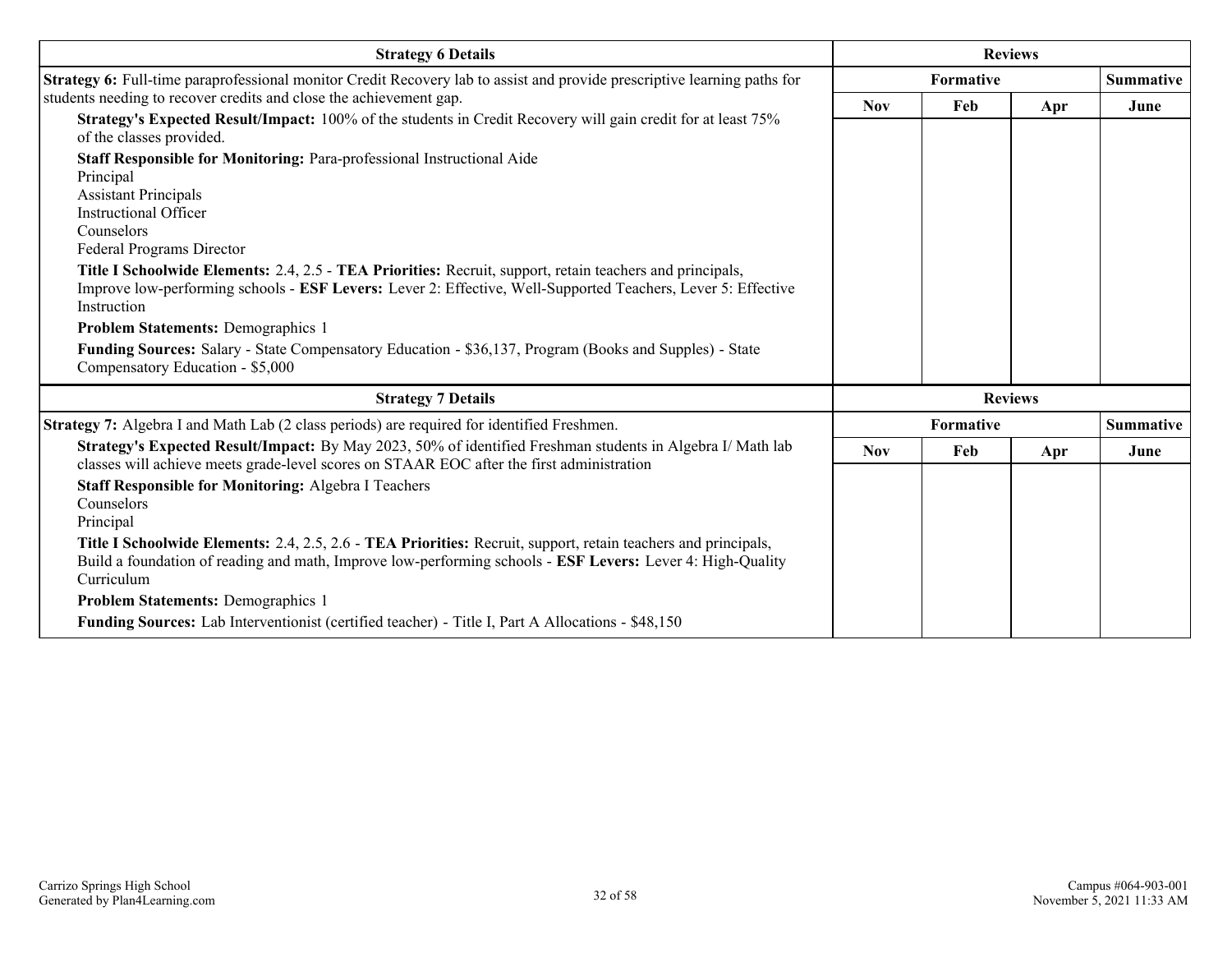| <b>Strategy 8 Details</b>                                                                                                                                                                                                                                                                  | <b>Reviews</b>   |                  |     |                  |
|--------------------------------------------------------------------------------------------------------------------------------------------------------------------------------------------------------------------------------------------------------------------------------------------|------------------|------------------|-----|------------------|
| Strategy 8: Before and after school and Saturday tutorials tor students who have not met standard in Algebra 1, English,                                                                                                                                                                   |                  | <b>Formative</b> |     | <b>Summative</b> |
| English II, Biology and US History. This strategy will close the achievement gap for students.                                                                                                                                                                                             | <b>Nov</b>       | Feb              | Apr | June             |
| Strategy's Expected Result/Impact: Decrease of 15% the number of students requiring intervention in Biology<br>and 5% in US History                                                                                                                                                        |                  |                  |     |                  |
| <b>Staff Responsible for Monitoring: Biology and US History teachers</b><br><b>Campus Administrators</b><br><b>Instructional Officer</b>                                                                                                                                                   |                  |                  |     |                  |
| Title I Schoolwide Elements: 2.4, 2.5, 2.6 - TEA Priorities: Recruit, support, retain teachers and principals,<br>Build a foundation of reading and math, Connect high school to career and college, Improve low-performing<br>schools - ESF Levers: Lever 5: Effective Instruction        |                  |                  |     |                  |
| <b>Problem Statements: Demographics 1</b>                                                                                                                                                                                                                                                  |                  |                  |     |                  |
| Funding Sources: Jarrett Publishing (Books and Supplies) - Title I, Part A Allocations - \$1,500, Extended<br>Day/Saturday Academies - Teachers - Title I, Part A Allocations - \$15,000, Salaries - Paras - Title I Part A:<br>Allocation - \$3,000                                       |                  |                  |     |                  |
| <b>Strategy 9 Details</b>                                                                                                                                                                                                                                                                  |                  | <b>Reviews</b>   |     |                  |
| Strategy 9: For students in Wildcat Leadership Academy (DAEP/ School of Choice) staff will assist students not mastering                                                                                                                                                                   | <b>Formative</b> |                  |     | <b>Summative</b> |
| EOCs in English I, English II, Algebra I, which addresses closing the gap for the four-year graduation rate for all students,<br>and subgroups Hispanic and economically disadvantaged.                                                                                                    | <b>Nov</b>       | Feb              | Apr | June             |
| Strategy's Expected Result/Impact: By May 2023, 50% of the identified students will reach "Approaches" on<br>the STAAR Exam                                                                                                                                                                |                  |                  |     |                  |
| <b>Staff Responsible for Monitoring: DAEP Teachers</b><br><b>DAEP</b> Administrator<br>HS Administrator<br>Counselors<br>Instructional Officers (as identified by campus administrator)                                                                                                    |                  |                  |     |                  |
| Title I Schoolwide Elements: 2.4, 2.5, 2.6 - TEA Priorities: Recruit, support, retain teachers and principals,<br>Build a foundation of reading and math, Improve low-performing schools - ESF Levers: Lever 4: High-Quality<br>Curriculum, Lever 5: Effective Instruction                 |                  |                  |     |                  |
| <b>Problem Statements: Demographics 1</b>                                                                                                                                                                                                                                                  |                  |                  |     |                  |
| Funding Sources: Personnel (WLA Administrator, 2 Teachers) - State Compensatory Education - \$151,620,<br>Texas Algebra 1 Coach (Books and Supplies) - State Compensatory Education - \$400, Countdown to the<br>Algebra I EOC (Books and Supplies) - State Compensatory Education - \$800 |                  |                  |     |                  |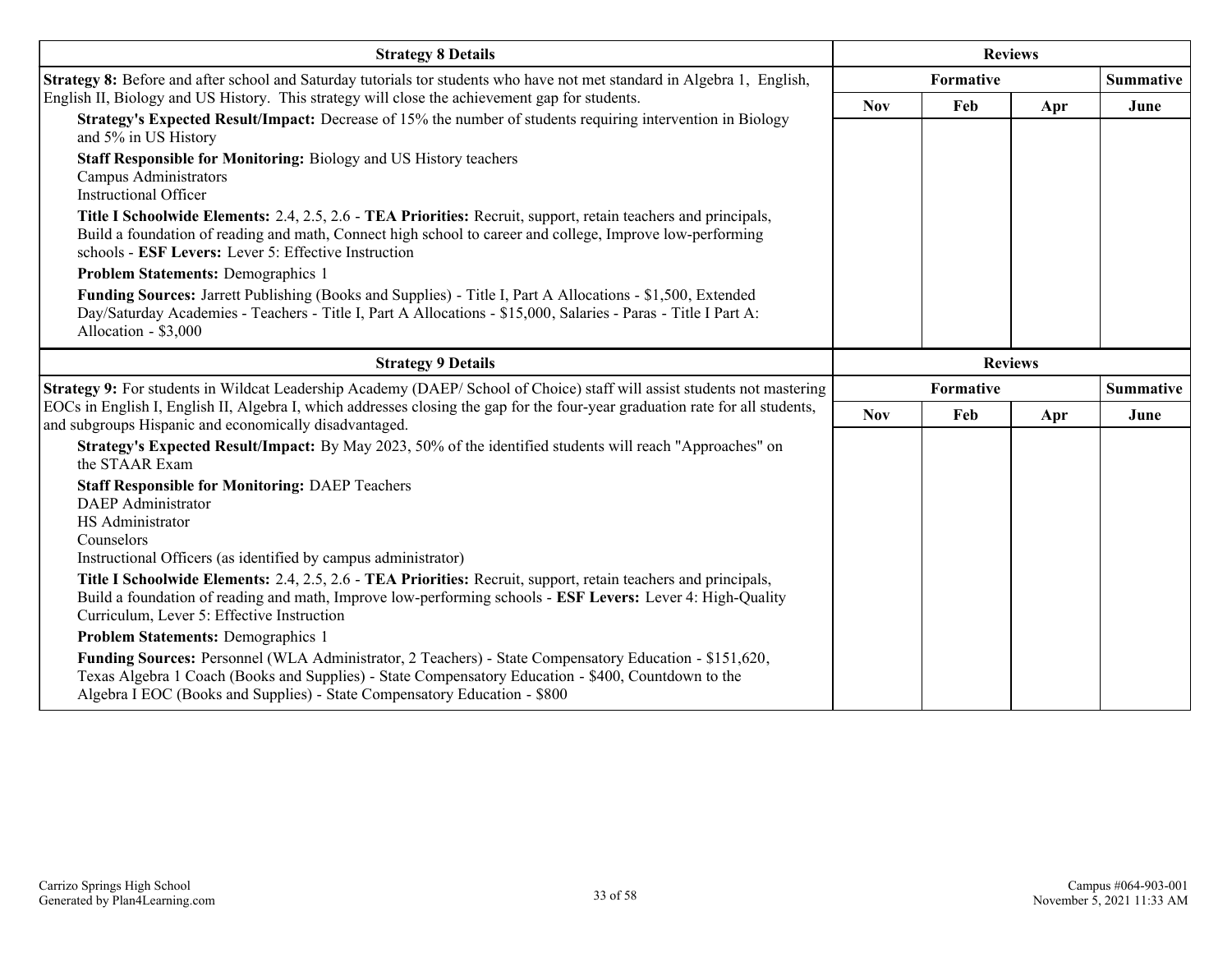| <b>Strategy 10 Details</b>                                                                                                                                                                                                                                                                                               | <b>Reviews</b> |           |                |                  |  |
|--------------------------------------------------------------------------------------------------------------------------------------------------------------------------------------------------------------------------------------------------------------------------------------------------------------------------|----------------|-----------|----------------|------------------|--|
| Strategy 10: Accelerated instruction during summer school for students needing credit recovery and students not meeting                                                                                                                                                                                                  |                | Formative |                | <b>Summative</b> |  |
| standard on EOC English I/II, Algebra I, US History & Biology, which addresses closing the gap for the four-year<br>graduation rate for all students, and subgroups Hispanic and economically disadvantaged. .<br>Strategy's Expected Result/Impact: By May 2022, 85% of identified students will have recovered credits | <b>Nov</b>     | Feb       | Apr            | June             |  |
| needed to be back on track with their graduation cohort.                                                                                                                                                                                                                                                                 |                |           |                |                  |  |
| <b>Staff Responsible for Monitoring: Principal</b><br>Counselors                                                                                                                                                                                                                                                         |                |           |                |                  |  |
| Teachers                                                                                                                                                                                                                                                                                                                 |                |           |                |                  |  |
| <b>HR</b> Director                                                                                                                                                                                                                                                                                                       |                |           |                |                  |  |
| Title I Schoolwide Elements: 2.4, 2.5, 2.6 - TEA Priorities: Build a foundation of reading and math, Improve<br>low-performing schools - ESF Levers: Lever 4: High-Quality Curriculum, Lever 5: Effective Instruction                                                                                                    |                |           |                |                  |  |
| Problem Statements: Demographics 1                                                                                                                                                                                                                                                                                       |                |           |                |                  |  |
| Funding Sources: Salaries - Para's - ESSER III - \$10,000, Summer School Teachers - ESSER III - \$75,000,<br>Materials (Books and supplies) - State Compensatory Education - \$3,000, Salaries - Teachers/Paras - Title I -                                                                                              |                |           |                |                  |  |
| \$65,000                                                                                                                                                                                                                                                                                                                 |                |           |                |                  |  |
| <b>Strategy 11 Details</b>                                                                                                                                                                                                                                                                                               | <b>Reviews</b> |           |                |                  |  |
| Strategy 11: New teachers will be assigned a mentor and attend the required training.                                                                                                                                                                                                                                    |                | Formative |                | <b>Summative</b> |  |
| Strategy's Expected Result/Impact: By June of 2022, 100% of new teachers will have mentors and will remain<br>employed with CSCISD                                                                                                                                                                                       | <b>Nov</b>     | Feb       | Apr            | June             |  |
| <b>Staff Responsible for Monitoring: HR Director</b><br>Campus Admin                                                                                                                                                                                                                                                     |                |           |                |                  |  |
| Title I Schoolwide Elements: 2.4, 2.5, 2.6 - TEA Priorities: Recruit, support, retain teachers and principals,<br>Improve low-performing schools - ESF Levers: Lever 2: Effective, Well-Supported Teachers                                                                                                               |                |           |                |                  |  |
| Problem Statements: Staff Quality, Recruitment, and Retention 1                                                                                                                                                                                                                                                          |                |           |                |                  |  |
| Funding Sources: Mentor Teachers - Title I, Part A Allocations - \$6,000, Region 20 (professional coaching) -<br>Title I, Part A Allocations                                                                                                                                                                             |                |           |                |                  |  |
| <b>Strategy 12 Details</b>                                                                                                                                                                                                                                                                                               |                |           | <b>Reviews</b> |                  |  |
| Strategy 12: Participate in ESC Region 20 Educational Resources Co-op                                                                                                                                                                                                                                                    |                | Formative |                | <b>Summative</b> |  |
| Strategy's Expected Result/Impact: By May 2021, 85% of our teachers will utilize the various resources<br>available through the ESC Reg. Educational Co-Op.                                                                                                                                                              | <b>Nov</b>     | Feb       | Apr            | June             |  |
| <b>Staff Responsible for Monitoring: Teachers</b><br>Campus Administrators                                                                                                                                                                                                                                               |                |           |                |                  |  |
| Title I Schoolwide Elements: 2.4, 2.5, 2.6, 3.1, 3.2 - TEA Priorities: Recruit, support, retain teachers and<br>principals, Build a foundation of reading and math, Connect high school to career and college, Improve low-<br>performing schools - ESF Levers: Lever 2: Effective, Well-Supported Teachers              |                |           |                |                  |  |
| <b>Problem Statements: Demographics 1</b>                                                                                                                                                                                                                                                                                |                |           |                |                  |  |
| Funding Sources: Region 20 Living Science through Educational Resources Co-Op - Local - \$1,300                                                                                                                                                                                                                          |                |           |                |                  |  |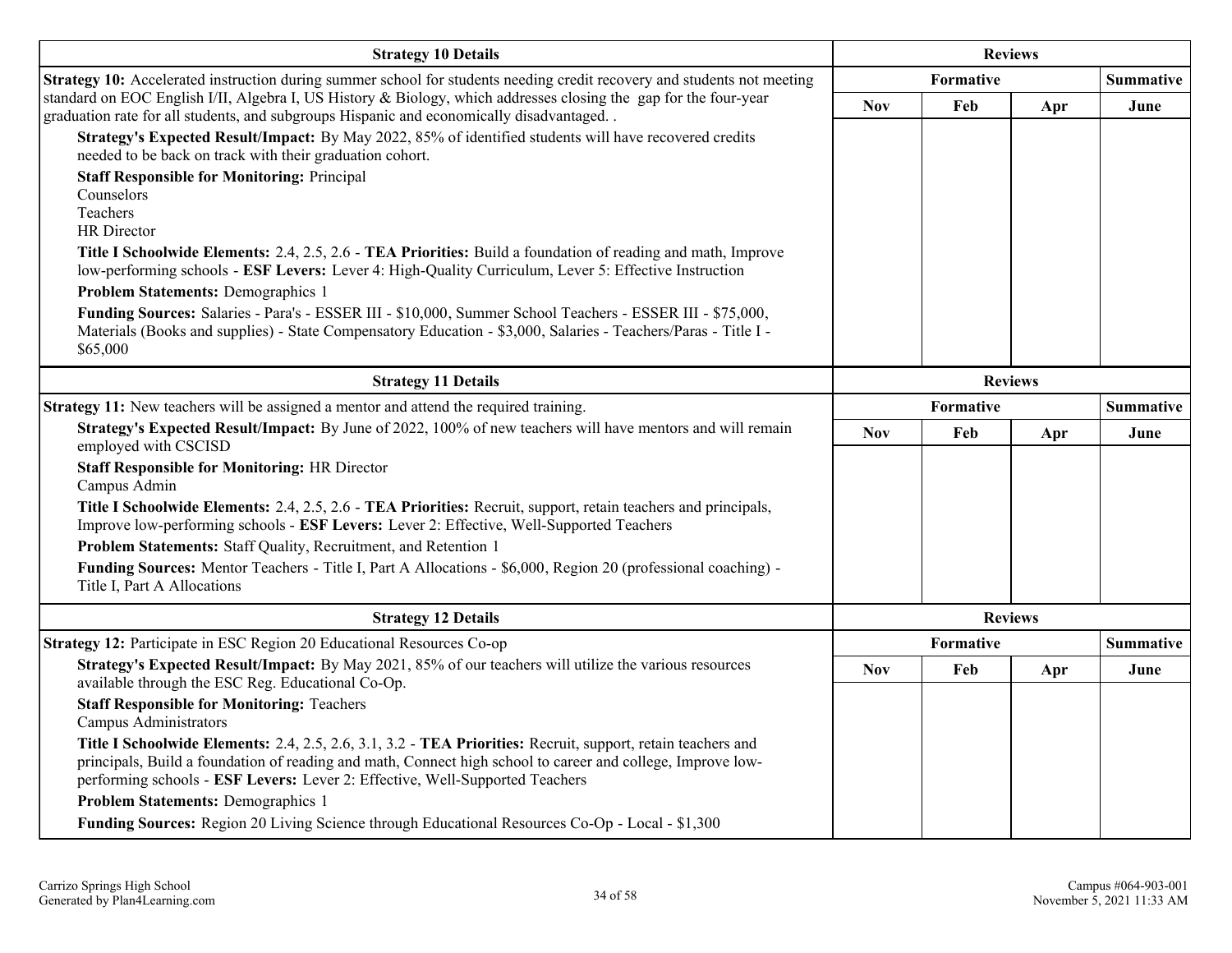| <b>Strategy 13 Details</b>                                                                                                                                                                                                            |            | <b>Reviews</b> |     |                  |
|---------------------------------------------------------------------------------------------------------------------------------------------------------------------------------------------------------------------------------------|------------|----------------|-----|------------------|
| <b>Strategy 13:</b> The campus will utilize instructional officers to provide coaching opportunities for classroom teachers                                                                                                           |            | Formative      |     | <b>Summative</b> |
| Strategy's Expected Result/Impact: Content-based I.O. will be identified and utilized                                                                                                                                                 | <b>Nov</b> | Feb            | Apr | June             |
| <b>Staff Responsible for Monitoring: Principal</b><br><b>Curriculum Director</b>                                                                                                                                                      |            |                |     |                  |
| Federal Programs                                                                                                                                                                                                                      |            |                |     |                  |
| Title I Schoolwide Elements: 2.4, 2.5, 2.6 - TEA Priorities: Recruit, support, retain teachers and principals,                                                                                                                        |            |                |     |                  |
| Build a foundation of reading and math, Connect high school to career and college, Improve low-performing<br>schools - ESF Levers: Lever 5: Effective Instruction                                                                     |            |                |     |                  |
| <b>Problem Statements: Demographics 1</b>                                                                                                                                                                                             |            |                |     |                  |
| Funding Sources: Salaries - Title I, Part A Allocations - \$203,000                                                                                                                                                                   |            |                |     |                  |
| <b>Strategy 14 Details</b>                                                                                                                                                                                                            |            | <b>Reviews</b> |     |                  |
| Strategy 14: Instructional Officers, Campus and district administration will receive and attend professional development.                                                                                                             |            | Formative      |     | <b>Summative</b> |
| The campus will utilize instructional officers to provide coaching opportunities for classroom teachers.<br>Strategy will address closing the achievement gaps for identified students and addressing comprehensive needs assessment. | Nov        | Feb            | Apr | June             |
| Strategy's Expected Result/Impact: Provide 100% of teachers necessary support to continue to attend                                                                                                                                   |            |                |     |                  |
| professional development and obtain resources that will enhance and sustain a challenging, engaging and                                                                                                                               |            |                |     |                  |
| rigorous delivery of instruction.<br>There will continue to be a 10% increase in the STAAR performance                                                                                                                                |            |                |     |                  |
| <b>Staff Responsible for Monitoring: Campus Administrators</b>                                                                                                                                                                        |            |                |     |                  |
| IO                                                                                                                                                                                                                                    |            |                |     |                  |
| Title I Schoolwide Elements: 2.4, 2.5, 2.6 - TEA Priorities: Recruit, support, retain teachers and principals,                                                                                                                        |            |                |     |                  |
| Build a foundation of reading and math, Connect high school to career and college, Improve low-performing<br>schools - ESF Levers: Lever 5: Effective Instruction                                                                     |            |                |     |                  |
| <b>Problem Statements: Demographics 1</b>                                                                                                                                                                                             |            |                |     |                  |
| Funding Sources: Instructional Officer (certificate) - Title I, Part A Allocations - \$55,500, Region 20 Training                                                                                                                     |            |                |     |                  |
| - Title I, Part A Allocations                                                                                                                                                                                                         |            |                |     |                  |
| <b>Strategy 15 Details</b>                                                                                                                                                                                                            |            | <b>Reviews</b> |     |                  |
| <b>Strategy 15:</b> The CSHS Welding Program student participation will increase from the previous year                                                                                                                               |            | Formative      |     | <b>Summative</b> |
| Strategy's Expected Result/Impact: By May 2022, the Manufacturing (Welding) program will have 100% of<br>students exiting with certifications                                                                                         | <b>Nov</b> | Feb            | Apr | June             |
| <b>Staff Responsible for Monitoring: Campus Administration</b>                                                                                                                                                                        |            |                |     |                  |
| <b>CTE Department Head</b><br>Welding Teacher                                                                                                                                                                                         |            |                |     |                  |
| Title I Schoolwide Elements: 2.6 - TEA Priorities: Connect high school to career and college - ESF Levers:<br>Lever 4: High-Quality Curriculum, Lever 5: Effective Instruction                                                        |            |                |     |                  |
| Problem Statements: Curriculum, Instruction, and Assessment 1                                                                                                                                                                         |            |                |     |                  |
| Funding Sources: CTE Instructor - CTE (Local) - \$50,000, CTE Supplies - Carl Perkins CTE - \$5,000, CTE<br>Supplies - CTE (Local) - \$5,000                                                                                          |            |                |     |                  |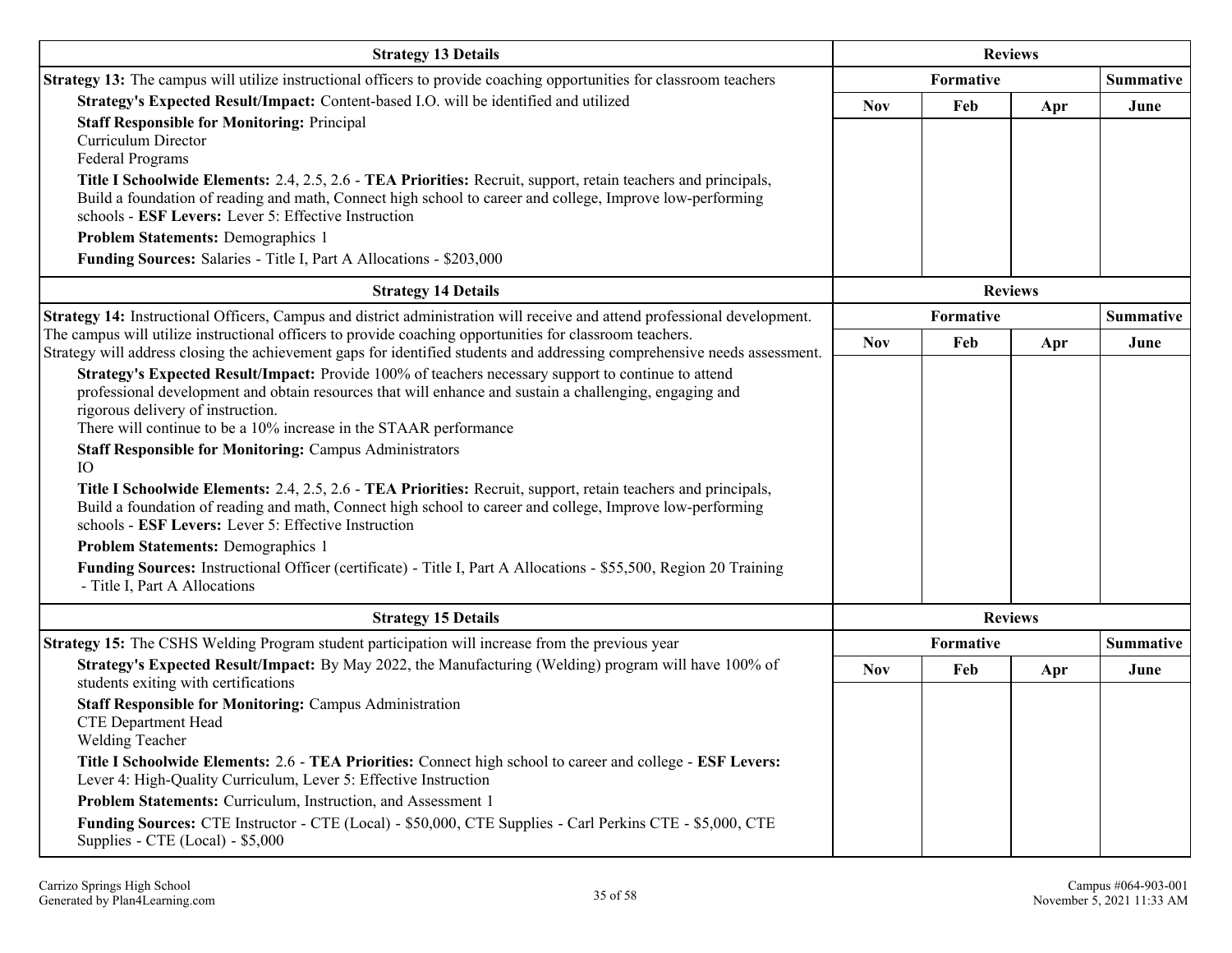| <b>Strategy 16 Details</b>                                                                                                                                                                                                                                                                                                                                                                                                                                                                                                                                                                                                                                                                                                                                                                                        | <b>Reviews</b>   |     |                |                  |
|-------------------------------------------------------------------------------------------------------------------------------------------------------------------------------------------------------------------------------------------------------------------------------------------------------------------------------------------------------------------------------------------------------------------------------------------------------------------------------------------------------------------------------------------------------------------------------------------------------------------------------------------------------------------------------------------------------------------------------------------------------------------------------------------------------------------|------------------|-----|----------------|------------------|
| Strategy 16: Core area teachers will plan during summer on identified needs to review scope and sequence, analyze EOC                                                                                                                                                                                                                                                                                                                                                                                                                                                                                                                                                                                                                                                                                             | Formative        |     |                | <b>Summative</b> |
| scores, unpack the TEKS, and create an instructional plan.<br>Strategy's Expected Result/Impact: 75% of the core teachers will participate in the summer planning<br><b>Staff Responsible for Monitoring: Federal Programs</b>                                                                                                                                                                                                                                                                                                                                                                                                                                                                                                                                                                                    | <b>Nov</b>       | Feb | Apr            | June             |
| Principal<br>Core Area Teachers                                                                                                                                                                                                                                                                                                                                                                                                                                                                                                                                                                                                                                                                                                                                                                                   |                  |     |                |                  |
| Title I Schoolwide Elements: 2.4, 2.5, 2.6 - TEA Priorities: Recruit, support, retain teachers and principals,<br>Build a foundation of reading and math, Connect high school to career and college, Improve low-performing<br>schools - ESF Levers: Lever 2: Effective, Well-Supported Teachers, Lever 4: High-Quality Curriculum, Lever<br>5: Effective Instruction                                                                                                                                                                                                                                                                                                                                                                                                                                             |                  |     |                |                  |
| <b>Problem Statements: Demographics 1</b><br>Funding Sources: Salaries - Title I Part A: Allocation - \$5,000                                                                                                                                                                                                                                                                                                                                                                                                                                                                                                                                                                                                                                                                                                     |                  |     |                |                  |
| <b>Strategy 17 Details</b>                                                                                                                                                                                                                                                                                                                                                                                                                                                                                                                                                                                                                                                                                                                                                                                        |                  |     | <b>Reviews</b> |                  |
| Strategy 17: CTE teachers will plan during summer on identified needs to review scope and sequence, review updates on<br>industry-based certifications, unpack the TEKS, and create instructional plans. CTE teachers will review areas of<br>certification for students and plan accordingly, to make sure all certifications and instructional supplies match the industry<br>based certifications.                                                                                                                                                                                                                                                                                                                                                                                                             | <b>Formative</b> |     |                | <b>Summative</b> |
|                                                                                                                                                                                                                                                                                                                                                                                                                                                                                                                                                                                                                                                                                                                                                                                                                   | <b>Nov</b>       | Feb | Apr            | June             |
| Strategy's Expected Result/Impact: 75% of the CTE teachers will participate in the summer planning to review<br>CCMR student results and plan accordingly. CTE certifications will increase by 10%.                                                                                                                                                                                                                                                                                                                                                                                                                                                                                                                                                                                                               |                  |     |                |                  |
| <b>Staff Responsible for Monitoring: Principal</b><br><b>CTE Teachers</b>                                                                                                                                                                                                                                                                                                                                                                                                                                                                                                                                                                                                                                                                                                                                         |                  |     |                |                  |
| Title I Schoolwide Elements: 2.4, 2.5, 2.6 - TEA Priorities: Recruit, support, retain teachers and principals,<br>Connect high school to career and college, Improve low-performing schools - ESF Levers: Lever 4: High-<br><b>Quality Curriculum</b>                                                                                                                                                                                                                                                                                                                                                                                                                                                                                                                                                             |                  |     |                |                  |
| Problem Statements: Curriculum, Instruction, and Assessment 1                                                                                                                                                                                                                                                                                                                                                                                                                                                                                                                                                                                                                                                                                                                                                     |                  |     |                |                  |
| Funding Sources: Certificates - Carl Perkins CTE - \$6,500, supplies - AG, Health Sci/Tech 1 & 2, Culinary,<br>ED and criminal justice - Carl Perkins CTE - \$24,976, Supplies - AG, Health Sci/Tech 1 & 2, Culinary, ED and<br>criminal justice - CTE (Local) - \$35,869, Travel/fees/dues/meals - CTE (Local) - \$10,410, Training - workshops<br>- CTE (Local) - \$4,160, Travel - 36 - CTE (Local) - \$23,000, Travel - staff - Carl Perkins CTE - \$2,900, Travel<br>- administration Campus and District - Carl Perkins CTE - \$2,100, Director and Coordinator travel State CTE<br>funds - LCFF - Supplemental - \$4,500, Extra Duty Pay - CTE (Local) - \$3,000, Director and Coordinator travel<br>Federal Funding - Carl Perkins CTE - \$4,000, Substitutes- CTE State - LCFF - Supplemental - \$10,000 |                  |     |                |                  |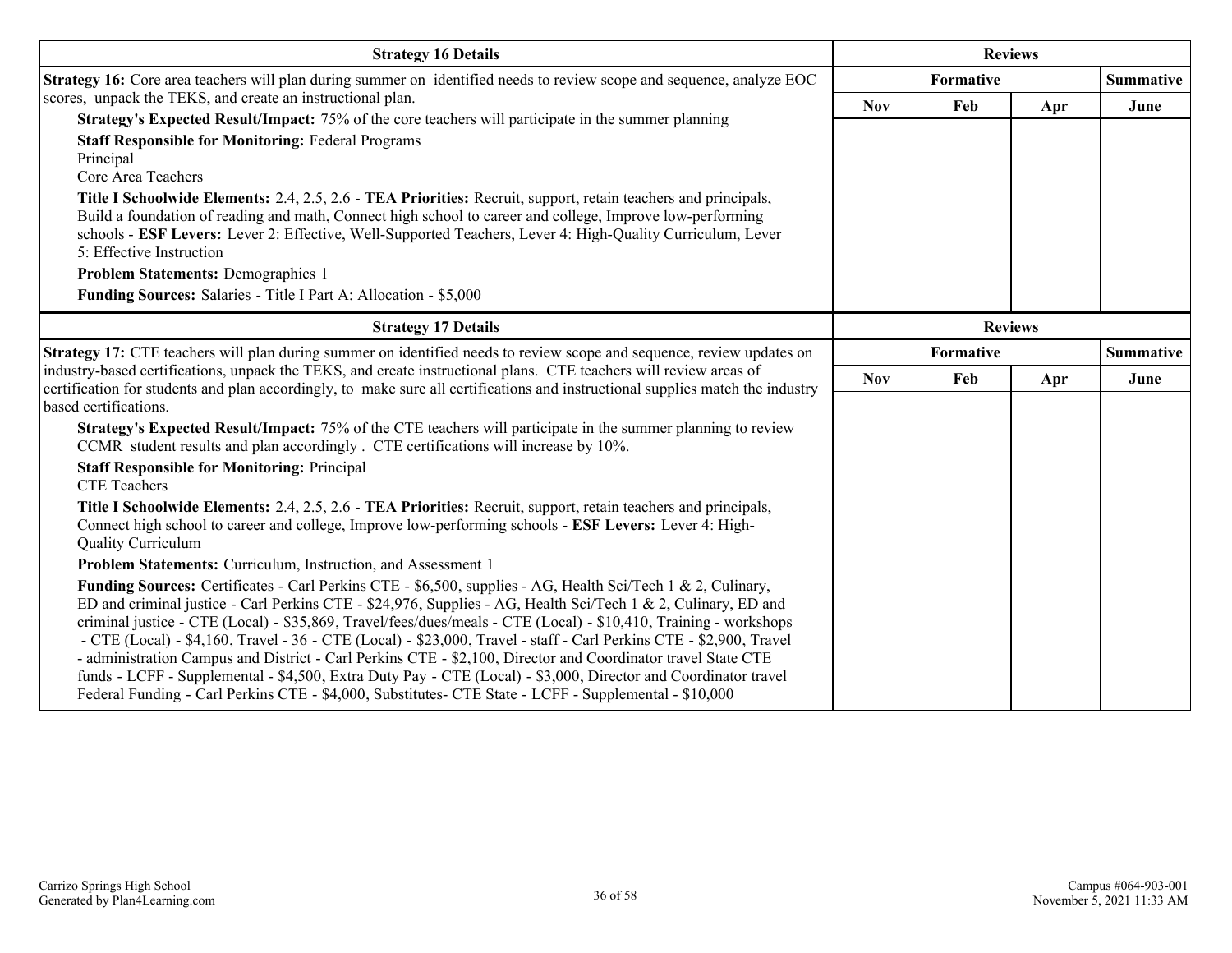| <b>Strategy 18 Details</b>                                                                                                                                                                            | <b>Reviews</b> |           |                |                  |
|-------------------------------------------------------------------------------------------------------------------------------------------------------------------------------------------------------|----------------|-----------|----------------|------------------|
| Strategy 18: High school campus will provide Credit Recovery sessions in all four core content areas during the Winter                                                                                | Formative      |           |                | <b>Summative</b> |
| Break via remote learning for students at-risk of losing credit due to failing grades and/or attendance.                                                                                              | <b>Nov</b>     | Feb       | Apr            | June             |
| Strategy's Expected Result/Impact: 100% of the students who log in will be assisted<br><b>Staff Responsible for Monitoring: Campus administrator</b>                                                  |                |           |                |                  |
| Title I Schoolwide Elements: 2.5 - TEA Priorities: Improve low-performing schools - ESF Levers: Lever 5:                                                                                              |                |           |                |                  |
| <b>Effective Instruction</b>                                                                                                                                                                          |                |           |                |                  |
| <b>Problem Statements: Demographics 1</b>                                                                                                                                                             |                |           |                |                  |
| <b>Funding Sources:</b> - Title I Part A: Allocation - 211-11-6119-84-001-124-019 - \$10,000                                                                                                          |                |           |                |                  |
| <b>Strategy 19 Details</b>                                                                                                                                                                            | <b>Reviews</b> |           |                |                  |
| Strategy 19: Instructional Officers will be provided professional development in coaching and resources. (TEKS Resource                                                                               |                | Formative |                | <b>Summative</b> |
| Conference, CAMT, CAST, TCEA)                                                                                                                                                                         | <b>Nov</b>     | Feb       | Apr            | June             |
| Strategy's Expected Result/Impact: Instructional Officer will attend designated conferences and provide<br>training to 100% assigned staff.                                                           |                |           |                |                  |
| Staff Responsible for Monitoring: Campus Administration, Federal Programs Director                                                                                                                    |                |           |                |                  |
| Title I Schoolwide Elements: 2.6 - TEA Priorities: Recruit, support, retain teachers and principals - ESF<br>Levers: Lever 2: Effective, Well-Supported Teachers                                      |                |           |                |                  |
| <b>Problem Statements: Demographics 1</b>                                                                                                                                                             |                |           |                |                  |
| Funding Sources: - Local - \$500                                                                                                                                                                      |                |           |                |                  |
| <b>Strategy 20 Details</b>                                                                                                                                                                            |                |           | <b>Reviews</b> |                  |
| Strategy 20: Identified migrant students not meeting standards will be serviced with a tutor throughout the school year in                                                                            |                | Formative |                | <b>Summative</b> |
| core subject areas. Strategy will address closing the achievement gaps for identified students<br>Strategy's Expected Result/Impact: Students being tutored will increase by 5% on STAAR by June 2022 | <b>Nov</b>     | Feb       | Apr            | June             |
| <b>Staff Responsible for Monitoring: Principal</b>                                                                                                                                                    |                |           |                |                  |
| <b>Federal Programs Directors</b>                                                                                                                                                                     |                |           |                |                  |
| Title I Schoolwide Elements: 2.4, 2.5 - TEA Priorities: Improve low-performing schools - ESF Levers: Lever                                                                                            |                |           |                |                  |
| 5: Effective Instruction                                                                                                                                                                              |                |           |                |                  |
| <b>Problem Statements: Demographics 1</b>                                                                                                                                                             |                |           |                |                  |
| Funding Sources: Salary - Region 20 SSA - Migrant - \$22,500                                                                                                                                          |                |           |                |                  |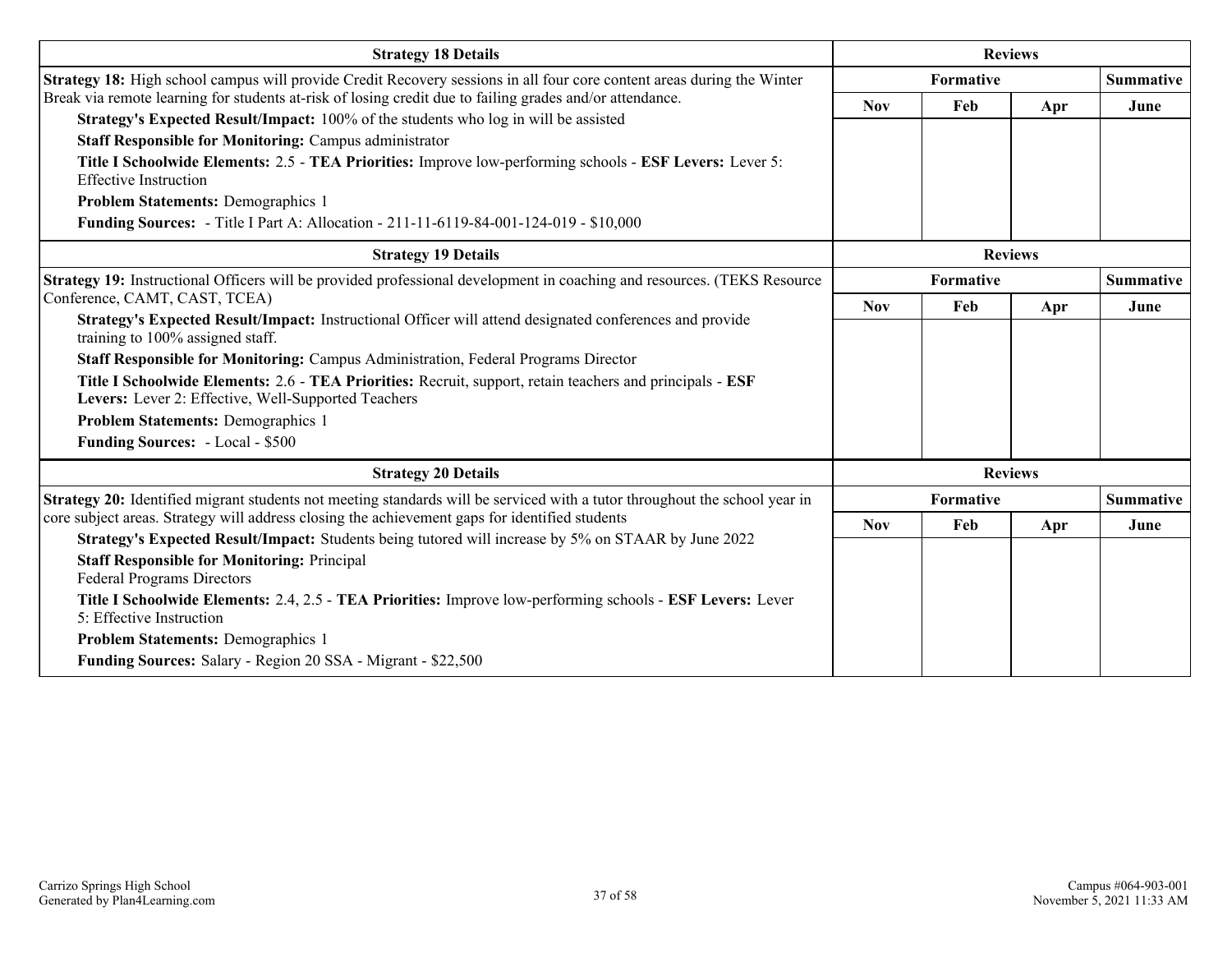| <b>Strategy 21 Details</b>                                                                                                                                  | <b>Reviews</b> |                                      |     |      |  |
|-------------------------------------------------------------------------------------------------------------------------------------------------------------|----------------|--------------------------------------|-----|------|--|
| Strategy 21: Identified at-risk students will be provided with interventions by identified teachers and para-professionals                                  |                | <b>Summative</b><br><b>Formative</b> |     |      |  |
| and provide professional development for teachers, para's and administrators. Strategy will address closing the achievement<br>gaps for identified students | <b>Nov</b>     | Feb                                  | Apr | June |  |
| <b>Strategy's Expected Result/Impact:</b> 75% of identified at-risk students will receive interventions by June of<br>2022                                  |                |                                      |     |      |  |
| <b>Staff Responsible for Monitoring: Campus Administrators</b><br>Federal Programs Director                                                                 |                |                                      |     |      |  |
| Title I Schoolwide Elements: 2.4, 2.6 - TEA Priorities: Improve low-performing schools - ESF Levers: Lever<br>5: Effective Instruction                      |                |                                      |     |      |  |
| <b>Problem Statements: Demographics 1</b>                                                                                                                   |                |                                      |     |      |  |
| Funding Sources: salaries - para - State Compensatory Education - \$18,000                                                                                  |                |                                      |     |      |  |
| Continue/Modify<br>Accomplished<br>No Progress                                                                                                              | Discontinue    |                                      |     |      |  |

#### **Performance Objective 1 Problem Statements:**

### **Demographics Problem Statement 1**: 100% of the sub-populations have not met the academic achievement for the meets level in closing the gaps. **Root Cause**: Progress monitoring and response to intervention need to be more specific to student need. Interventions must be timely and more prescriptive. **Staff Quality, Recruitment, and Retention Problem Statement 1**: Campus does not have 100% highly effective (HE) teaching staff. **Root Cause**: Human Resources and Campus Administrators express challenges in recruiting HE teachers to the area due to remote location, limited affordable housing and lack of amenities. **Curriculum, Instruction, and Assessment**

**Problem Statement 1**: CSHS has 95% of its students enrolled in a CTE program of study which have capstone courses requiring certification exams. **Root Cause**: Post secondary readiness indicator in State Accountability requires students are provided programs of study that give opportunities to earn Industry-Based Certifications (IBCs).

#### **Parent and Community Engagement**

**Problem Statement 2**: 100% of the campus sub-populations have not met the academic achievement for the meets level in closing the gaps. **Root Cause**: Lack of the campus and district's coordination to provide prescriptive interventions.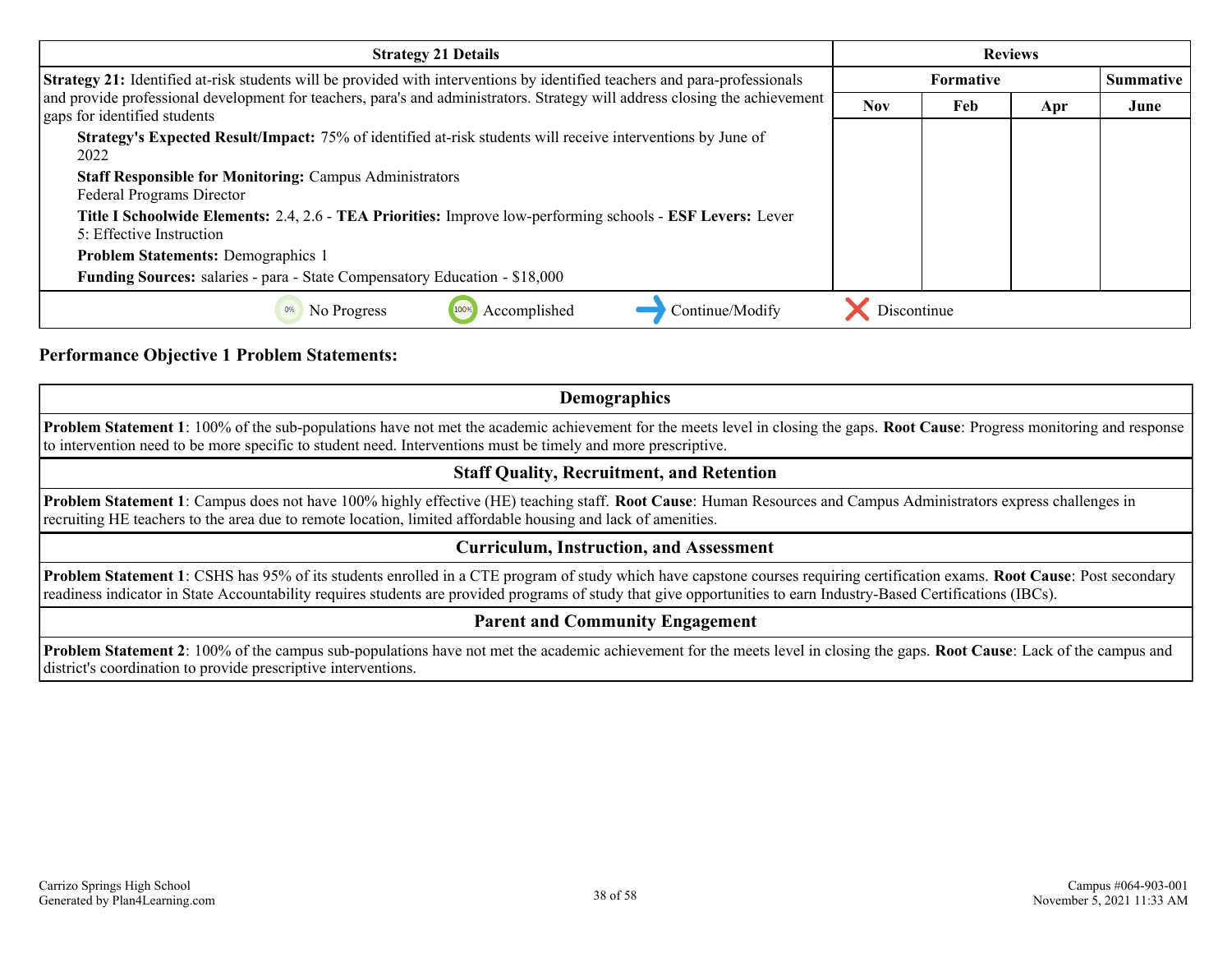**Goal 1:** CSCISD by 2022, will have all campuses rated as a B on state accountability.

**Performance Objective 2:** CSCISD students will be prepared for post-secondary success through a diverse set of industry certifications by establishing cooperative agreements with institutions of higher learning and/or industrial partners.

#### **Targeted or ESF High Priority**

| <b>Strategy 1 Details</b>                                                                                                                                                                                                   | <b>Reviews</b> |                  |     |                  |
|-----------------------------------------------------------------------------------------------------------------------------------------------------------------------------------------------------------------------------|----------------|------------------|-----|------------------|
| <b>Strategy 1:</b> CSHS will see a 25% increase in obtaining CTE industry certifications                                                                                                                                    |                | <b>Formative</b> |     | <b>Summative</b> |
| Strategy's Expected Result/Impact: By May 2023, CSHS will see a 50% increase in the effectiveness of CTE<br>program as measured by more students obtaining industry certifications                                          | <b>Nov</b>     | Feb              | Apr | June             |
| <b>Staff Responsible for Monitoring: HS Principal</b><br>Counselors<br>CTE Department Chair                                                                                                                                 |                |                  |     |                  |
| Title I Schoolwide Elements: 2.4, 2.5, 2.6 - TEA Priorities: Connect high school to career and college,<br>Improve low-performing schools - ESF Levers: Lever 5: Effective Instruction                                      |                |                  |     |                  |
| Problem Statements: Curriculum, Instruction, and Assessment 1                                                                                                                                                               |                |                  |     |                  |
| <b>Funding Sources:</b> Travel, Supplies, Certification programs and tests, - Carl Perkins CTE - \$12,920                                                                                                                   |                |                  |     |                  |
| <b>Strategy 2 Details</b>                                                                                                                                                                                                   |                | <b>Reviews</b>   |     |                  |
| Strategy 2: CTE courses will align their programs of study with industry-based certifications, simulate workforce skills                                                                                                    |                | Formative        |     | <b>Summative</b> |
| facilities with the tools and equipment to be successful.                                                                                                                                                                   | <b>Nov</b>     | Feb              | Apr | June             |
| Strategy's Expected Result/Impact: Students enrolled in CTE courses will have increased opportunity for<br>industry-based certificates thereby providing improved workforce opportunities.                                  |                |                  |     |                  |
| <b>Staff Responsible for Monitoring: HS Principal</b><br>CTE Department Chair<br>Counselors                                                                                                                                 |                |                  |     |                  |
| Title I Schoolwide Elements: 2.4, 2.5, 2.6 - TEA Priorities: Connect high school to career and college,<br>Improve low-performing schools - ESF Levers: Lever 4: High-Quality Curriculum, Lever 5: Effective<br>Instruction |                |                  |     |                  |
| Problem Statements: Curriculum, Instruction, and Assessment 1                                                                                                                                                               |                |                  |     |                  |
| <b>Funding Sources:</b> Certification - LCFF - Supplemental - \$10,000, Ceritfication, supplies - \$5,000                                                                                                                   |                |                  |     |                  |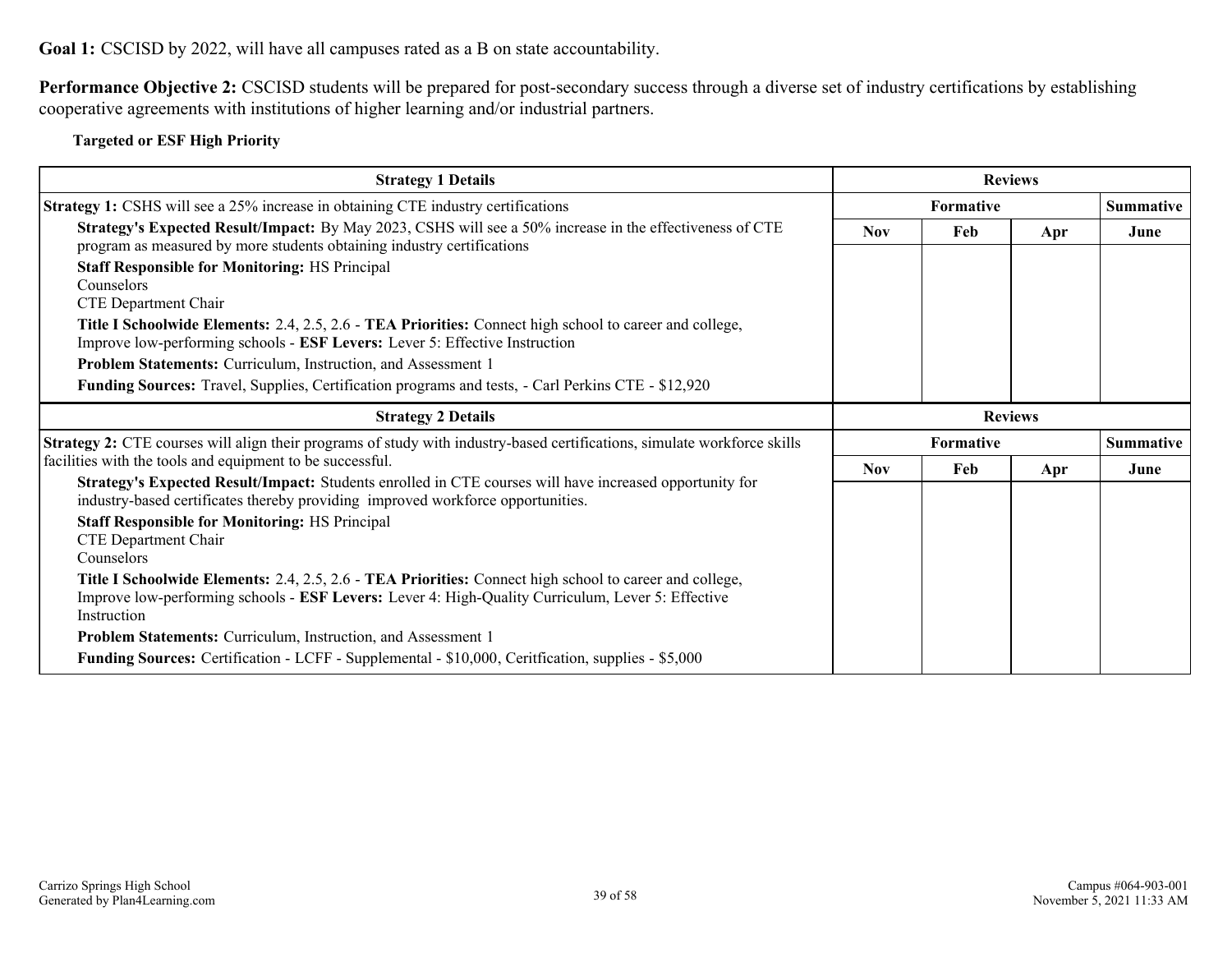| <b>Strategy 3 Details</b>                                                                                                                                                                                                                                                                                                                                                                                            | <b>Reviews</b>   |                |     |                  |  |                  |
|----------------------------------------------------------------------------------------------------------------------------------------------------------------------------------------------------------------------------------------------------------------------------------------------------------------------------------------------------------------------------------------------------------------------|------------------|----------------|-----|------------------|--|------------------|
| Strategy 3: Provide students opportunities to attend local and regional college/career fairs                                                                                                                                                                                                                                                                                                                         | <b>Formative</b> |                |     | <b>Summative</b> |  |                  |
| Strategy's Expected Result/Impact: By May 2023, 50% of the students enrolled in a coherent sequence of CTE<br>courses will attend local and regional college/career events, virtually/remotely in the event of COVID-19<br>restrictions.                                                                                                                                                                             | <b>Nov</b>       | Feb            | Apr | June             |  |                  |
| <b>Staff Responsible for Monitoring: Principal</b><br>College Career Coordinator<br>Counselors<br><b>CTE</b> Teachers                                                                                                                                                                                                                                                                                                |                  |                |     |                  |  |                  |
| Title I Schoolwide Elements: 2.4, 2.5, 2.6 - TEA Priorities: Connect high school to career and college,<br>Improve low-performing schools - ESF Levers: Lever 5: Effective Instruction                                                                                                                                                                                                                               |                  |                |     |                  |  |                  |
| Problem Statements: Curriculum, Instruction, and Assessment 1                                                                                                                                                                                                                                                                                                                                                        |                  |                |     |                  |  |                  |
| <b>Funding Sources:</b> - Local - \$1,000                                                                                                                                                                                                                                                                                                                                                                            |                  |                |     |                  |  |                  |
| <b>Strategy 4 Details</b>                                                                                                                                                                                                                                                                                                                                                                                            |                  | <b>Reviews</b> |     |                  |  |                  |
| Strategy 4: Students in CTE programs will be provided the opportunity to participate in local, regional and statewide                                                                                                                                                                                                                                                                                                | <b>Formative</b> |                |     |                  |  | <b>Summative</b> |
| competitions and events in order to expand their experience and knowledge in their chosen program of study.<br>Strategy's Expected Result/Impact: By May 2023, 35% of CTE students will have attended a competition or                                                                                                                                                                                               | <b>Nov</b>       | Feb            | Apr | June             |  |                  |
| event for their chosen program of study.<br><b>Staff Responsible for Monitoring: Principal</b><br><b>CTE Department Head</b><br>Title I Schoolwide Elements: 2.5, 2.6 - TEA Priorities: Connect high school to career and college - ESF<br>Levers: Lever 4: High-Quality Curriculum<br>Problem Statements: Curriculum, Instruction, and Assessment 1<br>Funding Sources: Travel, meals - CTE (Local) - \$15,000      | 0%               |                |     |                  |  |                  |
| <b>Strategy 5 Details</b>                                                                                                                                                                                                                                                                                                                                                                                            |                  | <b>Reviews</b> |     |                  |  |                  |
| Strategy 5: CSHS will provide an area with office hours where students can come to explore careers, colleges, military                                                                                                                                                                                                                                                                                               |                  | Formative      |     | <b>Summative</b> |  |                  |
| branches, cost of attending college, requirements for each career choice. 12th grade students will be provided the<br>opportunity to complete their milestones for post secondary readiness                                                                                                                                                                                                                          | <b>Nov</b>       | Feb            | Apr | June             |  |                  |
| Strategy's Expected Result/Impact: By May 2022, 75% of 12th grade students will complete post secondary<br>milestones and 100% of graduating seniors will have completed FAFSA, TAFSA or the opt out agreement<br><b>Staff Responsible for Monitoring: CCMR Coordinator</b><br>Counselors<br>Principal<br>Title I Schoolwide Elements: 2.6 - TEA Priorities: Connect high school to career and college - ESF Levers: | 0%               |                |     |                  |  |                  |
| Lever 3: Positive School Culture                                                                                                                                                                                                                                                                                                                                                                                     |                  |                |     |                  |  |                  |
| Funding Sources: Supplies and materials - Local - \$1,500                                                                                                                                                                                                                                                                                                                                                            |                  |                |     |                  |  |                  |
| 100%<br>0%<br>Accomplished<br>Continue/Modify<br>No Progress                                                                                                                                                                                                                                                                                                                                                         | Discontinue      |                |     |                  |  |                  |

#### **Performance Objective 2 Problem Statements:**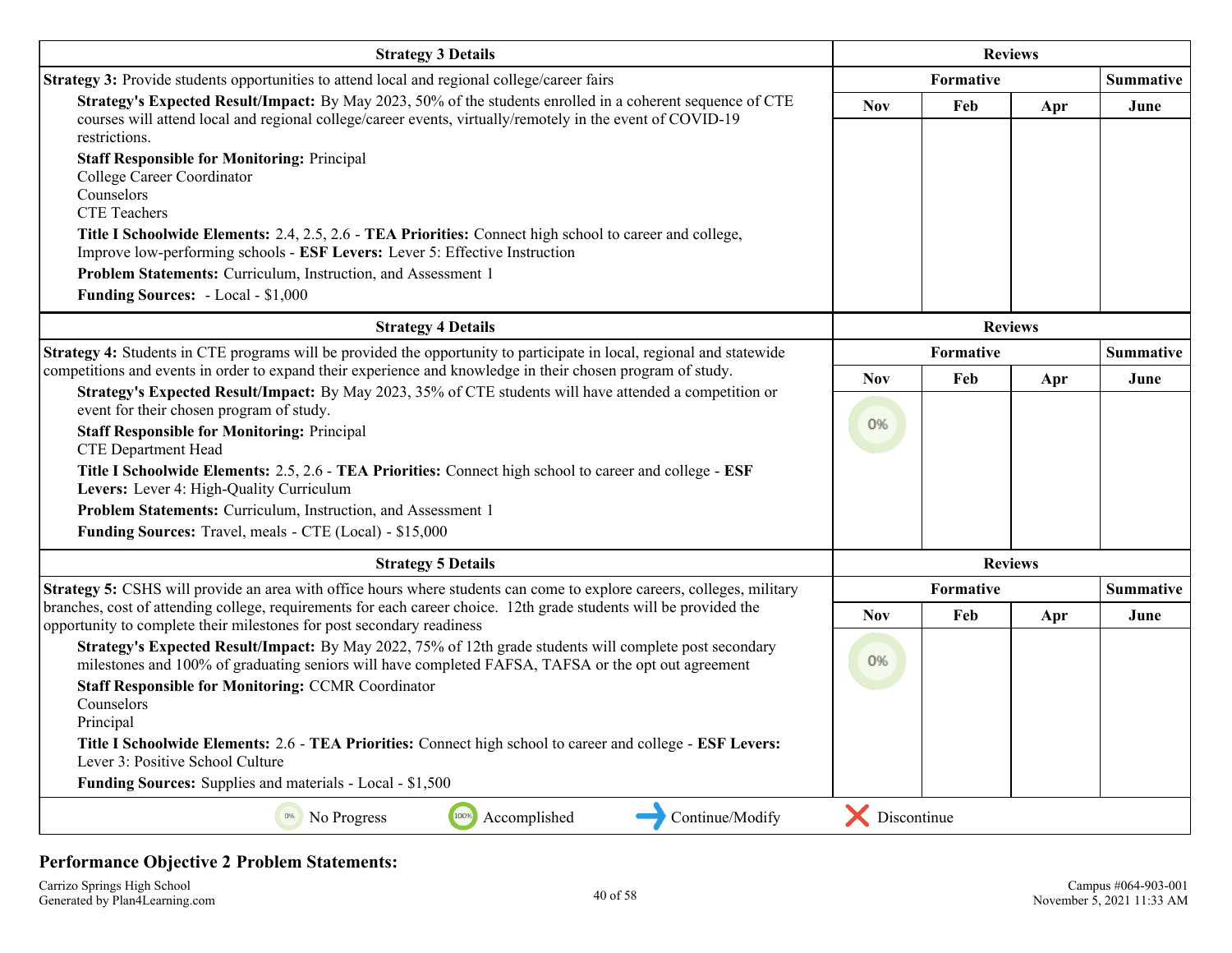#### **Curriculum, Instruction, and Assessment**

**Problem Statement 1**: CSHS has 95% of its students enrolled in a CTE program of study which have capstone courses requiring certification exams. **Root Cause**: Post secondary readiness indicator in State Accountability requires students are provided programs of study that give opportunities to earn Industry-Based Certifications (IBCs).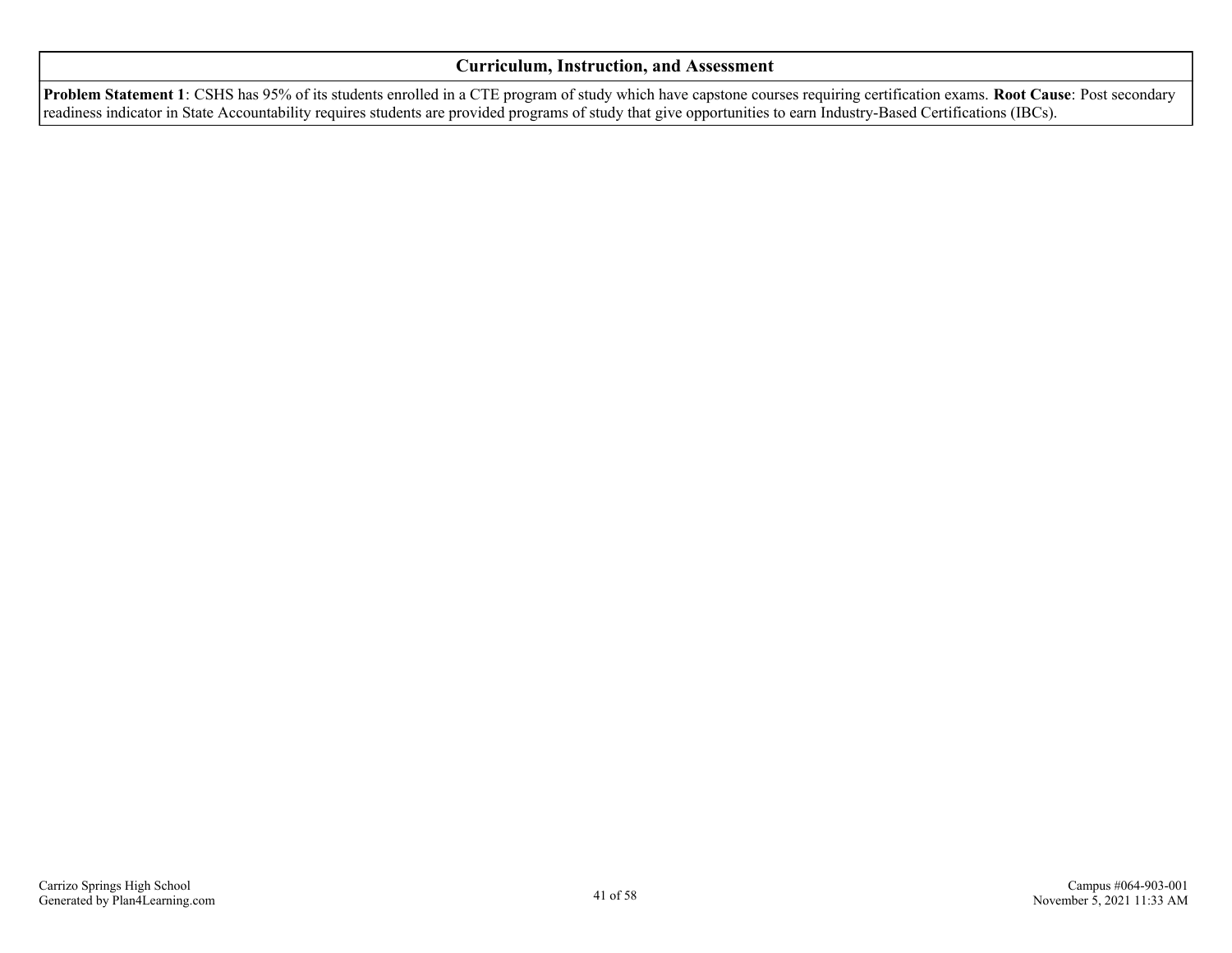<span id="page-41-0"></span>Goal 2: CSCISD by 2022, will leverage financial resources to close the performance gaps by achieving a scale score of 80 on Domain 3 in State Accountabililty

**Performance Objective 1:** Campus Performance Objective 1: CSCISD will sustain financial stability through timely submission of all financial reports, unmodified audits, and establish internal controls.

Strategy: District finance officials will provide guidance on appropriate financial processes for all program directors and principals Action Steps:

1. District finance officials will support campuses on managing campus budgets and provide training if needed.

2. Procurement protocols (EDGAR) will be updated and district finance officials will ensure that all staff members use the new protocols.

3. Finance director will provide training for staff members under his direct supervision and oversee work productivity.

Campus Performance Objective 2: All state, federal, and grant funds will be strategically managed to meet the instructional needs of all students and special populations.

Strategy: Finance department personnel will establish procedures manage all programs in accordance with the funds guidelines.

Action Steps:

1. District finance officials will support campuses on managing campus budgets and provide training if needed.

2. District finance officials will guide campuses to monitor campus activity funds within program guidelines and financial protocols.

3. The Campus Improvement Plans will include fund identification to meet individual program guidelines.

#### **Targeted or ESF High Priority**

**Evaluation Data Sources:** Campus Budget, CIP Expenditures

| <b>Strategy 1 Details</b>                                                                                                                                                                                                                | <b>Reviews</b> |           |     |                  |
|------------------------------------------------------------------------------------------------------------------------------------------------------------------------------------------------------------------------------------------|----------------|-----------|-----|------------------|
| <b>Strategy 1:</b> Substitutes for BOY, MOY and EOY                                                                                                                                                                                      |                | Formative |     | <b>Summative</b> |
| Strategy's Expected Result/Impact: Utilize 100% of substitute pay for specific training and at-risk meetings                                                                                                                             | <b>Nov</b>     | Feb       | Apr | June             |
| <b>Staff Responsible for Monitoring: Administrators</b><br>Department Chairs                                                                                                                                                             |                |           |     |                  |
| Title I Schoolwide Elements: 2.4, 2.5, 2.6 - TEA Priorities: Recruit, support, retain teachers and principals,<br>Build a foundation of reading and math, Improve low-performing schools - ESF Levers: Lever 5: Effective<br>Instruction |                |           |     |                  |
| <b>Problem Statements: Demographics 1</b>                                                                                                                                                                                                |                |           |     |                  |
| <b>Funding Sources:</b> Substitutes - State Compensatory Education - \$2,000                                                                                                                                                             |                |           |     |                  |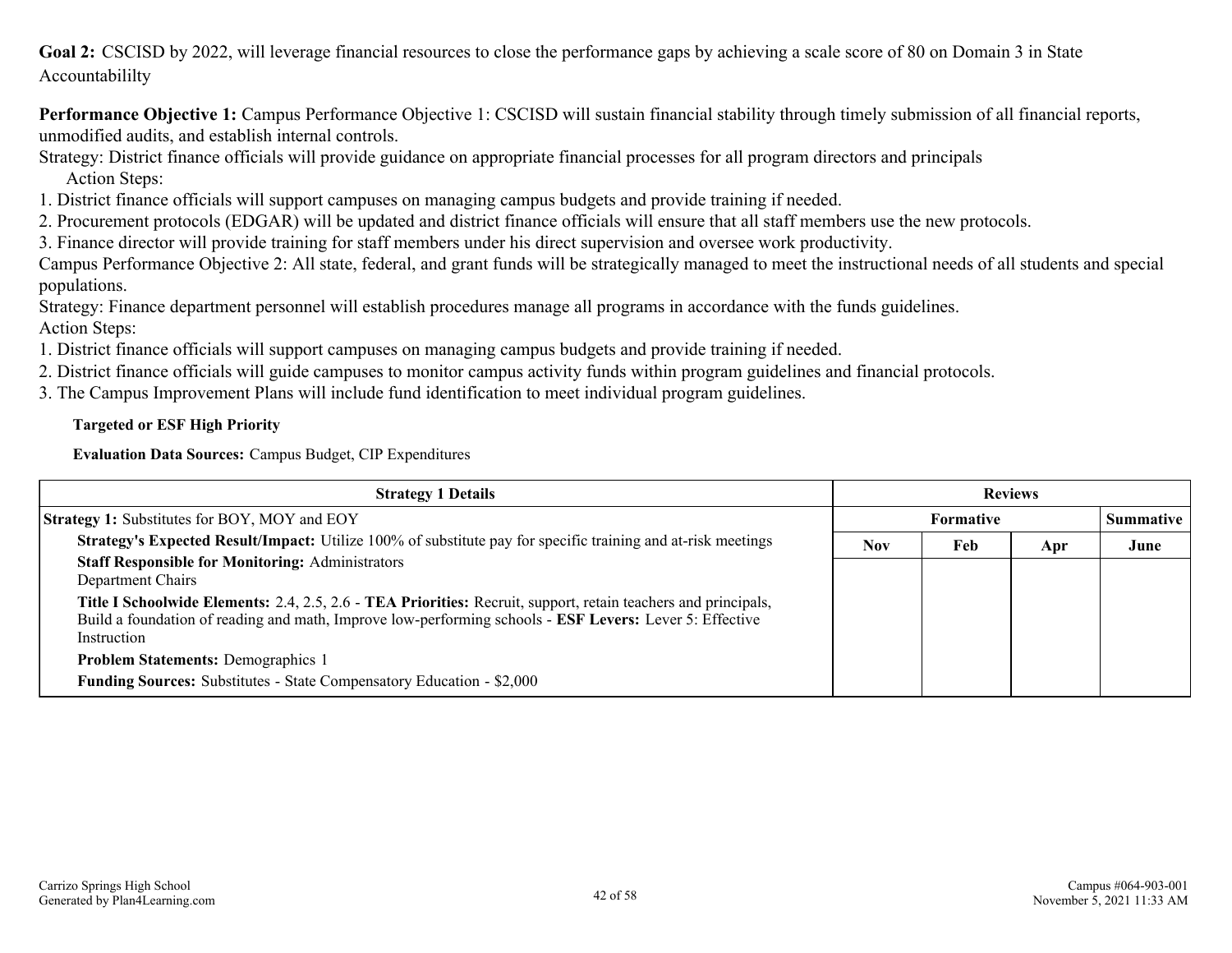| <b>Strategy 2 Details</b>                                                                                                                                           | <b>Reviews</b>   |                |     |           |
|---------------------------------------------------------------------------------------------------------------------------------------------------------------------|------------------|----------------|-----|-----------|
| <b>Strategy 2:</b> An Internal Audit will be conducted to ensure compliance with financial processes.                                                               | <b>Formative</b> |                |     | Summative |
| Strategy's Expected Result/Impact: 100% of the principals and secretaries will be highly trained in financial<br>processes                                          | <b>Nov</b>       | Feb            | Apr | June      |
| <b>Staff Responsible for Monitoring: Principals</b><br>Secretary                                                                                                    |                  |                |     |           |
| <b>Title I Schoolwide Elements: 2.5, 2.6 - TEA Priorities:</b> Improve low-performing schools                                                                       |                  |                |     |           |
| Funding Sources: Professional/Coaching - Local - \$500                                                                                                              |                  |                |     |           |
| <b>Strategy 3 Details</b>                                                                                                                                           |                  | <b>Reviews</b> |     |           |
| <b>Strategy 3:</b> CSCISD will provide training for campus and department secretaries, teachers, directors, admin, and staff                                        | <b>Formative</b> |                |     | Summative |
| Strategy's Expected Result/Impact: Staff will be more effective and purposeful in their positions                                                                   | <b>Nov</b>       | Feb            | Apr | June      |
| <b>Staff Responsible for Monitoring: Department Directors</b><br><b>Campus Administrators</b>                                                                       |                  |                |     |           |
| <b>Title I Schoolwide Elements:</b> 2.4, 2.5, 2.6, 3.1 - <b>TEA Priorities:</b> Recruit, support, retain teachers and<br>principals, Improve low-performing schools |                  |                |     |           |
| Continue/Modify<br>Accomplished<br>No Progress                                                                                                                      | Discontinue      |                |     |           |

### **Performance Objective 1 Problem Statements:**

| <b>Demographics</b>                                                                                                                                                                          |
|----------------------------------------------------------------------------------------------------------------------------------------------------------------------------------------------|
| <b>Problem Statement 1</b> : 100% of the sub-populations have not met the academic achievement for the meets level in closing the gaps. <b>Root Cause</b> : Progress monitoring and response |
| to intervention need to be more specific to student need. Interventions must be timely and more prescriptive.                                                                                |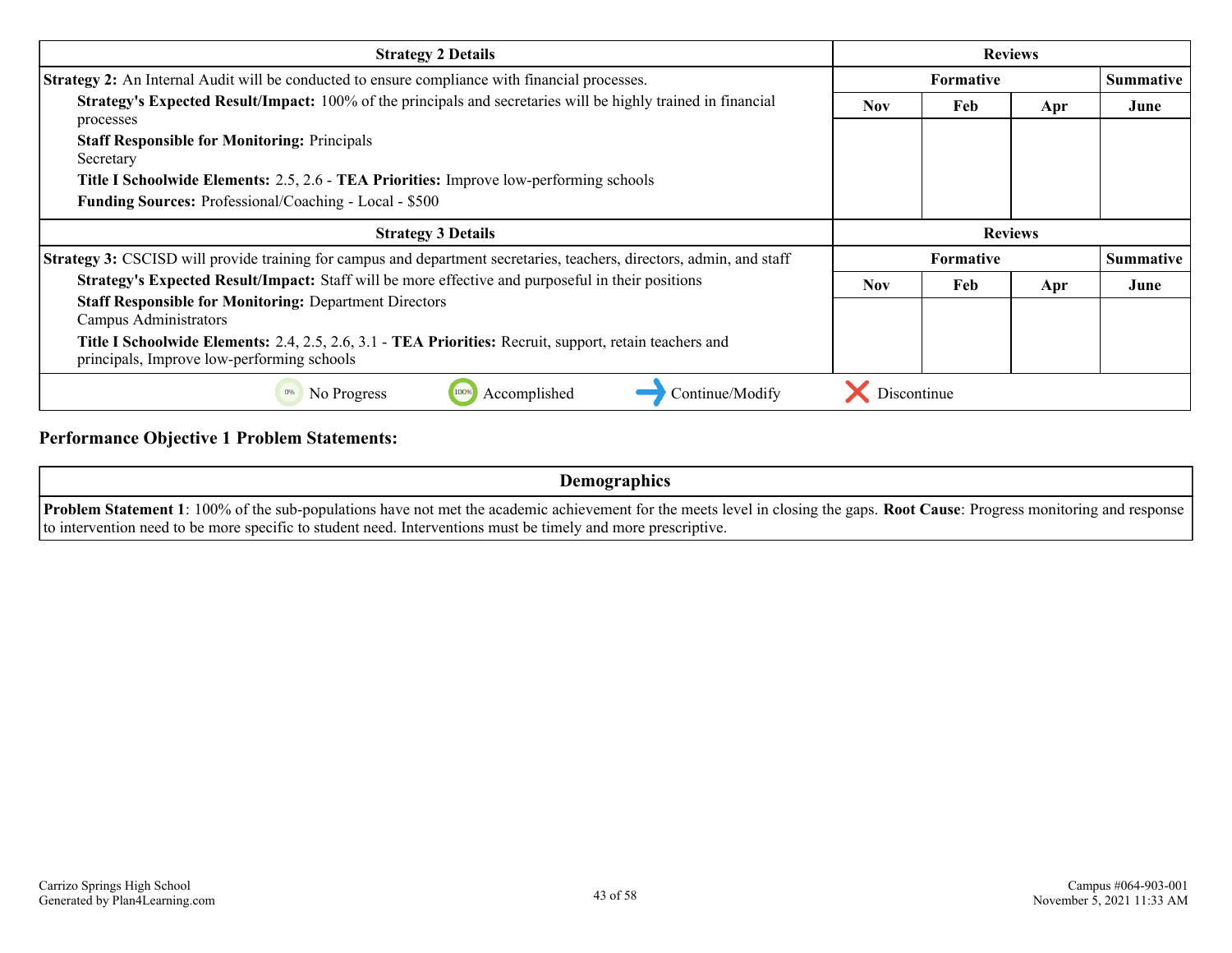#### **Goal 2:** CSCISD by 2022, will leverage financial resources to close the performance gaps by achieving a scale score of 80 on Domain 3 in State Accountabililty

**Performance Objective 2:** CSCISD will ensure the recruitment, development, retention, and support exceptional, motivated, highly effective faculty and staff to optimize student engagement and achievement.

#### **Targeted or ESF High Priority**

**Evaluation Data Sources:** Number of certified teachers on campus

| <b>Strategy 1 Details</b>                                                                                                                                                                                                                                                                                                                                                                                                                                                                                                                                                                                                                                                                                                                | <b>Reviews</b> |                  |     |                  |
|------------------------------------------------------------------------------------------------------------------------------------------------------------------------------------------------------------------------------------------------------------------------------------------------------------------------------------------------------------------------------------------------------------------------------------------------------------------------------------------------------------------------------------------------------------------------------------------------------------------------------------------------------------------------------------------------------------------------------------------|----------------|------------------|-----|------------------|
| Strategy 1: Stipends will be distributed for CSCISD Bilingual Certified teachers, CTE teachers, Special Ed, and Science                                                                                                                                                                                                                                                                                                                                                                                                                                                                                                                                                                                                                  |                | <b>Formative</b> |     | <b>Summative</b> |
| teachers to recruit and retain them in the district<br><b>Strategy's Expected Result/Impact:</b> By May of 2022, 100% of stipends will be distributed for CSCISD<br>Bilingual, CTE, Special Ed and Science Certified teachers to recruit and retain them in the district. 100% of<br>Bilingual/ESL teachers will be certified.<br><b>Staff Responsible for Monitoring: Campus Administrator</b><br>Title I Schoolwide Elements: 2.4, 2.5, 2.6 - TEA Priorities: Recruit, support, retain teachers and principals,<br>Connect high school to career and college, Improve low-performing schools - ESF Levers: Lever 2: Effective,<br>Well-Supported Teachers, Lever 5: Effective Instruction<br><b>Problem Statements: Demographics 1</b> | <b>Nov</b>     | Feb              | Apr | June             |
| <b>Strategy 2 Details</b>                                                                                                                                                                                                                                                                                                                                                                                                                                                                                                                                                                                                                                                                                                                | <b>Reviews</b> |                  |     |                  |
| <b>Strategy 2:</b> CSHS will conduct home visits and monitor withdrawal leaver codes to recover non-returning students.                                                                                                                                                                                                                                                                                                                                                                                                                                                                                                                                                                                                                  |                | <b>Formative</b> |     | <b>Summative</b> |
| Strategy's Expected Result/Impact: By May of 2022, CSHS will track, monitor and visit 100% of non-<br>returning students in order to reduce dropout rates                                                                                                                                                                                                                                                                                                                                                                                                                                                                                                                                                                                | <b>Nov</b>     | Feb              | Apr | June             |
| <b>Staff Responsible for Monitoring: Campus Administrator</b><br><b>Campus Counselors</b><br><b>PEIMS Clerk</b>                                                                                                                                                                                                                                                                                                                                                                                                                                                                                                                                                                                                                          |                |                  |     |                  |
| Title I Schoolwide Elements: 2.4, 2.5, 2.6 - TEA Priorities: Build a foundation of reading and math, Improve<br>low-performing schools                                                                                                                                                                                                                                                                                                                                                                                                                                                                                                                                                                                                   |                |                  |     |                  |
| <b>Problem Statements: Demographics 1</b>                                                                                                                                                                                                                                                                                                                                                                                                                                                                                                                                                                                                                                                                                                |                |                  |     |                  |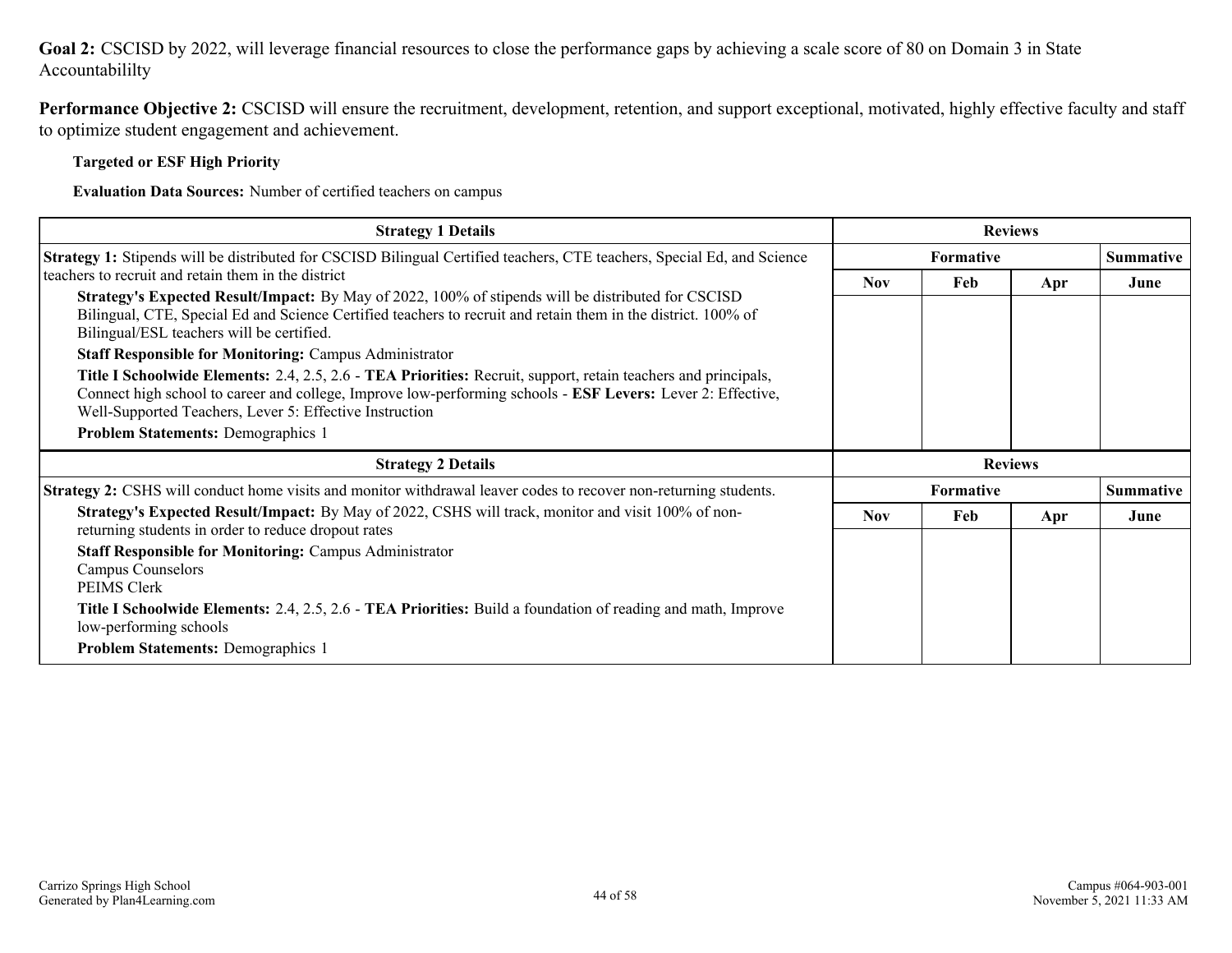| <b>Strategy 3 Details</b>                                                                                                                                                                                      | <b>Reviews</b> |     |                  |                  |
|----------------------------------------------------------------------------------------------------------------------------------------------------------------------------------------------------------------|----------------|-----|------------------|------------------|
| Strategy 3: 100% of Campus teachers (new first and second year) will be mentored through the comprehensive mentor                                                                                              |                |     | <b>Summative</b> |                  |
| program for new teachers                                                                                                                                                                                       | <b>Nov</b>     | Feb | Apr              | June             |
| Strategy's Expected Result/Impact: By May 2022, CSHS will have a 95% teacher retention rate. Decrease in<br>turnover rate by 2%; retention rates will increase as per Equity Plan.                             |                |     |                  |                  |
| Staff Responsible for Monitoring: Director of Human Resources,                                                                                                                                                 |                |     |                  |                  |
| Campus administration<br>Designated Mentor                                                                                                                                                                     |                |     |                  |                  |
| <b>Instructional Officer</b>                                                                                                                                                                                   |                |     |                  |                  |
| Title I Schoolwide Elements: 2.4, 2.5, 2.6 - TEA Priorities: Recruit, support, retain teachers and principals,                                                                                                 |                |     |                  |                  |
| Build a foundation of reading and math, Connect high school to career and college, Improve low-performing<br>schools - ESF Levers: Lever 2: Effective, Well-Supported Teachers, Lever 5: Effective Instruction |                |     |                  |                  |
| Problem Statements: Staff Quality, Recruitment, and Retention 1                                                                                                                                                |                |     |                  |                  |
| Funding Sources: Stipend - Title I Part A: Allocation - \$6,000                                                                                                                                                |                |     |                  |                  |
| <b>Strategy 4 Details</b>                                                                                                                                                                                      | <b>Reviews</b> |     |                  |                  |
| Strategy 4: CSHS will Increase the number of Teachers with more than one certification                                                                                                                         | Formative      |     |                  | <b>Summative</b> |
| Strategy's Expected Result/Impact: By May 2022, campus will have a 30% increase in the number of teachers<br>with more than one certification                                                                  | <b>Nov</b>     | Feb | Apr              | June             |
| <b>Staff Responsible for Monitoring: Director of Human Services</b>                                                                                                                                            |                |     |                  |                  |
| Title I Schoolwide Elements: 2.4, 2.5, 2.6 - TEA Priorities: Recruit, support, retain teachers and principals,                                                                                                 |                |     |                  |                  |
| Connect high school to career and college, Improve low-performing schools - ESF Levers: Lever 4: High-<br>Quality Curriculum, Lever 5: Effective Instruction                                                   |                |     |                  |                  |
| Problem Statements: Staff Quality, Recruitment, and Retention 1                                                                                                                                                |                |     |                  |                  |
|                                                                                                                                                                                                                |                |     |                  |                  |
| <b>Strategy 5 Details</b>                                                                                                                                                                                      |                |     | <b>Reviews</b>   |                  |
| Strategy 5: Campus administrators will utilize a program to monitor teachers/staff on T-TESS walkthrough and<br>observations                                                                                   | Formative      |     |                  | <b>Summative</b> |
| Strategy's Expected Result/Impact: By May 2022, 100% of teachers/staff will be monitored and evaluated by                                                                                                      | <b>Nov</b>     | Feb | Apr              | June             |
| utilizing Talent Ed/Perform program                                                                                                                                                                            |                |     |                  |                  |
| <b>Staff Responsible for Monitoring: Campus administrators</b>                                                                                                                                                 |                |     |                  |                  |
| District directors<br>HR                                                                                                                                                                                       |                |     |                  |                  |
| Title I Schoolwide Elements: 2.4, 2.5, 2.6 - TEA Priorities: Build a foundation of reading and math, Improve                                                                                                   |                |     |                  |                  |
| low-performing schools - ESF Levers: Lever 1: Strong School Leadership and Planning                                                                                                                            |                |     |                  |                  |
| Problem Statements: Staff Quality, Recruitment, and Retention 1                                                                                                                                                |                |     |                  |                  |
| 100%<br>Accomplished<br>Continue/Modify<br>No Progress<br>0%                                                                                                                                                   | Discontinue    |     |                  |                  |

**Performance Objective 2 Problem Statements:**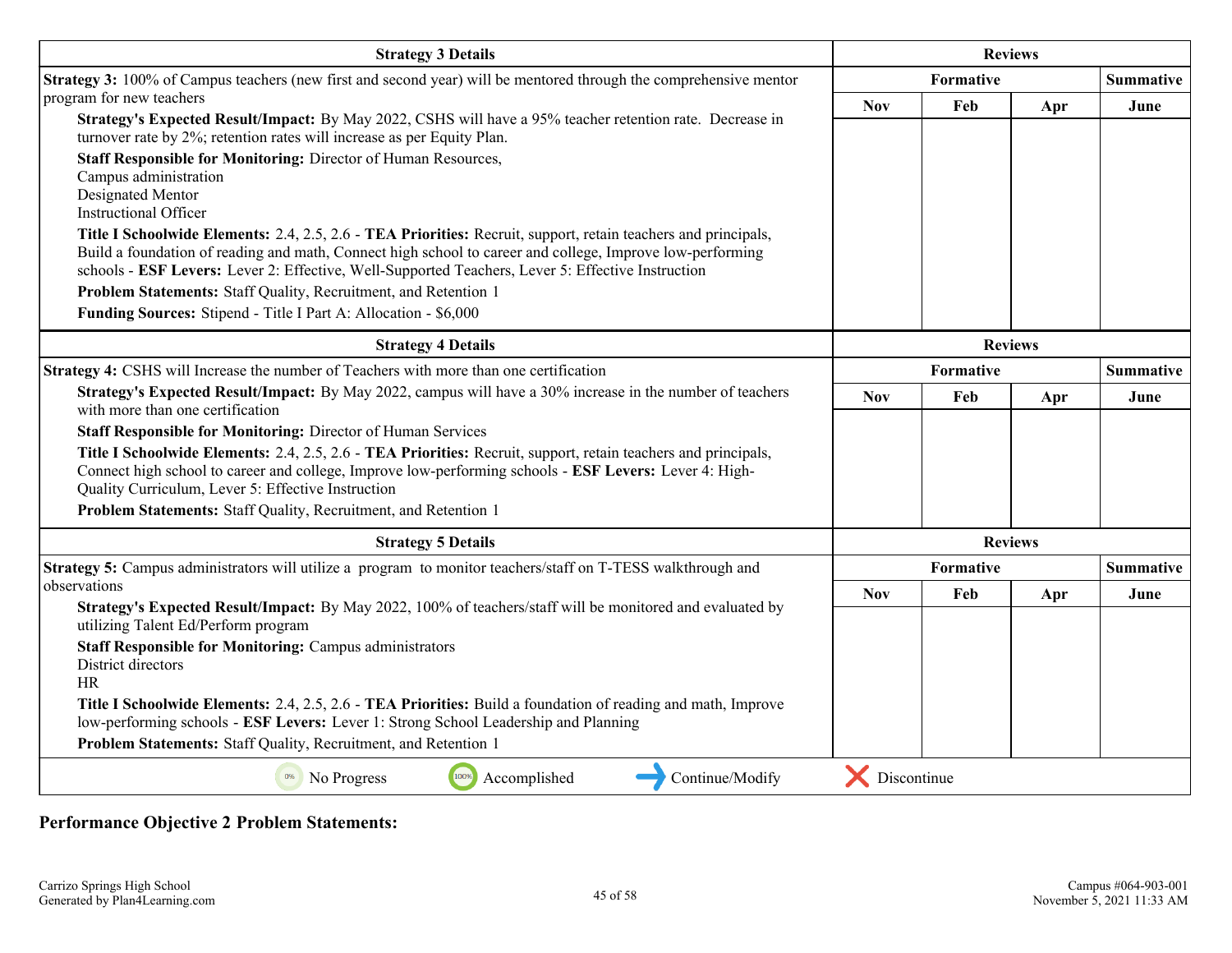#### **Demographics**

**Problem Statement 1**: 100% of the sub-populations have not met the academic achievement for the meets level in closing the gaps. **Root Cause**: Progress monitoring and response to intervention need to be more specific to student need. Interventions must be timely and more prescriptive.

#### **Staff Quality, Recruitment, and Retention**

**Problem Statement 1**: Campus does not have 100% highly effective (HE) teaching staff. **Root Cause**: Human Resources and Campus Administrators express challenges in recruiting HE teachers to the area due to remote location, limited affordable housing and lack of amenities.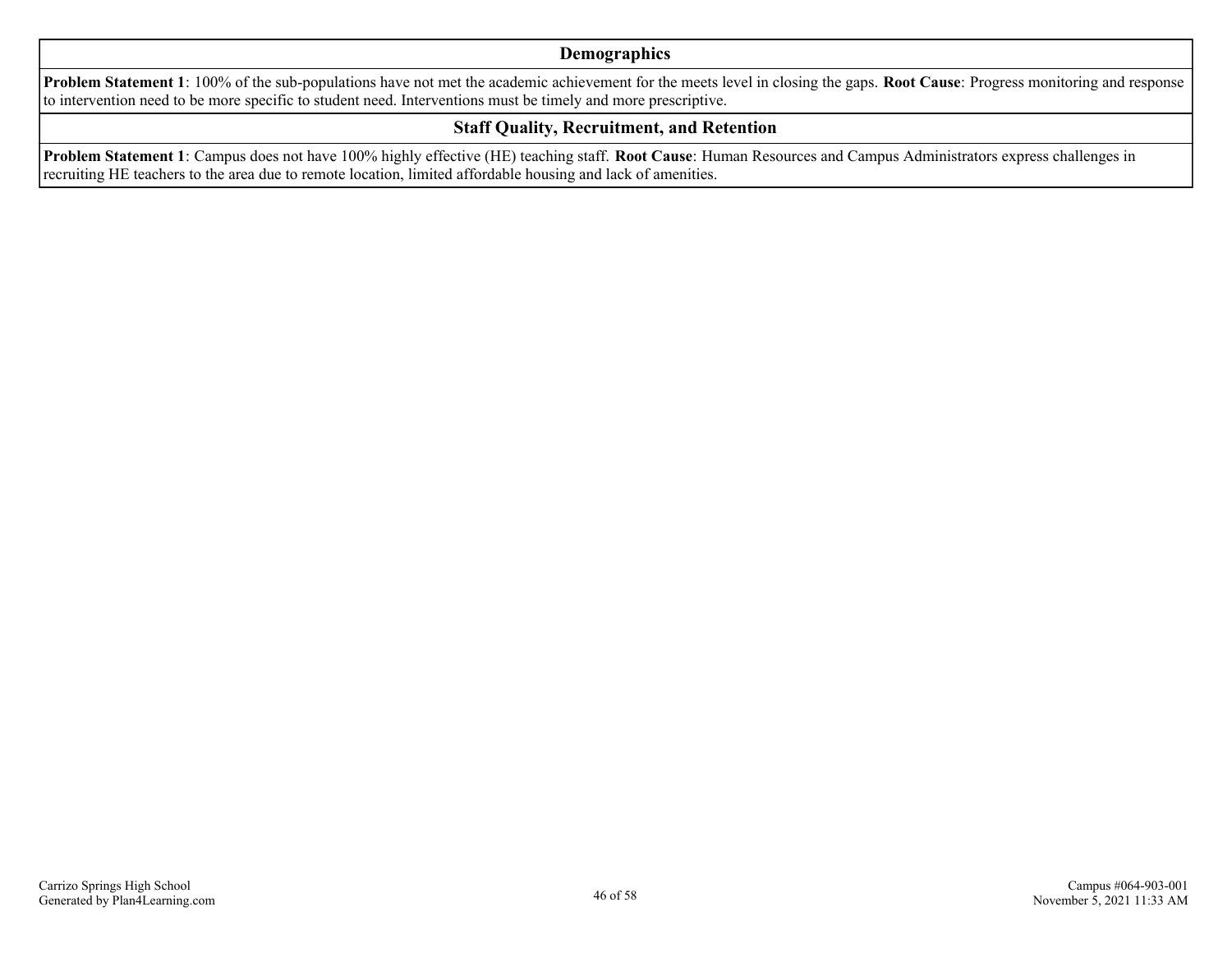<span id="page-46-0"></span>**Goal 3:** CSCISD by 2022, will develop and implement a systematic Social Emotional Learning (SEL) process to contribute student academic and personal success through a framework based on the five CASEL competencies.

**Performance Objective 1:** Performance Objective 1: CSCISD will increase student attendance to reach or exceed 95% and decrease drop-out rates, below 1.5%, by implementing a systematic set of uniform guiding principles.

Strategy: Raise awareness of the importance of daily attendance for all stakeholders by fostering positive relationships

Performance Objective 2: CSCISD will establish a safe learning environment to provide a platform for parents and community members to be full partners in the education of their children.

Strategy: Campuses will sustain their family engagement plan to continue building trust with parents by hosting purposeful events and activities.

#### **Targeted or ESF High Priority**

**Evaluation Data Sources:** PEIMS, Attendance Reports, Truancy Officer Data, PBMAS, TAPR

| <b>Strategy 1 Details</b>                                                                                                                                                                               | <b>Reviews</b> |                  |     |                  |
|---------------------------------------------------------------------------------------------------------------------------------------------------------------------------------------------------------|----------------|------------------|-----|------------------|
| Strategy 1: The Campus will establish anti-bullying platform for reporting purposes.                                                                                                                    |                | <b>Formative</b> |     | <b>Summative</b> |
| <b>Strategy's Expected Result/Impact:</b> By May 2023, there will be 25% reduction in the number of discipline<br>referrals                                                                             | <b>Nov</b>     | Feb              | Apr | June             |
| <b>Staff Responsible for Monitoring: Administrators</b><br>Teachers<br><b>Staff</b>                                                                                                                     |                |                  |     |                  |
| Title I Schoolwide Elements: 2.5, 2.6 - ESF Levers: Lever 1: Strong School Leadership and Planning                                                                                                      |                |                  |     |                  |
| <b>Problem Statements: Demographics 3</b>                                                                                                                                                               |                |                  |     |                  |
| Funding Sources: Student safety reporting program - Local - \$1,000, Stay Alert - Local - \$1,000                                                                                                       |                |                  |     |                  |
| <b>Strategy 2 Details</b>                                                                                                                                                                               | <b>Reviews</b> |                  |     |                  |
| Strategy 2: Homeroom teachers, with the assistance of campus parent liaison and staff will communicate with parents to                                                                                  |                | Formative        |     | <b>Summative</b> |
| monitor student absences.                                                                                                                                                                               | <b>Nov</b>     | Feb              | Apr | June             |
| Strategy's Expected Result/Impact: By May 2023, CSHS Attendance rate will increase to 95%<br><b>Staff Responsible for Monitoring: Administrators</b><br>Teachers<br>Attendance Clerk<br>Truancy Officer |                |                  |     |                  |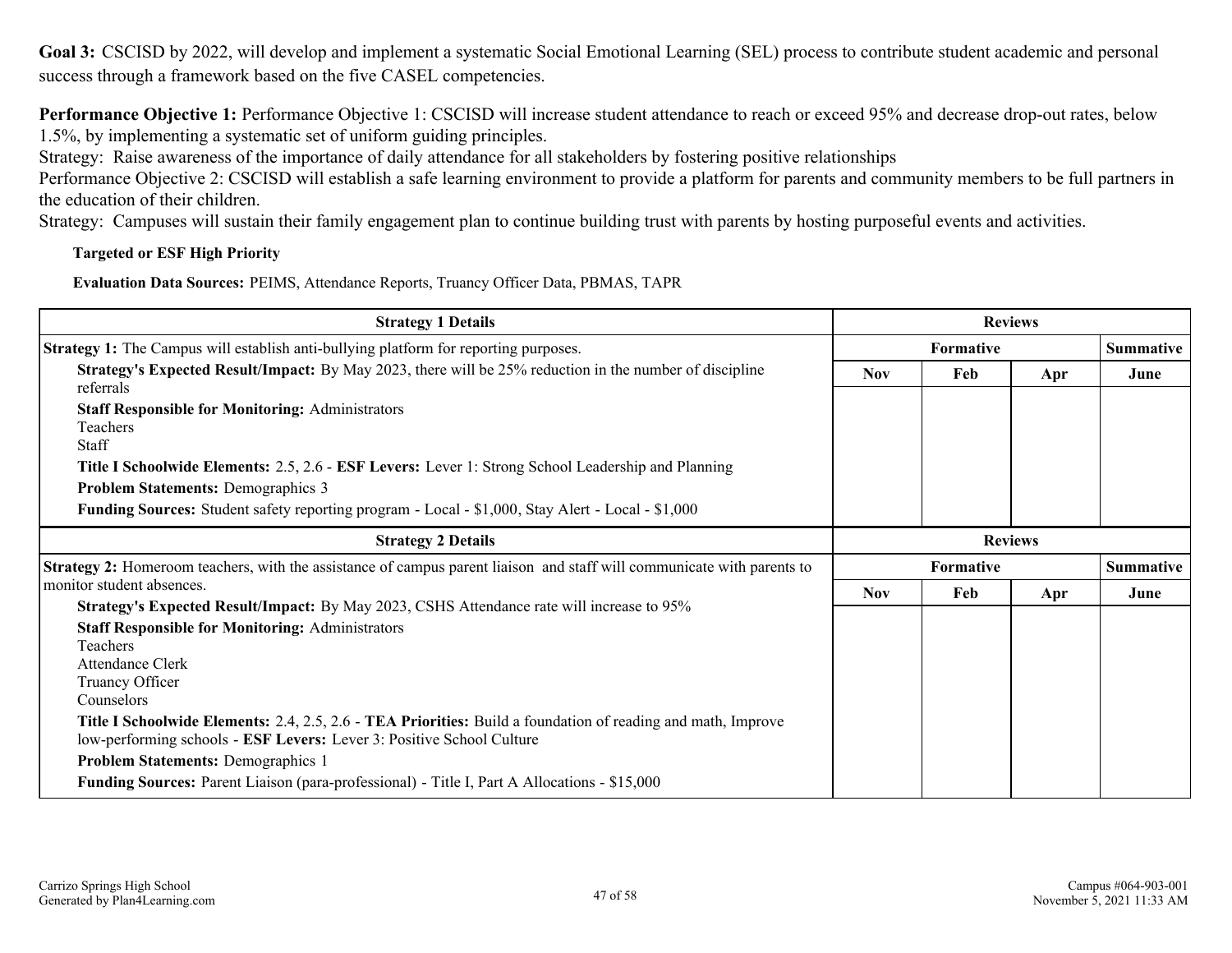| <b>Strategy 3 Details</b>                                                                                                                                                                                                                                                                                                                                                                                                                                                                                 | <b>Reviews</b> |           |                |                  |
|-----------------------------------------------------------------------------------------------------------------------------------------------------------------------------------------------------------------------------------------------------------------------------------------------------------------------------------------------------------------------------------------------------------------------------------------------------------------------------------------------------------|----------------|-----------|----------------|------------------|
| <b>Strategy 3:</b> Hold a minimum of 4 Family Nights that will focus on fun hands-on activities that they can do with their                                                                                                                                                                                                                                                                                                                                                                               |                | Formative |                | Summative        |
| children at home.<br>CSCISD Federal Programs Service Coordinator is responsible for visiting with the different campuses to provide support                                                                                                                                                                                                                                                                                                                                                               | <b>Nov</b>     | Feb       | Apr            | June             |
| and assist in any way possible.                                                                                                                                                                                                                                                                                                                                                                                                                                                                           |                |           |                |                  |
| These events will help parents better understand the category/TEKS that are being covered in class and will include a take a<br>way activity that parents can work with their child at home.                                                                                                                                                                                                                                                                                                              |                |           |                |                  |
| Strategy's Expected Result/Impact: By 2023, all campuses will increase family engagement by 5%.                                                                                                                                                                                                                                                                                                                                                                                                           |                |           |                |                  |
| <b>Staff Responsible for Monitoring: Campus Administrators</b>                                                                                                                                                                                                                                                                                                                                                                                                                                            |                |           |                |                  |
| Campus Teachers<br>CSCISD Federal Program Service Coordinator                                                                                                                                                                                                                                                                                                                                                                                                                                             |                |           |                |                  |
| Title I Schoolwide Elements: 2.4, 3.1, 3.2 - TEA Priorities: Build a foundation of reading and math, Improve<br>low-performing schools - ESF Levers: Lever 3: Positive School Culture                                                                                                                                                                                                                                                                                                                     |                |           |                |                  |
| Problem Statements: Parent and Community Engagement 2                                                                                                                                                                                                                                                                                                                                                                                                                                                     |                |           |                |                  |
| Funding Sources: Home/campus visits (travel) - Title I, Part A Allocations - \$500, para-professional - Title I,<br>Part A Allocations - \$1,500, Books and Supplies - Title I, Part A Allocations - \$4,000, Books and Supplies -<br>Title I, Part A Allocations - \$1,500                                                                                                                                                                                                                               |                |           |                |                  |
| <b>Strategy 4 Details</b>                                                                                                                                                                                                                                                                                                                                                                                                                                                                                 |                |           | <b>Reviews</b> |                  |
| <b>Strategy 4:</b> McKinney Vento Campus Liaisons will attend training to provide assistance to identified students                                                                                                                                                                                                                                                                                                                                                                                       |                | Formative |                | <b>Summative</b> |
| Strategy's Expected Result/Impact: 100% of MCKinney Vento students will be serviced                                                                                                                                                                                                                                                                                                                                                                                                                       | <b>Nov</b>     | Feb       | Apr            | June             |
| <b>Staff Responsible for Monitoring: Counselor</b>                                                                                                                                                                                                                                                                                                                                                                                                                                                        |                |           |                |                  |
| <b>Instructional Officer</b><br><b>CSCISD McKinney Vento Liaison</b>                                                                                                                                                                                                                                                                                                                                                                                                                                      |                |           |                |                  |
| Title I Schoolwide Elements: 2.4, 2.5 - TEA Priorities:                                                                                                                                                                                                                                                                                                                                                                                                                                                   |                |           |                |                  |
| Build a foundation of reading and math, Improve low-performing schools - ESF Levers: Lever 1: Strong School<br>Leadership and Planning                                                                                                                                                                                                                                                                                                                                                                    |                |           |                |                  |
| <b>Problem Statements: Demographics 1</b>                                                                                                                                                                                                                                                                                                                                                                                                                                                                 |                |           |                |                  |
| <b>Funding Sources:</b> * transportation *tutoring *College Readiness. *monitor attendance/grades * clothing,<br>hygiene essentials and school supplies. *College fees *TSI test fees (TEXSHIP funds) (books and supplies) -<br>Title I, Part A Allocations - \$2,500, * transportation * tutoring * College Readiness. * monitor attendance/grades *<br>clothing, hygiene essentials and school supplies. *College fees *TSI test fees (TEXSHIP funds) (travel) - Title I,<br>Part A Allocations - \$500 |                |           |                |                  |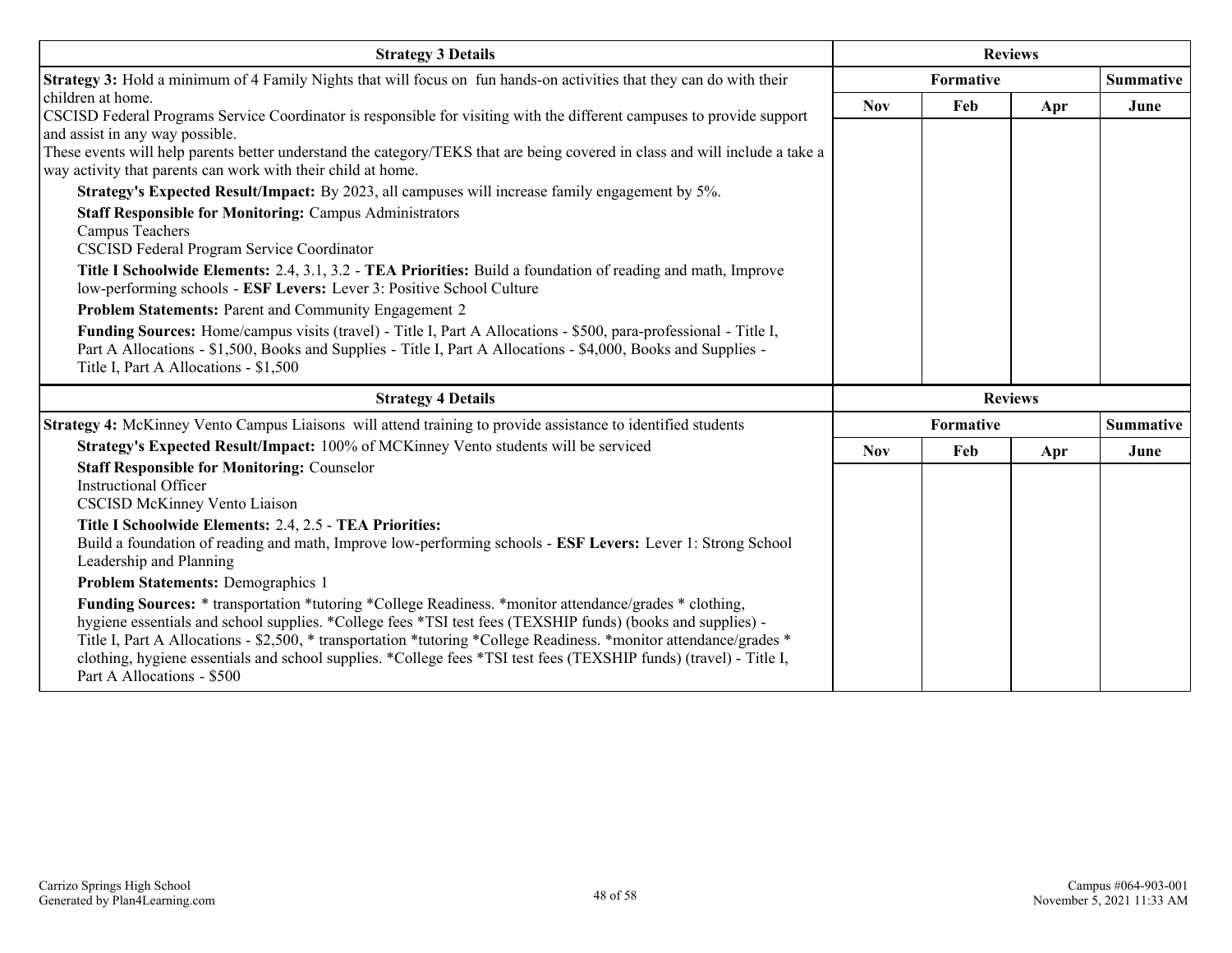| <b>Strategy 5 Details</b>                                                                                                                                                                                                                 |                               | <b>Reviews</b> |                |                  |  |  |  |  |
|-------------------------------------------------------------------------------------------------------------------------------------------------------------------------------------------------------------------------------------------|-------------------------------|----------------|----------------|------------------|--|--|--|--|
| Strategy 5: All 4 CSCISD campuses will host 2 (1 elementary and 1 secondary) Summer School spectacular for the                                                                                                                            |                               | Formative      |                | <b>Summative</b> |  |  |  |  |
| students that attend summer school. These events will have a book author that will promote literacy and share their<br>personal experiences about school to inspire these students to try their best and continue to reach for success.   | <b>Nov</b>                    | Feb            | Apr            | June             |  |  |  |  |
| Strategy's Expected Result/Impact: By June 2023, CSCISD should see an 3% increase in parent participation<br>each year                                                                                                                    |                               |                |                |                  |  |  |  |  |
| Staff Responsible for Monitoring: CSCISD Federal Programs Service Coordinator                                                                                                                                                             |                               |                |                |                  |  |  |  |  |
| Campus Administration                                                                                                                                                                                                                     |                               |                |                |                  |  |  |  |  |
| Title I Schoolwide Elements: 2.4, 3.1, 3.2 - TEA Priorities: Build a foundation of reading and math, Improve<br>low-performing schools - ESF Levers: Lever 3: Positive School Culture                                                     |                               |                |                |                  |  |  |  |  |
| Problem Statements: Parent and Community Engagement 2                                                                                                                                                                                     |                               |                |                |                  |  |  |  |  |
| Funding Sources: supplies (books and supplies) - Title I, Part A Allocations - \$100, book author<br>(professional/consulting) - Title I, Part A Allocations - \$300, books (books and supplies) - Title I, Part A<br>Allocations - \$500 |                               |                |                |                  |  |  |  |  |
| <b>Strategy 6 Details</b>                                                                                                                                                                                                                 |                               |                | <b>Reviews</b> |                  |  |  |  |  |
| Strategy 6: Parents will have be provided with open communication through (ex. Remind, Flyers/notes sent home)                                                                                                                            | Formative<br><b>Summative</b> |                |                |                  |  |  |  |  |
| informing parents about parental meetings to increase parental involvement.                                                                                                                                                               | <b>Nov</b>                    | Feb            | Apr            | June             |  |  |  |  |
| Strategy's Expected Result/Impact: By June 2023, 75% of the parents/families will be signed up and using the<br>Remind messaging program                                                                                                  |                               |                |                |                  |  |  |  |  |
| <b>Staff Responsible for Monitoring: Principals</b><br><b>CSCISD Federal Programs Service Coordinator</b>                                                                                                                                 |                               |                |                |                  |  |  |  |  |
| Title I Schoolwide Elements: 2.4, 3.1, 3.2 - TEA Priorities: Build a foundation of reading and math - ESF<br>Levers: Lever 3: Positive School Culture                                                                                     |                               |                |                |                  |  |  |  |  |
| Problem Statements: Parent and Community Engagement 2                                                                                                                                                                                     |                               |                |                |                  |  |  |  |  |
| Funding Sources: Instructional supplies - Title I Part A: Parent Involvement - \$500                                                                                                                                                      |                               |                |                |                  |  |  |  |  |
| <b>Strategy 7 Details</b>                                                                                                                                                                                                                 |                               |                | <b>Reviews</b> |                  |  |  |  |  |
| Strategy 7: CSHS will provide students a "Zen Zone" room to providing a location for mindfulness activities in a safe,                                                                                                                    |                               | Formative      |                | <b>Summative</b> |  |  |  |  |
| calm enviroment.                                                                                                                                                                                                                          | <b>Nov</b>                    | Feb            | Apr            | June             |  |  |  |  |
| Strategy's Expected Result/Impact: By May 2022 15% of students will show improvement in mental well-<br>being which will result in fewer counselor referrals and crisis episodes                                                          | 0%                            |                |                |                  |  |  |  |  |
| <b>Staff Responsible for Monitoring: Counselors</b>                                                                                                                                                                                       |                               |                |                |                  |  |  |  |  |
| Title I Schoolwide Elements: 2.6 - TEA Priorities: Improve low-performing schools - ESF Levers: Lever 3:<br><b>Positive School Culture</b>                                                                                                |                               |                |                |                  |  |  |  |  |
| Problem Statements: School Culture and Climate 1                                                                                                                                                                                          |                               |                |                |                  |  |  |  |  |
| Funding Sources: Supplies and materials - Local - \$1,000                                                                                                                                                                                 |                               |                |                |                  |  |  |  |  |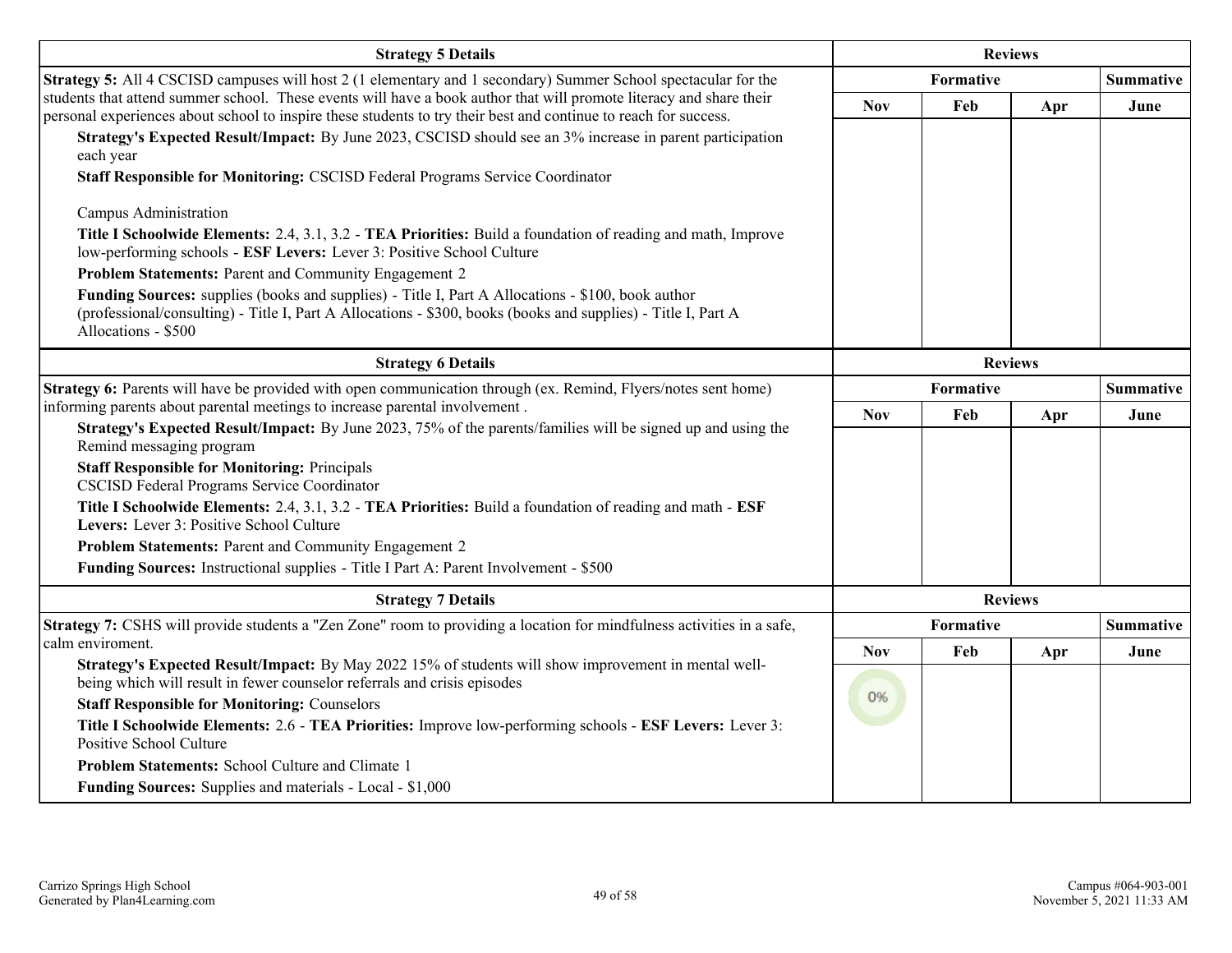| <b>Strategy 8 Details</b>                                                                                                                                                                                | <b>Reviews</b> |                  |     |      |  |  |  |
|----------------------------------------------------------------------------------------------------------------------------------------------------------------------------------------------------------|----------------|------------------|-----|------|--|--|--|
| <b>Strategy 8:</b> CSHS counselors will provide small group well-being sessions for tier 2 students in need of more assistance                                                                           |                | <b>Summative</b> |     |      |  |  |  |
| than tier 1 guidance lessons.                                                                                                                                                                            | <b>Nov</b>     | Feb              | Apr | June |  |  |  |
| Strategy's Expected Result/Impact: By May 2022, 15% of students addressed by the counselors will show<br>improvement in mental health which will result in fewer counselor referrals and crisis episodes |                |                  |     |      |  |  |  |
| <b>Staff Responsible for Monitoring: Counselors</b>                                                                                                                                                      | 0%             |                  |     |      |  |  |  |
| Title I Schoolwide Elements: 2.6 - TEA Priorities: Improve low-performing schools                                                                                                                        |                |                  |     |      |  |  |  |
| <b>Problem Statements:</b> School Culture and Climate 2                                                                                                                                                  |                |                  |     |      |  |  |  |
| <b>Funding Sources:</b> - Local - \$1,000                                                                                                                                                                |                |                  |     |      |  |  |  |
| Continue/Modify<br>No Progress<br>Accomplished                                                                                                                                                           | Discontinue    |                  |     |      |  |  |  |

#### **Performance Objective 1 Problem Statements:**

**Demographics**

**Problem Statement 1**: 100% of the sub-populations have not met the academic achievement for the meets level in closing the gaps. **Root Cause**: Progress monitoring and response to intervention need to be more specific to student need. Interventions must be timely and more prescriptive.

**Problem Statement 3**: CSHS has not leveraged diverse stake holders to review current SEL practices. **Root Cause**: Lack of proactive approach toward SE student needs.

#### **School Culture and Climate**

**Problem Statement 1**: The campus has not leveraged diverse stakeholders to review current Social Emotional Learning (SEL) practices. **Root Cause**: Lack of proactive approach toward SEL student needs.

**Problem Statement 2**: Students have been significantly impacted by the COVID pandemic and faced losses in social and emotional areas. **Root Cause**: Students are struggling as a result of virtual instruction for six months and minimal social interactions for eight months in the 20-21 school year. In addition, students are coping with the emotions that came along with the pandemic and from losses experienced.

#### **Parent and Community Engagement**

**Problem Statement 2**: 100% of the campus sub-populations have not met the academic achievement for the meets level in closing the gaps. **Root Cause**: Lack of the campus and district's coordination to provide prescriptive interventions.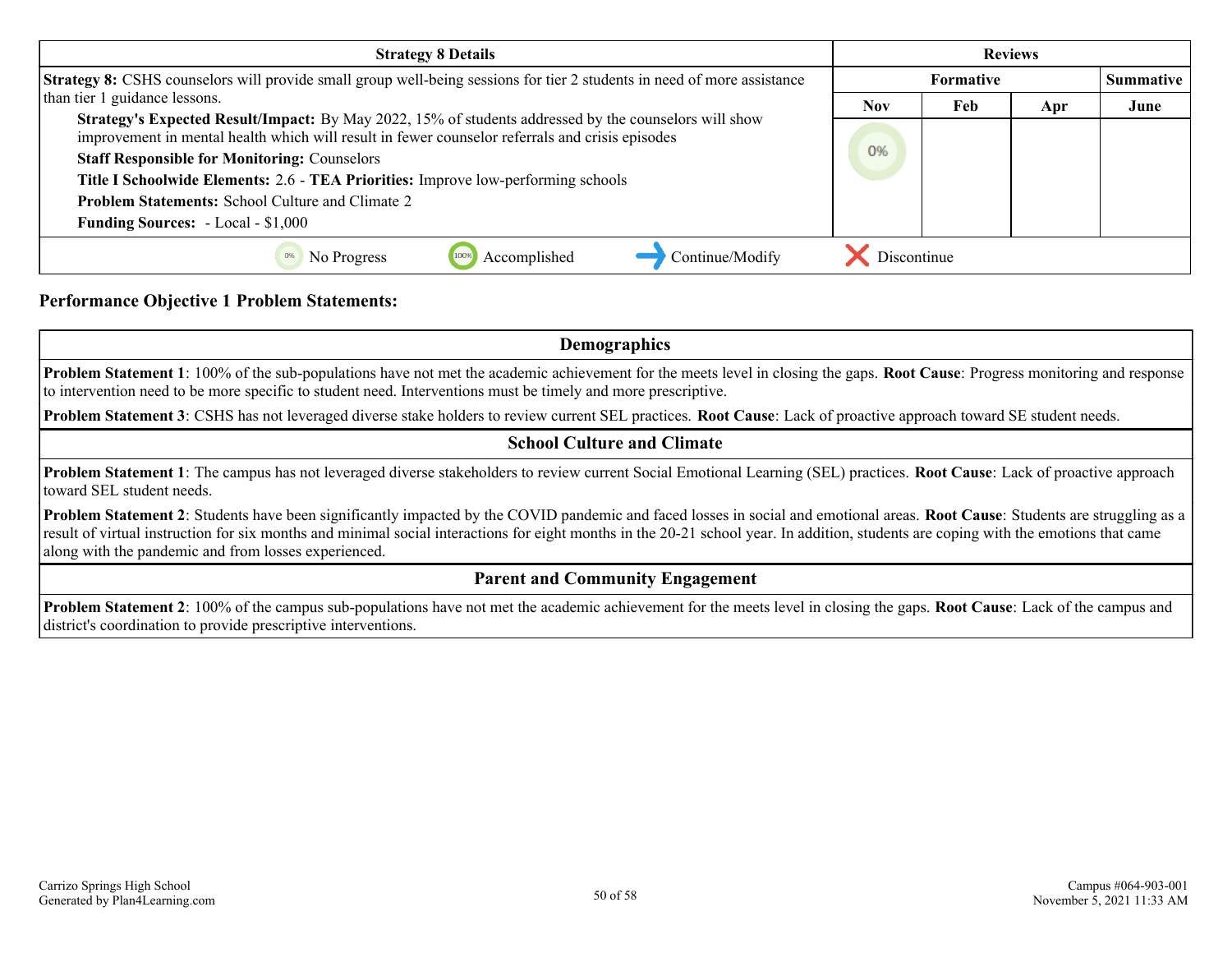## **State Compensatory**

### <span id="page-50-0"></span>**Budget for Carrizo Springs High School**

**Total SCE Funds: Total FTEs Funded by SCE:** 8 **Brief Description of SCE Services and/or Programs**

## **Personnel for Carrizo Springs High School**

| <b>Name</b>       | Position                    | <b>FTE</b> |
|-------------------|-----------------------------|------------|
| David Alonzo      | School of Choice            |            |
| Julio Bentancourt | <b>DAEP</b>                 |            |
| Krystal Zamora    | <b>ELAR</b> Interventionist |            |
| <b>OCENICEROS</b> | <b>PARA-DAEP</b>            |            |
| Raul Villanueva   | Biology Lab (re-testers)    |            |
| Rosalinda Orozo   | At-Risk Para-professional   |            |
| Ruben Escamilla   | Credit Recovery Lab Para    |            |
| ZCruz             | <b>DAEP</b> Administrator   |            |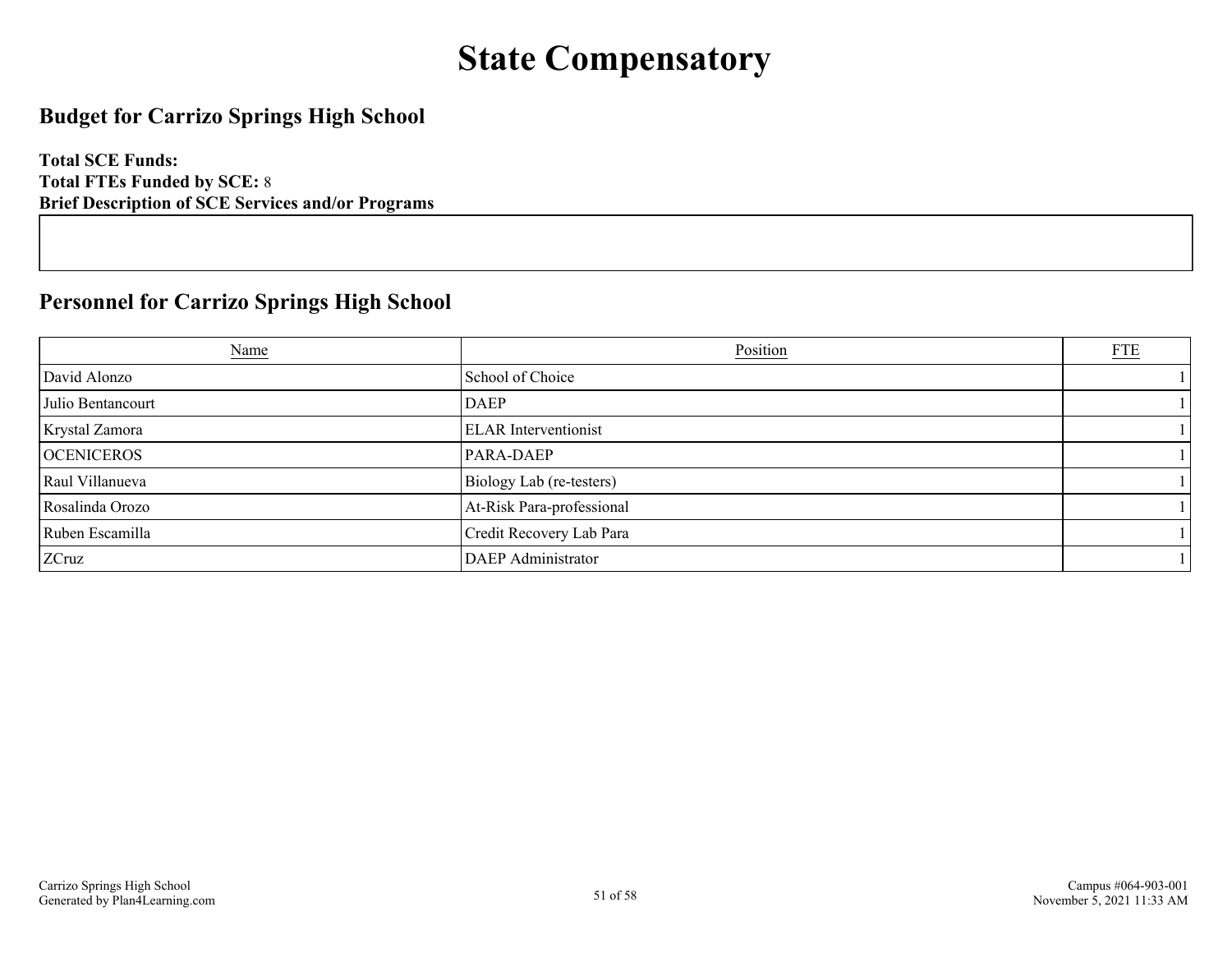## **Title I Personnel**

<span id="page-51-0"></span>

| Name          | Position              | Program | T/TT |
|---------------|-----------------------|---------|------|
| <b>JCANTU</b> | Instructional Officer | Title 1 |      |
| SJHERRERA     | LAB<br>M<br>Δ         | TITLE.  |      |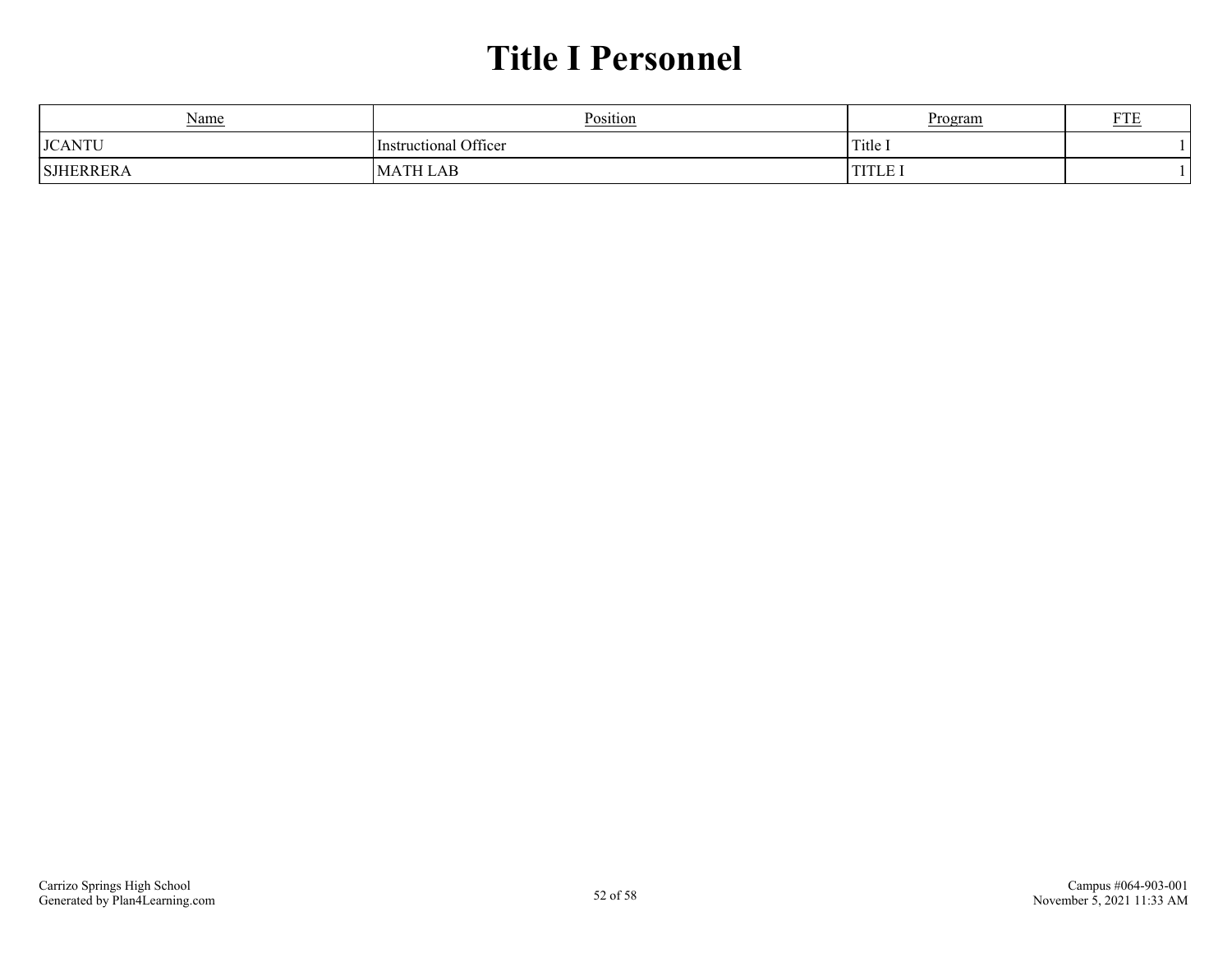## **Campus Funding Summary**

<span id="page-52-0"></span>

|                | <b>Carl Perkins CTE</b>   |                 |                                                                         |                     |               |  |  |  |  |  |  |
|----------------|---------------------------|-----------------|-------------------------------------------------------------------------|---------------------|---------------|--|--|--|--|--|--|
| Goal           | Objective                 | <b>Strategy</b> | <b>Resources Needed</b>                                                 | <b>Account Code</b> | <b>Amount</b> |  |  |  |  |  |  |
| $\mathbf{1}$   |                           | $\overline{3}$  | CTE Teacher materials and travel                                        |                     | \$30,000.00   |  |  |  |  |  |  |
| $\overline{1}$ | $\mathbf{1}$              | 15              | <b>CTE</b> Supplies                                                     |                     | \$5,000.00    |  |  |  |  |  |  |
| $\mathbf{1}$   | 1                         | 17              | Certificates                                                            |                     | \$6,500.00    |  |  |  |  |  |  |
| $\overline{1}$ | $\mathbf{1}$              | 17              | supplies - AG, Health Sci/Tech 1 & 2, Culinary, ED and criminal justice |                     | \$24,976.00   |  |  |  |  |  |  |
| $\mathbf{1}$   | Travel - staff<br>17<br>1 |                 |                                                                         |                     |               |  |  |  |  |  |  |
| $\mathbf{1}$   | 1                         | 17              | Travel - administration Campus and District                             |                     | \$2,100.00    |  |  |  |  |  |  |
| $\overline{1}$ | 1                         | 17              | Director and Coordinator travel Federal Funding                         |                     | \$4,000.00    |  |  |  |  |  |  |
| $\overline{1}$ | $\overline{2}$            | $\mathbf{1}$    | Travel, Supplies, Certification programs and tests,                     |                     | \$12,920.00   |  |  |  |  |  |  |
|                |                           |                 |                                                                         | Sub-Total           | \$88,396.00   |  |  |  |  |  |  |
|                | <b>CTE</b> (Local)        |                 |                                                                         |                     |               |  |  |  |  |  |  |
| Goal           | Objective                 | <b>Strategy</b> | <b>Resources Needed</b>                                                 | <b>Account Code</b> | <b>Amount</b> |  |  |  |  |  |  |
| $\mathbf{1}$   | $\overline{1}$            | $\mathfrak{Z}$  | CTE Teacher materials and supplies                                      |                     | \$20,000.00   |  |  |  |  |  |  |
| $\overline{1}$ | $\overline{1}$            | 15              | <b>CTE</b> Instructor                                                   |                     | \$50,000.00   |  |  |  |  |  |  |
| $\mathbf{1}$   | $\overline{1}$            | 15              | <b>CTE</b> Supplies                                                     |                     | \$5,000.00    |  |  |  |  |  |  |
| $\mathbf{1}$   | $\mathbf{1}$              | 17              | Supplies - AG, Health Sci/Tech 1 & 2, Culinary, ED and criminal justice |                     | \$35,869.00   |  |  |  |  |  |  |
| $\overline{1}$ | $\overline{1}$            | 17              | Travel/fees/dues/meals                                                  |                     | \$10,410.00   |  |  |  |  |  |  |
| $\mathbf{1}$   | $\mathbf{1}$              | 17              | Training - workshops                                                    |                     | \$4,160.00    |  |  |  |  |  |  |
| $\mathbf{1}$   | $\mathbf{1}$              | 17              | Travel - 36                                                             |                     | \$23,000.00   |  |  |  |  |  |  |
| $\mathbf{1}$   | $\mathbf{1}$              | 17              | Extra Duty Pay                                                          |                     | \$3,000.00    |  |  |  |  |  |  |
| $\overline{1}$ | $\overline{2}$            | $\overline{4}$  | Travel, meals                                                           |                     | \$15,000.00   |  |  |  |  |  |  |
|                |                           |                 |                                                                         | <b>Sub-Total</b>    | \$166,439.00  |  |  |  |  |  |  |
|                |                           |                 | <b>LCFF</b> - Base                                                      |                     |               |  |  |  |  |  |  |
| Goal           | Objective                 | <b>Strategy</b> | <b>Resources Needed</b>                                                 | <b>Account Code</b> | <b>Amount</b> |  |  |  |  |  |  |
| $\mathbf{1}$   | $\overline{1}$            | 3               | CAST (travel)                                                           |                     | \$2,000.00    |  |  |  |  |  |  |
| $\mathbf{1}$   | $\mathbf{1}$              | $\mathfrak{Z}$  | M2 (M Squared) Alg. 1 Training (professional consulting services)       |                     | \$1,500.00    |  |  |  |  |  |  |
|                | Sub-Total<br>\$3,500.00   |                 |                                                                         |                     |               |  |  |  |  |  |  |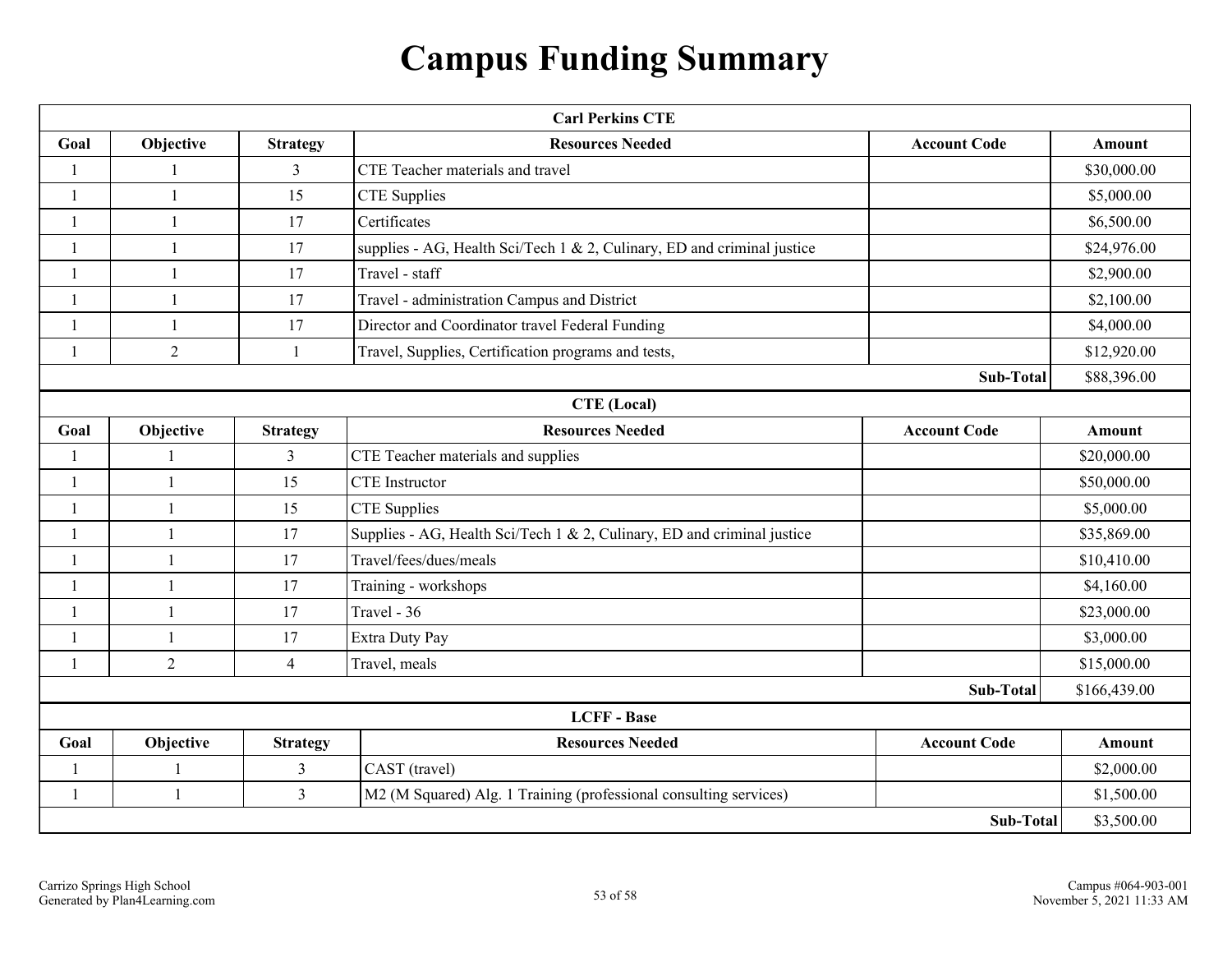|              |                                                                                |                |                  | <b>LCFF</b> - Supplemental                      |  |                            |                                                  |  |  |  |
|--------------|--------------------------------------------------------------------------------|----------------|------------------|-------------------------------------------------|--|----------------------------|--------------------------------------------------|--|--|--|
| Goal         | Objective<br><b>Resources Needed</b><br><b>Account Code</b><br><b>Strategy</b> |                |                  |                                                 |  |                            |                                                  |  |  |  |
| 1            |                                                                                |                | 5                | LPAC Training (travel)                          |  |                            | \$300.00                                         |  |  |  |
| 1            | 1                                                                              |                | 17               | Director and Coordinator travel State CTE funds |  |                            | \$4,500.00                                       |  |  |  |
| -1           | 1                                                                              |                | 17               | <b>Substitutes- CTE State</b>                   |  |                            | \$10,000.00                                      |  |  |  |
| 1            | $\overline{2}$                                                                 |                | $\overline{2}$   | Certification                                   |  |                            | \$10,000.00                                      |  |  |  |
|              |                                                                                |                |                  |                                                 |  | Sub-Total                  | \$24,800.00                                      |  |  |  |
|              |                                                                                |                |                  | <b>State Compensatory Education</b>             |  |                            |                                                  |  |  |  |
| Goal         | Objective                                                                      |                | <b>Strategy</b>  | <b>Resources Needed</b>                         |  | <b>Account Code</b>        | <b>Amount</b>                                    |  |  |  |
|              |                                                                                |                | 21               | salaries - para                                 |  |                            | \$18,000.00                                      |  |  |  |
|              | Sub-Total                                                                      |                |                  |                                                 |  |                            |                                                  |  |  |  |
|              |                                                                                |                |                  | <b>Title I</b>                                  |  |                            |                                                  |  |  |  |
| Goal         | Objective                                                                      |                | <b>Strategy</b>  | <b>Resources Needed</b>                         |  | <b>Account Code</b>        | <b>Amount</b>                                    |  |  |  |
| 1            | $\mathbf{1}$                                                                   |                | 10               | Salaries - Teachers/Paras                       |  |                            | \$65,000.00                                      |  |  |  |
| Sub-Total    |                                                                                |                |                  |                                                 |  |                            |                                                  |  |  |  |
|              |                                                                                |                |                  | <b>Title I Part A: Allocation</b>               |  |                            |                                                  |  |  |  |
| Goal         | Objective<br><b>Strategy</b>                                                   |                |                  | <b>Resources Needed</b>                         |  | <b>Account Code</b>        | Amount                                           |  |  |  |
| 1            |                                                                                | 8              | Salaries - Paras |                                                 |  | \$3,000.00                 |                                                  |  |  |  |
|              | $\mathbf{1}$                                                                   | 16             | Salaries         |                                                 |  |                            | \$5,000.00                                       |  |  |  |
|              |                                                                                | 18             |                  |                                                 |  | 211-11-6119-84-001-124-019 | \$10,000.00                                      |  |  |  |
| 2            | $\overline{2}$                                                                 | $\overline{3}$ | Stipend          |                                                 |  |                            | \$6,000.00                                       |  |  |  |
|              |                                                                                |                |                  |                                                 |  | Sub-Total                  | \$24,000.00                                      |  |  |  |
|              |                                                                                |                |                  | <b>Title I Part A: Parent Involvement</b>       |  |                            |                                                  |  |  |  |
| Goal         | Objective                                                                      |                | <b>Strategy</b>  | <b>Resources Needed</b>                         |  | <b>Account Code</b>        | <b>Amount</b>                                    |  |  |  |
| 3            |                                                                                |                | 6                | Instructional supplies                          |  |                            | \$500.00                                         |  |  |  |
|              |                                                                                |                |                  |                                                 |  | <b>Sub-Total</b>           | \$500.00                                         |  |  |  |
|              |                                                                                |                |                  | <b>Title I, Part A Allocations</b>              |  |                            |                                                  |  |  |  |
| Goal         | Objective                                                                      |                | <b>Strategy</b>  | <b>Resources Needed</b>                         |  | <b>Account Code</b>        | Amount                                           |  |  |  |
|              |                                                                                |                |                  | Travel (TASSP, TCEA)                            |  | \$2,600.00                 |                                                  |  |  |  |
| $\mathbf{1}$ | $\overline{2}$<br>$\mathbf{1}$                                                 |                |                  | Certificate (Liaison)                           |  |                            | \$1,500.00                                       |  |  |  |
| $\mathbf 1$  | $\mathbf{1}$                                                                   |                | $\overline{2}$   | Travel (transportation)                         |  |                            | \$1,500.00                                       |  |  |  |
|              |                                                                                |                | $\overline{2}$   | Certificate (tutoring)                          |  |                            | \$1,000.00                                       |  |  |  |
|              | Carrizo Springs High School<br>Generated by Plan4Learning.com                  |                |                  | 54 of 58                                        |  |                            | Campus #064-903-001<br>November 5, 2021 11:33 AM |  |  |  |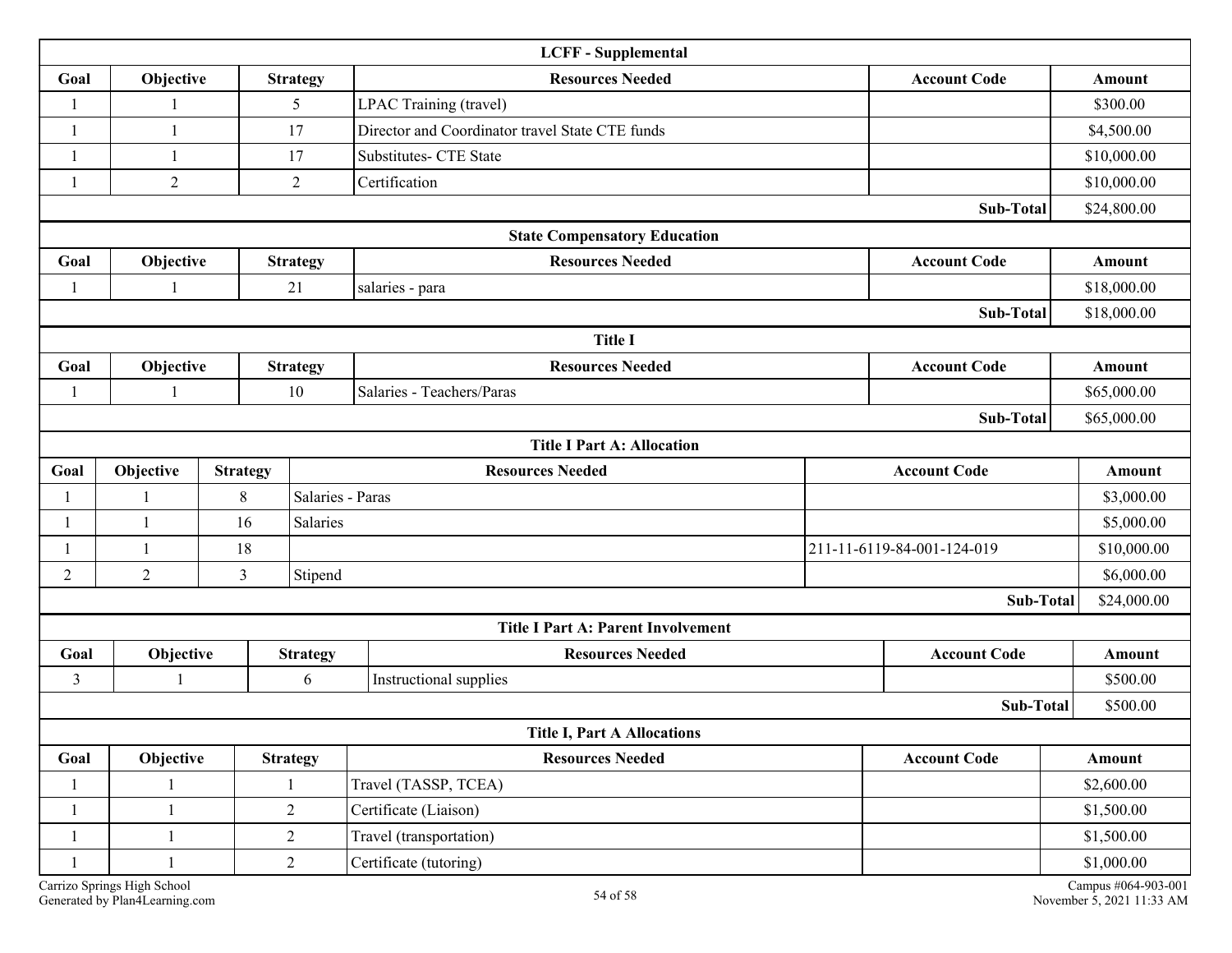| <b>Title I, Part A Allocations</b> |                |                 |                                                                                                                                                                                                       |                     |              |  |  |  |  |  |
|------------------------------------|----------------|-----------------|-------------------------------------------------------------------------------------------------------------------------------------------------------------------------------------------------------|---------------------|--------------|--|--|--|--|--|
| Goal                               | Objective      | <b>Strategy</b> | <b>Resources Needed</b>                                                                                                                                                                               | <b>Account Code</b> | Amount       |  |  |  |  |  |
| 1                                  |                | 2               | clothing, hygiene essentials and school supplies                                                                                                                                                      |                     | \$1,200.00   |  |  |  |  |  |
| $\mathbf{1}$                       | $\mathbf{1}$   | $\overline{2}$  | Region 20 travel                                                                                                                                                                                      |                     | \$600.00     |  |  |  |  |  |
| 1                                  | $\overline{1}$ | $\mathfrak{Z}$  | MV Liaison conference (certificate)                                                                                                                                                                   |                     | \$600.00     |  |  |  |  |  |
|                                    | -1             | $\overline{4}$  | Salaries (certificate)                                                                                                                                                                                |                     | \$52,258.00  |  |  |  |  |  |
| 1                                  | $\overline{1}$ | 4               | Teacher (certificate)                                                                                                                                                                                 |                     | \$35,170.00  |  |  |  |  |  |
| $\overline{1}$                     | $\overline{1}$ | $\overline{4}$  | interventionist (certificate)                                                                                                                                                                         |                     | \$25,232.00  |  |  |  |  |  |
| 1                                  | $\mathbf{1}$   | 4               | interactive panels (technology)                                                                                                                                                                       |                     | \$25,000.00  |  |  |  |  |  |
| $\mathbf{1}$                       | -1             | $\overline{4}$  | TCEA (travel)                                                                                                                                                                                         |                     | \$2,000.00   |  |  |  |  |  |
|                                    |                | $7\phantom{.0}$ | Lab Interventionist (certified teacher)                                                                                                                                                               |                     | \$48,150.00  |  |  |  |  |  |
| $\mathbf{1}$                       | $\mathbf{1}$   | $8\,$           | Jarrett Publishing (Books and Supplies)                                                                                                                                                               |                     | \$1,500.00   |  |  |  |  |  |
| $\overline{1}$                     | $\overline{1}$ | $8\,$           | Extended Day/Saturday Academies - Teachers                                                                                                                                                            |                     | \$15,000.00  |  |  |  |  |  |
| $\mathbf{1}$                       | $\overline{1}$ | 11              | Mentor Teachers                                                                                                                                                                                       |                     | \$6,000.00   |  |  |  |  |  |
|                                    |                | 11              | Region 20 (professional coaching)                                                                                                                                                                     |                     | \$0.00       |  |  |  |  |  |
| $\mathbf{1}$                       | $\overline{1}$ | 13              | Salaries                                                                                                                                                                                              |                     | \$203,000.00 |  |  |  |  |  |
| $\mathbf{1}$                       | $\mathbf{1}$   | 14              | Instructional Officer (certificate)                                                                                                                                                                   |                     | \$55,500.00  |  |  |  |  |  |
| $\overline{1}$                     | $\mathbf{1}$   | 14              | Region 20 Training                                                                                                                                                                                    |                     | \$0.00       |  |  |  |  |  |
| 3                                  | $\overline{1}$ | $\overline{2}$  | Parent Liaison (para-professional)                                                                                                                                                                    |                     | \$15,000.00  |  |  |  |  |  |
| $\mathfrak{Z}$                     | $\overline{1}$ | $\mathfrak{Z}$  | Home/campus visits (travel)                                                                                                                                                                           |                     | \$500.00     |  |  |  |  |  |
| $\mathfrak{Z}$                     | $\overline{1}$ | $\overline{3}$  | para-professional                                                                                                                                                                                     |                     | \$1,500.00   |  |  |  |  |  |
| $\mathfrak{Z}$                     | $\overline{1}$ | $\mathfrak{Z}$  | <b>Books and Supplies</b>                                                                                                                                                                             |                     | \$4,000.00   |  |  |  |  |  |
| $\mathfrak{Z}$                     | $\overline{1}$ | $\overline{3}$  | <b>Books and Supplies</b>                                                                                                                                                                             |                     | \$1,500.00   |  |  |  |  |  |
| 3                                  |                | $\overline{4}$  | * transportation *tutoring *College Readiness. *monitor attendance/grades *<br>clothing, hygiene essentials and school supplies. *College fees *TSI test fees<br>(TEXSHIP funds) (books and supplies) |                     | \$2,500.00   |  |  |  |  |  |
| 3                                  |                | 4               | * transportation *tutoring *College Readiness. *monitor attendance/grades *<br>clothing, hygiene essentials and school supplies. *College fees *TSI test fees<br>(TEXSHIP funds) (travel)             |                     | \$500.00     |  |  |  |  |  |
| $\overline{3}$                     | $\mathbf{1}$   | 5               | supplies (books and supplies)                                                                                                                                                                         |                     | \$100.00     |  |  |  |  |  |
| $\mathfrak{Z}$                     | $\mathbf{1}$   | 5               | book author (professional/consulting)                                                                                                                                                                 |                     | \$300.00     |  |  |  |  |  |
| $\mathfrak{Z}$                     | $\overline{1}$ | 5               | books (books and supplies)                                                                                                                                                                            |                     | \$500.00     |  |  |  |  |  |
|                                    |                |                 |                                                                                                                                                                                                       | Sub-Total           | \$504,210.00 |  |  |  |  |  |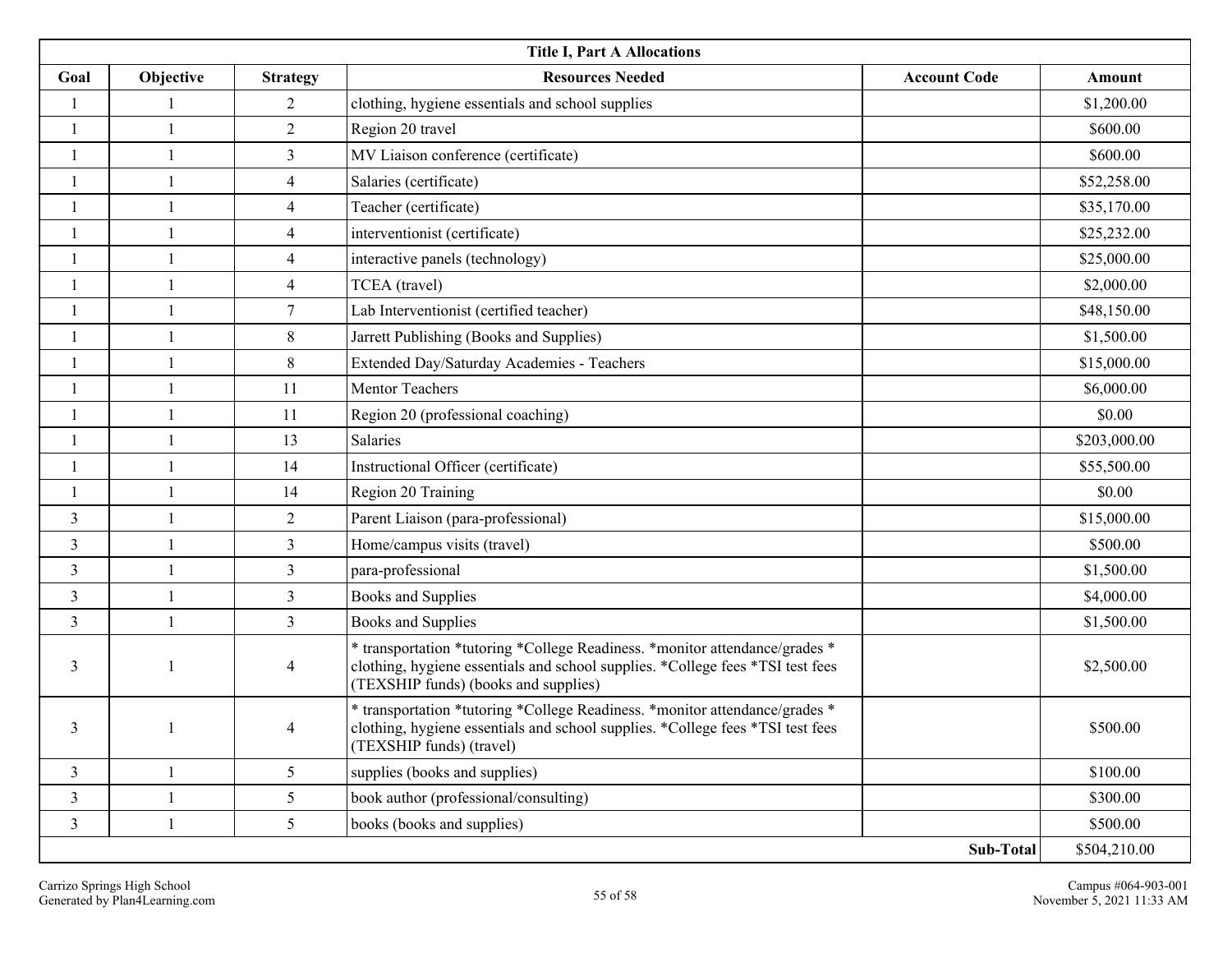| <b>State Compensatory Education</b> |                                                                                |                 |                                                              |  |              |  |  |  |  |  |  |
|-------------------------------------|--------------------------------------------------------------------------------|-----------------|--------------------------------------------------------------|--|--------------|--|--|--|--|--|--|
| Goal                                | Objective                                                                      | <b>Strategy</b> | <b>Resources Needed</b><br><b>Account Code</b>               |  | Amount       |  |  |  |  |  |  |
| $\mathbf{1}$                        |                                                                                |                 | Intervention teacher                                         |  | \$47,250.00  |  |  |  |  |  |  |
| $\overline{\phantom{a}}$            | -1                                                                             | 1               | <b>SCE Paraprofessional</b>                                  |  | \$20,830.00  |  |  |  |  |  |  |
| $\overline{\mathbf{1}}$             | $\overline{1}$                                                                 | 6               | Salary                                                       |  | \$36,137.00  |  |  |  |  |  |  |
| $\overline{1}$                      | $\overline{1}$                                                                 | 6               | Program (Books and Supples)                                  |  | \$5,000.00   |  |  |  |  |  |  |
| -1                                  | -1                                                                             | 9               | Personnel (WLA Administrator, 2 Teachers)                    |  | \$151,620.00 |  |  |  |  |  |  |
| $\overline{\phantom{a}}$            | $\mathbf{1}$                                                                   | 9               | Texas Algebra 1 Coach (Books and Supplies)                   |  | \$400.00     |  |  |  |  |  |  |
| $\overline{\phantom{a}}$            | $\mathbf{1}$                                                                   | $\overline{9}$  | Countdown to the Algebra I EOC (Books and Supplies)          |  | \$800.00     |  |  |  |  |  |  |
| $\mathbf{1}$                        | $\overline{1}$                                                                 | 10              | Materials (Books and supplies)                               |  | \$3,000.00   |  |  |  |  |  |  |
| $\overline{2}$                      | $\overline{\phantom{a}}$                                                       | 1               | Substitutes                                                  |  | \$2,000.00   |  |  |  |  |  |  |
|                                     |                                                                                |                 | Sub-Total                                                    |  | \$267,037.00 |  |  |  |  |  |  |
| <b>Bilingual Education</b>          |                                                                                |                 |                                                              |  |              |  |  |  |  |  |  |
| Goal                                | <b>Account Code</b><br>Objective<br><b>Resources Needed</b><br><b>Strategy</b> |                 |                                                              |  |              |  |  |  |  |  |  |
| $\overline{1}$                      |                                                                                | 5               | Title III Symposium (travel) (Title III)                     |  | \$500.00     |  |  |  |  |  |  |
| Sub-Total                           |                                                                                |                 |                                                              |  |              |  |  |  |  |  |  |
|                                     |                                                                                |                 | Local                                                        |  |              |  |  |  |  |  |  |
| Goal                                | Objective                                                                      | <b>Strategy</b> | <b>Resources Needed</b><br><b>Account Code</b>               |  | Amount       |  |  |  |  |  |  |
| $\mathbf{1}$                        |                                                                                | $\mathfrak{Z}$  | GT Co-Op (Books & Supplies)                                  |  | \$1,400.00   |  |  |  |  |  |  |
| $\overline{\mathbf{1}}$             | 1                                                                              | $\overline{3}$  | GT Training (travel)                                         |  | \$500.00     |  |  |  |  |  |  |
| $\overline{\phantom{a}}$            |                                                                                | $\overline{3}$  | GT Personnel (certificate)                                   |  | \$1,000.00   |  |  |  |  |  |  |
| $\mathbf{1}$                        | 1                                                                              | $\mathfrak{Z}$  | ELAR Support (professional consulting services)              |  | \$3,000.00   |  |  |  |  |  |  |
| -1                                  |                                                                                | 12              | Region 20 Living Science through Educational Resources Co-Op |  | \$1,300.00   |  |  |  |  |  |  |
| $\overline{\phantom{a}}$            |                                                                                | 19              |                                                              |  | \$500.00     |  |  |  |  |  |  |
| $\overline{1}$                      | $\overline{2}$                                                                 | $\overline{3}$  |                                                              |  | \$1,000.00   |  |  |  |  |  |  |
|                                     | $\overline{c}$                                                                 | 5               | Supplies and materials                                       |  | \$1,500.00   |  |  |  |  |  |  |
| $\overline{2}$                      |                                                                                | $\overline{2}$  | Professional/Coaching                                        |  | \$500.00     |  |  |  |  |  |  |
| 3                                   | 1                                                                              | $\mathbf{1}$    | Student safety reporting program                             |  | \$1,000.00   |  |  |  |  |  |  |
| $\mathfrak{Z}$                      | 1                                                                              | $\mathbf{1}$    | Stay Alert                                                   |  | \$1,000.00   |  |  |  |  |  |  |
| $\mathfrak{Z}$                      |                                                                                | $\tau$          | Supplies and materials                                       |  | \$1,000.00   |  |  |  |  |  |  |
| $\mathfrak{Z}$                      | $\mathbf{1}$                                                                   | $8\,$           |                                                              |  | \$1,000.00   |  |  |  |  |  |  |
|                                     |                                                                                |                 | Sub-Total                                                    |  | \$14,700.00  |  |  |  |  |  |  |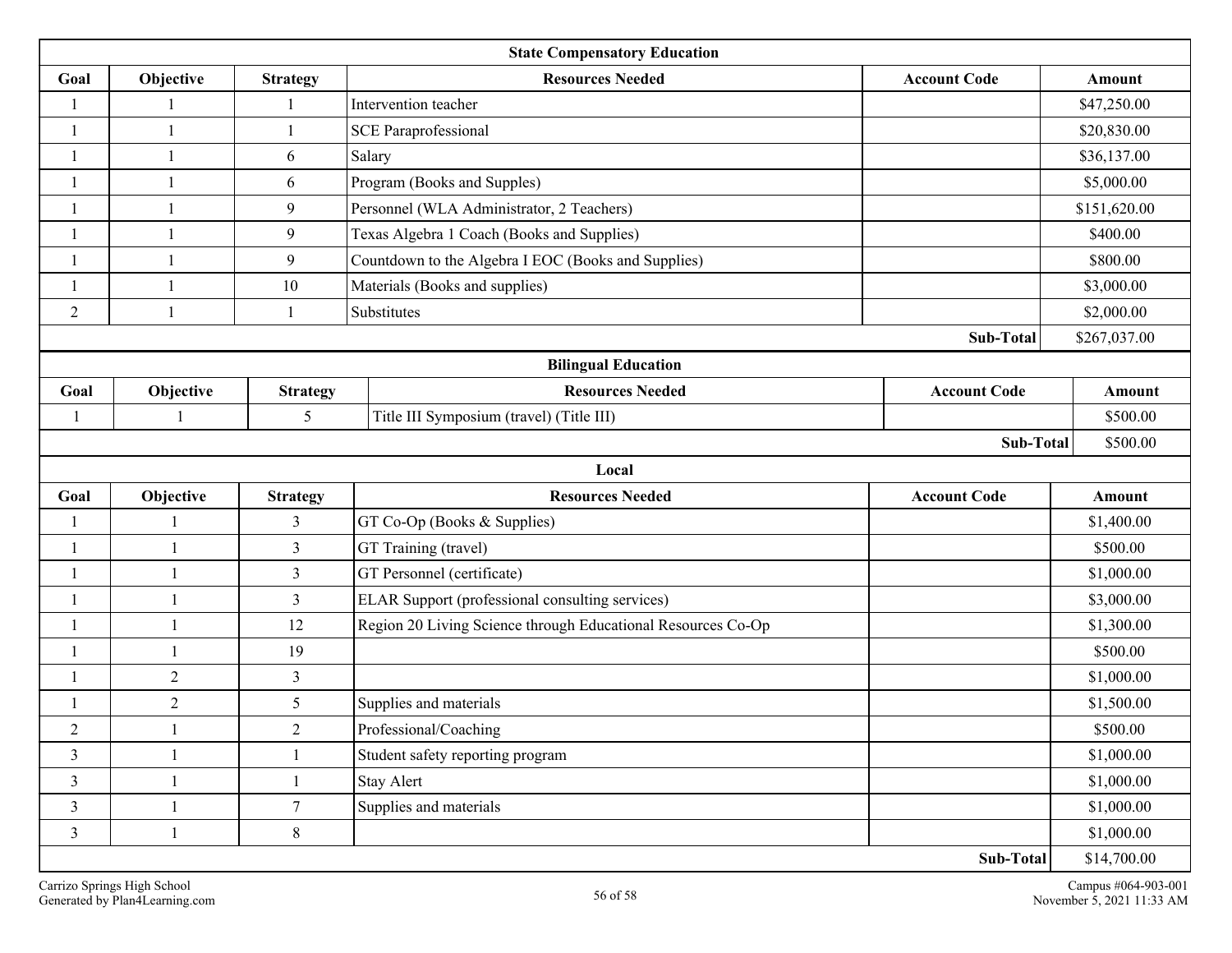|                          | <b>Region 20 SSA - Migrant</b> |                 |                               |                     |                |  |  |  |  |  |  |  |
|--------------------------|--------------------------------|-----------------|-------------------------------|---------------------|----------------|--|--|--|--|--|--|--|
| Goal                     | Objective                      | <b>Strategy</b> | <b>Resources Needed</b>       | <b>Account Code</b> | Amount         |  |  |  |  |  |  |  |
|                          |                                | 20              | Salary                        |                     | \$22,500.00    |  |  |  |  |  |  |  |
| \$22,500.00<br>Sub-Total |                                |                 |                               |                     |                |  |  |  |  |  |  |  |
|                          | <b>ESSER III</b>               |                 |                               |                     |                |  |  |  |  |  |  |  |
| Goal                     | Objective                      | <b>Strategy</b> | <b>Resources Needed</b>       | <b>Account Code</b> | Amount         |  |  |  |  |  |  |  |
|                          |                                | 10              | Salaries - Para's             |                     | \$10,000.00    |  |  |  |  |  |  |  |
|                          |                                | 10              | <b>Summer School Teachers</b> |                     | \$75,000.00    |  |  |  |  |  |  |  |
|                          |                                |                 |                               | Sub-Total           | \$85,000.00    |  |  |  |  |  |  |  |
|                          |                                |                 |                               | <b>Grand Total</b>  | \$1,284,582.00 |  |  |  |  |  |  |  |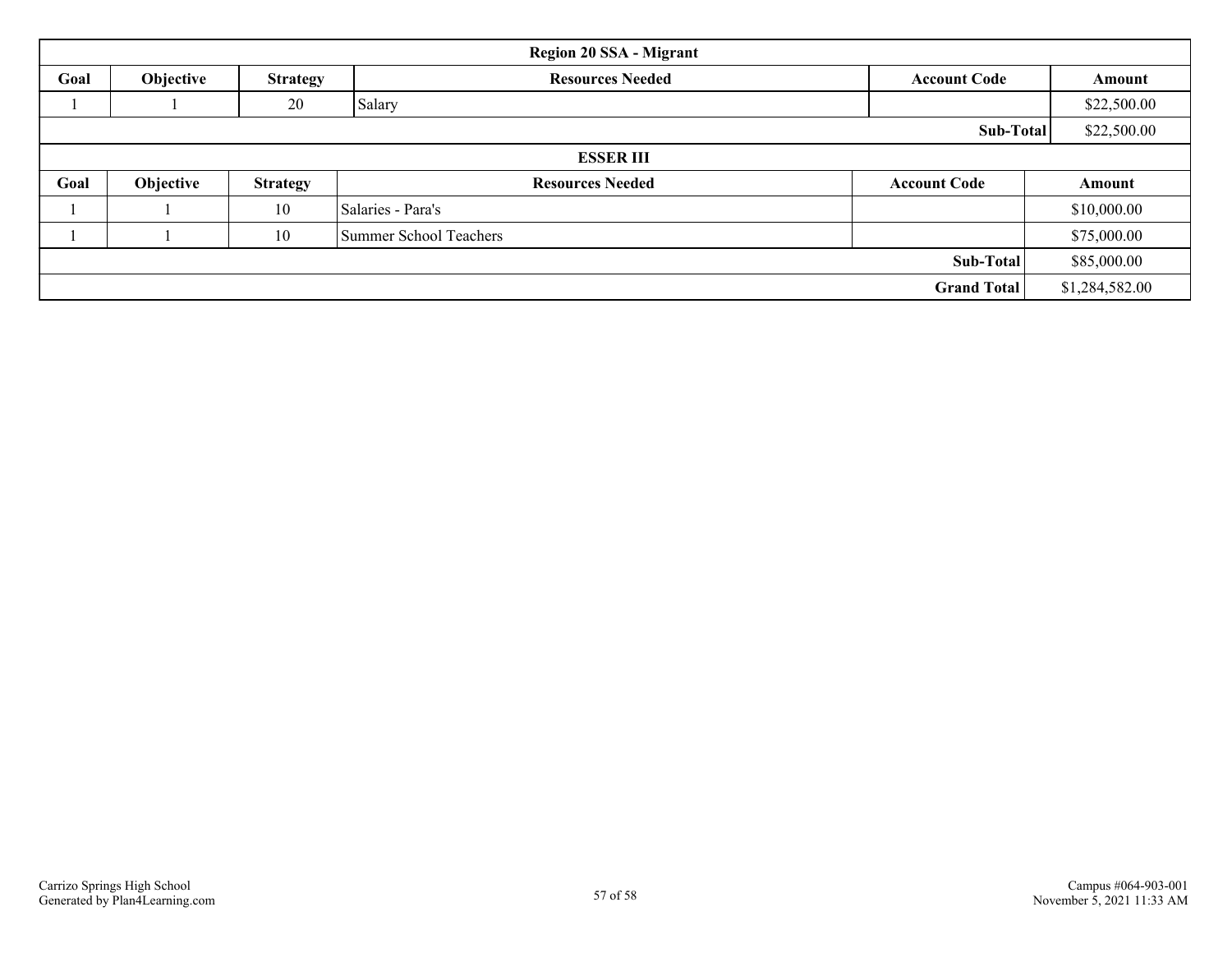## <span id="page-57-0"></span>**Addendums**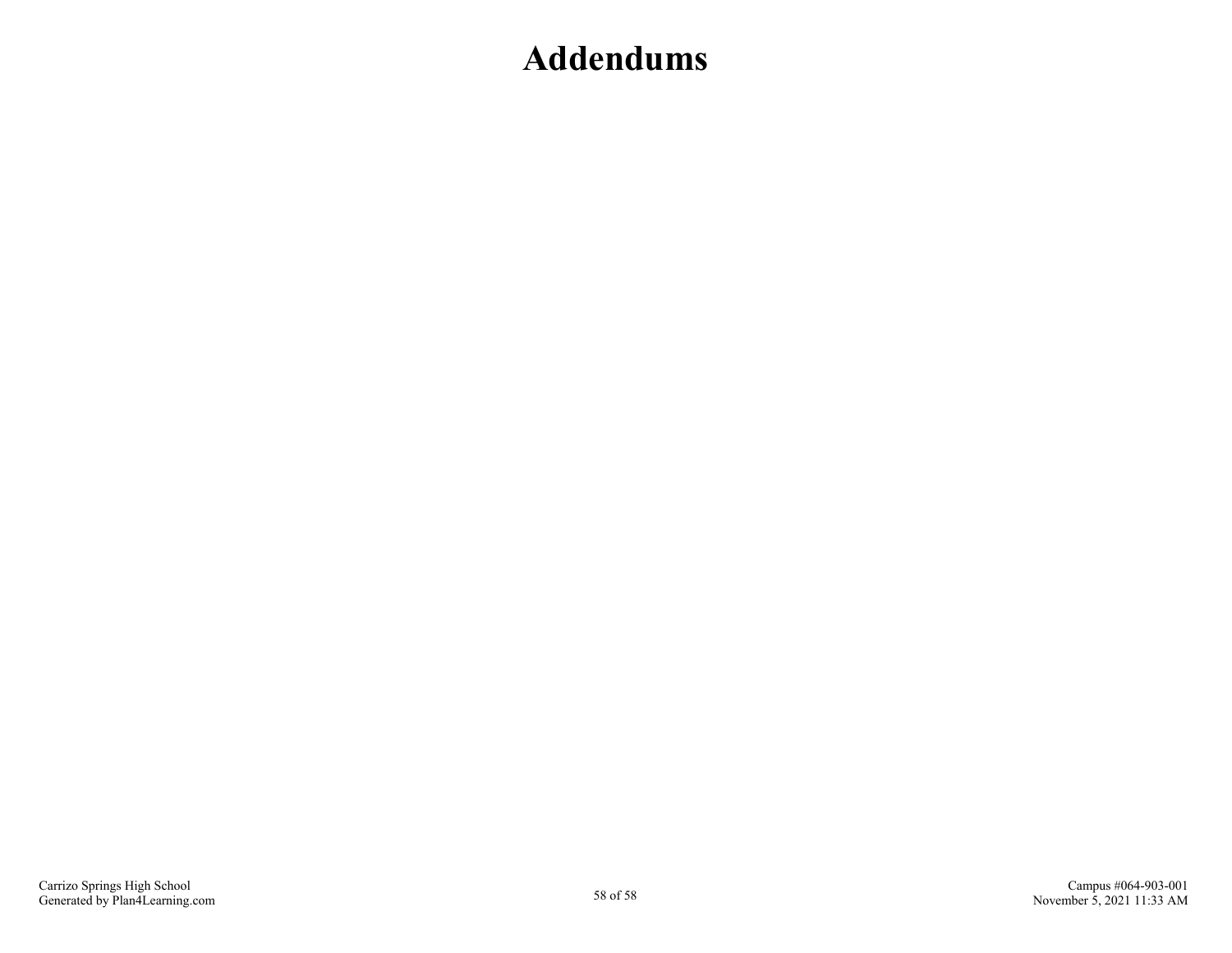#### Texas Education Agency **2021 STAAR Performance CARRIZO SPRINGS H S (064903001) - CARRIZO SPRINGS CISD**

#### **Data Table**

|                                    | All          | <b>African</b> |            |                | American                 |                     | <b>Pacific</b>           | <b>Two</b><br><b>or</b><br><b>More</b> | Econ  | EL.            | <b>EL</b><br>(Current &                                                                                                       | <b>Special</b><br>Ed | Ed                       | <b>Special Continu- Continu-</b><br>ously | Non-<br>ously  |
|------------------------------------|--------------|----------------|------------|----------------|--------------------------|---------------------|--------------------------|----------------------------------------|-------|----------------|-------------------------------------------------------------------------------------------------------------------------------|----------------------|--------------------------|-------------------------------------------|----------------|
|                                    |              |                |            |                |                          |                     |                          |                                        |       |                | Students American Hispanic White Indian Asian Islander Races Disadv (Current) Monitored) (Current) (Former) Enrolled Enrolled |                      |                          |                                           |                |
|                                    |              |                |            |                |                          | <b>All Subjects</b> |                          |                                        |       |                |                                                                                                                               |                      |                          |                                           |                |
| <b>Percent of Tests</b>            |              |                |            |                |                          |                     |                          |                                        |       |                |                                                                                                                               |                      |                          |                                           |                |
| At Approaches GL Standard or Above | 58%          | $\ast$         | 56%        | 80%            |                          | $\ast$              |                          | $\ast$                                 | 54%   | 28%            | 38%                                                                                                                           | 17%                  | $\pmb{\ast}$             | 59%                                       | 52%            |
| At Meets GL Standard or Above      | 32%          | $\ast$         | 30%        | 65%            |                          | $\ast$              | $\mathbf{L}$             | $\ast$                                 | 27%   | 8%             | 17%                                                                                                                           | 8%                   | $\ast$                   | 32%                                       | 31%            |
| At Masters GL Standard             | 8%           | $\ast$         | 7%         | 18%            |                          | $\ast$              |                          | $\ast$                                 | 6%    | 3%             | 4%                                                                                                                            | 2%                   | $\ast$                   | 8%                                        | 7%             |
| <b>Number of Tests</b>             |              |                |            |                |                          |                     |                          |                                        |       |                |                                                                                                                               |                      |                          |                                           |                |
| At Approaches GL Standard or Above | 478          | $\pmb{\ast}$   | 438        | 32             |                          | $\ast$              | $\overline{\phantom{a}}$ | $\ast$                                 | 382   | 11             | 20                                                                                                                            | 11                   | $\ast$                   | 418                                       | 60             |
| At Meets GL Standard or Above      | 263          | $\ast$         | 233        | 26             |                          | $\ast$              |                          | $\ast$                                 | 189   | 3              | 9                                                                                                                             | 5                    | $\ast$                   | 227                                       | 36             |
| At Masters GL Standard             | 63           | $\ast$         | 54         | $\overline{7}$ |                          | $\ast$              |                          | $\ast$                                 | 43    | $\mathbf{1}$   | $\overline{2}$                                                                                                                | $\mathbf{1}$         | $\ast$                   | 55                                        | 8              |
| <b>Total Tests</b>                 | 826          | $\ast$         | 778        | 40             |                          | $\ast$              |                          | $\ast$                                 | 701   | 39             | 53                                                                                                                            | 65                   | $\ast$                   | 710                                       | 116            |
| Participation                      |              |                |            |                |                          |                     |                          |                                        |       |                |                                                                                                                               |                      |                          |                                           |                |
| % participation 2018-19            | 98%          | $\overline{a}$ | 98%        | 93%            |                          | $\ast$              | $\overline{a}$           | $\overline{a}$                         | 98%   | 100%           | 100%                                                                                                                          | 100%                 | 100%                     | 99%                                       | 94%            |
| % participation 2020-21            | 94%          | $\ast$         | 94%        | 89%            |                          | $\ast$              |                          | $\ast$                                 | 95%   | 94%            | 95%                                                                                                                           | 99%                  | $\pmb{\ast}$             | 95%                                       | 89%            |
|                                    |              |                |            |                |                          | <b>ELA/Reading</b>  |                          |                                        |       |                |                                                                                                                               |                      |                          |                                           |                |
| <b>Percent of Tests</b>            |              |                |            |                |                          |                     |                          |                                        |       |                |                                                                                                                               |                      |                          |                                           |                |
| At Approaches GL Standard or Above | 54%          | $\ast$         | 52%        | 81%            |                          | $\ast$              |                          | $\ast$                                 | 51%   | 29%            | 40%                                                                                                                           | 15%                  | $\ast$                   | 54%                                       | 52%            |
| At Meets GL Standard or Above      | 38%          | $\ast$         | 36%        | 69%            |                          | $\ast$              | $\overline{a}$           | $\ast$                                 | 34%   | 14%            | 25%                                                                                                                           | 7%                   | $\ast$                   | 39%                                       | 30%            |
| At Masters GL Standard             | 4%           | $\ast$         | 3%         | 13%            |                          | $\ast$              |                          | $\ast$                                 | 4%    | 0%             | 0%                                                                                                                            | 4%                   | $\ast$                   | 4%                                        | 2%             |
| <b>Number of Tests</b>             |              |                |            |                |                          |                     |                          |                                        |       |                |                                                                                                                               |                      |                          |                                           |                |
| At Approaches GL Standard or Above | 170          | $\ast$         | 152        | 13             |                          | $\ast$              |                          | $\ast$                                 | 137   | $\overline{4}$ | 8                                                                                                                             | 4                    | $\pmb{\ast}$             | 146                                       | 24             |
| At Meets GL Standard or Above      | 118          | $\ast$         | 105        | 11             |                          | $\ast$              | $\overline{\phantom{a}}$ | $\ast$                                 | 90    | $\overline{2}$ | 5 <sup>1</sup>                                                                                                                | $\overline{2}$       | $\ast$                   | 104                                       | 14             |
| At Masters GL Standard             | 12           | $\ast$         | 9          | 2              |                          | $\ast$              | $\overline{\phantom{a}}$ | $\ast$                                 | 10    | $\Omega$       | $\mathbf{0}$                                                                                                                  | $\mathbf{1}$         | $\ast$                   | 11                                        | $\overline{1}$ |
| <b>Total Tests</b>                 | 314          | $\ast$         | 293        | 16             |                          | $\ast$              |                          | $\ast$                                 | 268   | 14             | 20                                                                                                                            | 27                   | $\pmb{\ast}$             | 268                                       | 46             |
| Participation                      |              |                |            |                |                          |                     |                          |                                        |       |                |                                                                                                                               |                      |                          |                                           |                |
| % participation 2018-19            | 98%          | $\mathbf{L}$   | 99%        | 90%            | $\overline{\phantom{a}}$ | $\overline{a}$      | $\overline{\phantom{a}}$ | $\overline{\phantom{a}}$               | 98%   | 100%           | 100%                                                                                                                          | 100%                 | $\ast$                   | 99%                                       | 94%            |
| % participation 2020-21            | 96%          | $\pmb{\ast}$   | 96%        | 94%            |                          | $\ast$              |                          | $\ast$                                 | 96%   | 95%            | 96%                                                                                                                           | 100%                 | $\pmb{\ast}$             | 98%                                       | 88%            |
|                                    |              |                |            |                |                          | <b>Mathematics</b>  |                          |                                        |       |                |                                                                                                                               |                      |                          |                                           |                |
| <b>Percent of Tests</b>            |              |                |            |                |                          |                     |                          |                                        |       |                |                                                                                                                               |                      |                          |                                           |                |
| At Approaches GL Standard or Above | 41%          | $\overline{a}$ | 40%        | *              |                          | $\overline{a}$      | $\overline{a}$           | $\overline{a}$                         | 35%   | 29%            | 22%                                                                                                                           | 22%                  | $\overline{\phantom{a}}$ | 44%                                       | 29%            |
| At Meets GL Standard or Above      | 15%          | $\mathbf{L}$   | 15%        | $\ast$         |                          | $\Box$              | $\overline{\phantom{a}}$ | $\left  \cdot \right $                 | 8%    | 0%             | $0\%$                                                                                                                         | 11%                  | $\mathbf{L}$             | 18%                                       | 5%             |
| At Masters GL Standard             | 1%           | $\overline{a}$ | $1\%$      | $\ast$         |                          | $\overline{a}$      | $\mathbf{L}$             |                                        | $1\%$ | 0%             | $0\%$                                                                                                                         | 0%                   | $\overline{\phantom{a}}$ | $1\%$                                     | 0%             |
| <b>Number of Tests</b>             |              |                |            |                |                          |                     |                          |                                        |       |                |                                                                                                                               |                      |                          |                                           |                |
| At Approaches GL Standard or Above | 46           |                | $\ast\ast$ | $\ast$         |                          |                     |                          |                                        | 33    | $\overline{2}$ | $\overline{2}$                                                                                                                | $\overline{2}$       | $\frac{1}{2}$            | 40                                        | 6              |
| At Meets GL Standard or Above      | 17           |                | $**$       | $\ast$         |                          | $\overline{a}$      | $\overline{\phantom{a}}$ |                                        | 8     | $\Omega$       | $\Omega$                                                                                                                      | $\mathbf{1}$         | $\overline{a}$           | 16                                        | $\mathbf{1}$   |
| At Masters GL Standard             | $\mathbf{1}$ |                | $**$       | $\ast$         |                          |                     |                          |                                        | 1     | $\Omega$       | $\Omega$                                                                                                                      | 0                    |                          | $\mathbf{1}$                              | 0              |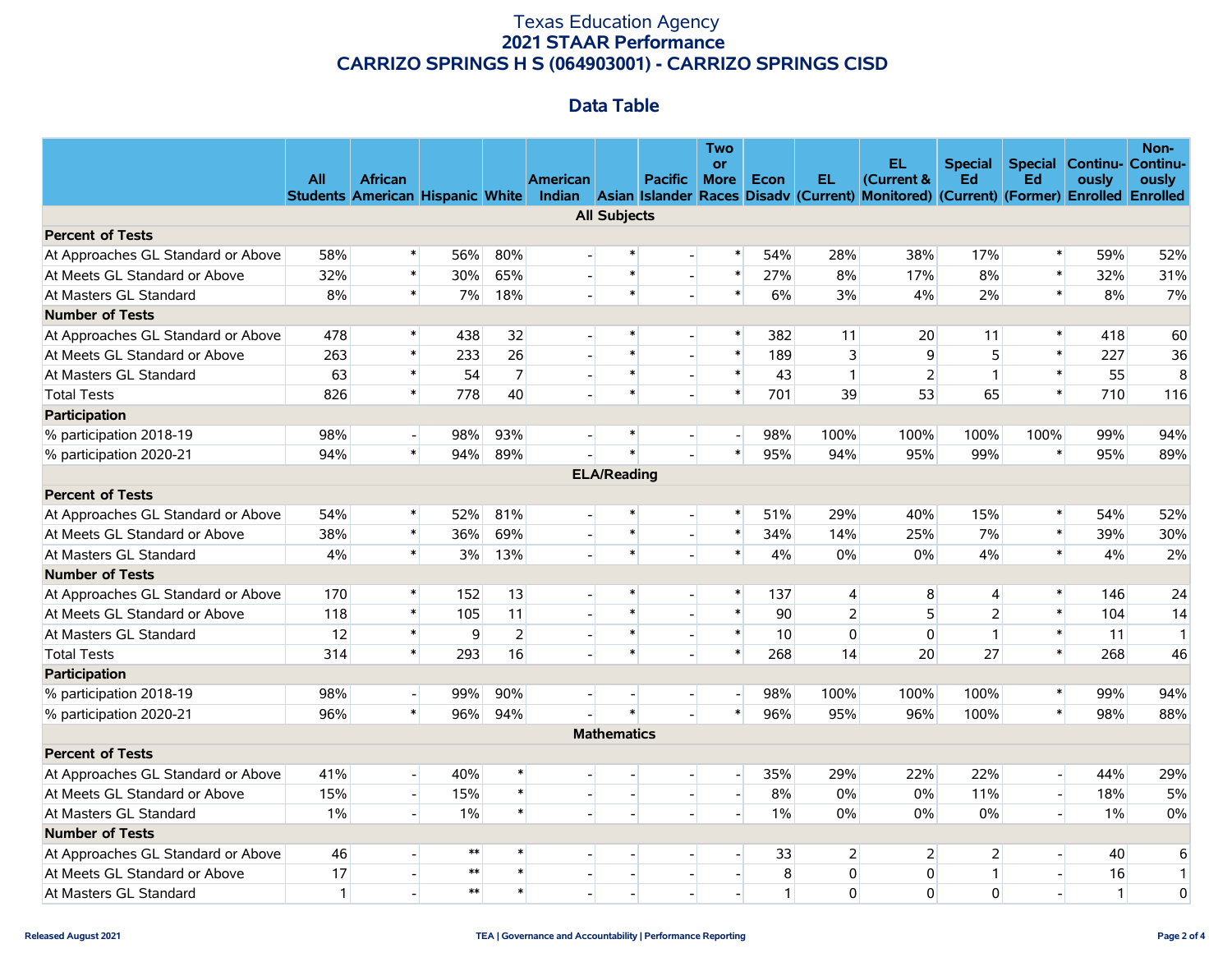#### Texas Education Agency **2021 STAAR Performance CARRIZO SPRINGS H S (064903001) - CARRIZO SPRINGS CISD**

|                                    |              |                                         |                          |                          |                 |                          |                          | <b>Two</b>               |                |                |                                                                                              |                          |                          |                                           | Non-        |
|------------------------------------|--------------|-----------------------------------------|--------------------------|--------------------------|-----------------|--------------------------|--------------------------|--------------------------|----------------|----------------|----------------------------------------------------------------------------------------------|--------------------------|--------------------------|-------------------------------------------|-------------|
|                                    | <b>All</b>   | <b>African</b>                          |                          |                          | <b>American</b> |                          | Pacific                  | <b>or</b><br><b>More</b> | Econ           | EL.            | EL.<br>(Current &                                                                            | <b>Special</b><br>Ed     | Ed                       | <b>Special Continu- Continu-</b><br>ously | ously       |
|                                    |              | <b>Students American Hispanic White</b> |                          |                          |                 |                          |                          |                          |                |                | Indian Asian Islander Races Disady (Current) Monitored) (Current) (Former) Enrolled Enrolled |                          |                          |                                           |             |
| <b>Total Tests</b>                 | 112          |                                         | $***$                    | $\ast$                   |                 |                          |                          |                          | 95             | 7              | 9                                                                                            | 9                        |                          | 91                                        | 21          |
| Participation                      |              |                                         |                          |                          |                 |                          |                          |                          |                |                |                                                                                              |                          |                          |                                           |             |
| % participation 2018-19            | 97%          | $\overline{a}$                          | 98%                      | 86%                      | $\overline{a}$  | $\overline{\phantom{a}}$ | $\overline{a}$           | $\sim$                   | 97%            | 100%           | 100%                                                                                         | 100%                     | $\overline{a}$           | 99%                                       | 90%         |
| % participation 2020-21            | 76%          |                                         | 77%                      | 50%                      |                 |                          |                          | $\ast$                   | 78%            | 88%            | 90%                                                                                          | 91%                      | $\overline{a}$           | 76%                                       | 76%         |
|                                    |              |                                         |                          |                          |                 | Writing                  |                          |                          |                |                |                                                                                              |                          |                          |                                           |             |
| <b>Percent of Tests</b>            |              |                                         |                          |                          |                 |                          |                          |                          |                |                |                                                                                              |                          |                          |                                           |             |
| At Approaches GL Standard or Above |              | $\overline{\phantom{a}}$                |                          | $\overline{\phantom{a}}$ |                 | $\overline{\phantom{a}}$ | $\overline{\phantom{a}}$ |                          | $\blacksquare$ |                |                                                                                              |                          | $\overline{\phantom{a}}$ | $\overline{\phantom{a}}$                  |             |
| At Meets GL Standard or Above      |              |                                         |                          |                          |                 | $\overline{a}$           |                          |                          | $\mathbf{L}$   |                |                                                                                              |                          |                          |                                           |             |
| At Masters GL Standard             | $\mathbf{r}$ | $\overline{a}$                          |                          |                          |                 | $\overline{a}$           |                          |                          | $\mathbf{L}$   |                |                                                                                              | $\overline{a}$           | $\mathbf{L}$             | $\mathbf{E}$                              |             |
| <b>Number of Tests</b>             |              |                                         |                          |                          |                 |                          |                          |                          |                |                |                                                                                              |                          |                          |                                           |             |
| At Approaches GL Standard or Above |              |                                         |                          |                          |                 |                          |                          |                          |                |                |                                                                                              |                          |                          |                                           |             |
| At Meets GL Standard or Above      |              |                                         |                          |                          |                 | $\overline{a}$           |                          |                          |                |                |                                                                                              |                          |                          |                                           |             |
| At Masters GL Standard             |              | $\blacksquare$                          |                          | $\overline{a}$           |                 | $\blacksquare$           | $\blacksquare$           |                          | $\sim$         |                |                                                                                              | $\sim$                   | $\overline{a}$           | $\overline{\phantom{a}}$                  | $\sim$      |
| <b>Total Tests</b>                 |              |                                         |                          |                          |                 |                          |                          |                          |                |                |                                                                                              |                          | $\blacksquare$           |                                           |             |
| Participation                      |              |                                         |                          |                          |                 |                          |                          |                          |                |                |                                                                                              |                          |                          |                                           |             |
| % participation 2018-19            | $\mathbf{r}$ | $\overline{a}$                          | $\overline{\phantom{0}}$ | $\mathbf{E}$             | шI              | $\overline{a}$           | $\overline{a}$           |                          | $\sim$         |                |                                                                                              | $\overline{\phantom{a}}$ | $\overline{a}$           | $\overline{\phantom{a}}$                  |             |
| % participation 2020-21            |              |                                         |                          |                          |                 |                          |                          |                          |                |                |                                                                                              |                          | $\overline{a}$           | $\overline{a}$                            |             |
|                                    |              |                                         |                          |                          |                 | <b>Science</b>           |                          |                          |                |                |                                                                                              |                          |                          |                                           |             |
| <b>Percent of Tests</b>            |              |                                         |                          |                          |                 |                          |                          |                          |                |                |                                                                                              |                          |                          |                                           |             |
| At Approaches GL Standard or Above | 54%          | $\left  - \right $                      | 54%                      | 60%                      |                 | *                        | $\overline{a}$           | $\ast$                   | 54%            | 25%            | 44%                                                                                          | 11%                      | $\overline{a}$           | 55%                                       | 50%         |
| At Meets GL Standard or Above      | 15%          | $\overline{a}$                          | 13%                      | 60%                      |                 | $\ast$                   | Ţ                        | $\ast$                   | 14%            | $0\%$          | 17%                                                                                          | 5%                       | $\mathbf{L}$             | 14%                                       | 21%         |
| At Masters GL Standard             | 3%           | $\overline{a}$                          | 3%                       | 0%                       |                 | $\ast$                   | $\mathbf{L}$             | $\ast$                   | 3%             | 0%             | 6%                                                                                           | 0%                       | $\mathbb{L}$             | 3%                                        | 0%          |
| <b>Number of Tests</b>             |              |                                         |                          |                          |                 |                          |                          |                          |                |                |                                                                                              |                          |                          |                                           |             |
| At Approaches GL Standard or Above | 126          | $\overline{\phantom{a}}$                | 121                      | 3                        |                 |                          |                          | $\ast$                   | 115            | $\mathbf{3}$   | 8                                                                                            | $\overline{2}$           | $\overline{\phantom{0}}$ | 112                                       | 14          |
| At Meets GL Standard or Above      | 34           |                                         | 30                       | $\overline{\mathbf{3}}$  |                 | $\ast$                   | $\mathbf{I}$             | $\ast$                   | 31             | $\mathbf 0$    | 3                                                                                            | $\mathbf{1}$             | $\mathbb{E}[\cdot]$      | 28                                        | $\,$ 6      |
| At Masters GL Standard             | 6            | $\overline{a}$                          | 6                        | $\overline{0}$           |                 | $\ast$                   | $\overline{\phantom{a}}$ | $\ast$                   | 6              | $\mathbf{0}$   | $\mathbf{1}$                                                                                 | 0                        | $\mathbb{L}$             | 6                                         | $\mathbf 0$ |
| <b>Total Tests</b>                 | 233          | $\overline{a}$                          | 226                      | 5                        |                 | $\ast$                   |                          | $\ast$                   | 214            | 12             | 18                                                                                           | 19                       | $\mathbf{L}$             | 205                                       | 28          |
| Participation                      |              |                                         |                          |                          |                 |                          |                          |                          |                |                |                                                                                              |                          |                          |                                           |             |
| % participation 2018-19            | 98%          | $\overline{\phantom{0}}$                |                          | 98% 100%                 |                 |                          | $\overline{a}$           | $\mathbf{L}$             | 98%            | 100%           | 100%                                                                                         | 100%                     | $\ast$                   | 99%                                       | 95%         |
| % participation 2020-21            | 99%          |                                         |                          | 99% 100%                 |                 | $\ast$                   |                          | $\ast$                   | 99%            | 92%            | 95%                                                                                          | 100%                     | $\overline{a}$           | 99%                                       | 97%         |
|                                    |              |                                         |                          |                          |                 | <b>Social Studies</b>    |                          |                          |                |                |                                                                                              |                          |                          |                                           |             |
| <b>Percent of Tests</b>            |              |                                         |                          |                          |                 |                          |                          |                          |                |                |                                                                                              |                          |                          |                                           |             |
| At Approaches GL Standard or Above | 81%          | $\left  - \right $                      | 81%                      | 87%                      |                 | $\ast$                   | $\overline{a}$           | $\overline{\phantom{a}}$ | 78%            | 33%            | 33%                                                                                          | 30%                      | $\overline{a}$           | 82%                                       | 76%         |
| At Meets GL Standard or Above      | 56%          | $\overline{a}$                          | 54%                      | 73%                      |                 | $\ast$                   | $\mathbf{L}$             | $\overline{a}$           | 48%            | 17%            | 17%                                                                                          | 10%                      | $\mathbb{L}$             | 54%                                       | 71%         |
| At Masters GL Standard             | 26%          |                                         | 25%                      | 33%                      |                 | $\ast$                   | $\Box$                   |                          | 21%            | 17%            | 17%                                                                                          | 0%                       | $\mathbb{L}$             | 25%                                       | 33%         |
| <b>Number of Tests</b>             |              |                                         |                          |                          |                 |                          |                          |                          |                |                |                                                                                              |                          |                          |                                           |             |
| At Approaches GL Standard or Above | 136          | $\overline{a}$                          | 122                      | $**$                     |                 | $\ast$                   |                          |                          | 97             | $\overline{2}$ | $\overline{2}$                                                                               | $\overline{\mathbf{3}}$  | $\overline{\phantom{a}}$ | 120                                       | 16          |